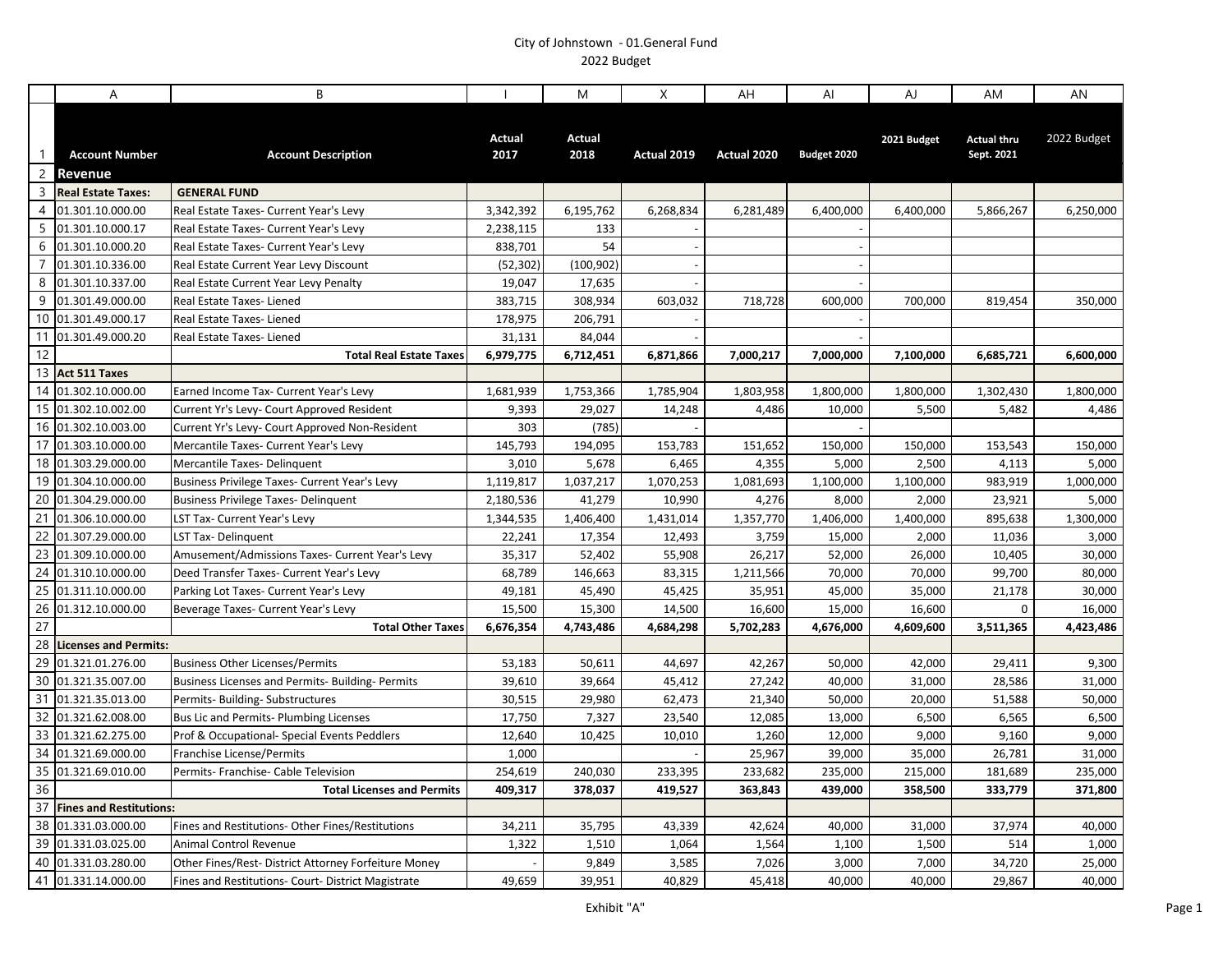|                 | A                                    | B.                                                    |                  | M                | X                | AH              | AI              | AJ              | AM                               | AN          |
|-----------------|--------------------------------------|-------------------------------------------------------|------------------|------------------|------------------|-----------------|-----------------|-----------------|----------------------------------|-------------|
| $\overline{1}$  | <b>Account Number</b>                | <b>Account Description</b>                            | Actual<br>2017   | Actual<br>2018   | Actual 2019      | Actual 2020     | Budget 2020     | 2021 Budget     | <b>Actual thru</b><br>Sept. 2021 | 2022 Budget |
| 42              | 01.331.14.000.02                     | Fines and Restitutions- Court- District Magistrate-pk |                  | 2,702            |                  |                 | 500             |                 |                                  | 0           |
| 43              | 01.331.17.281.00                     | Fines - Vehicle Code Violations- Traffic Tickets-pk   | 99,987           | 68,670           |                  | 82,529          | 65,000          | 84,000          | 58,971                           | 154,000     |
| 44              | 01.331.17.361.00                     | Fines and Restitutions- Vehicle Code - Boot Fees-pk   | 9,100            | 2,985            |                  | 600             | 3,000           | 800             | 3,150                            | 3,000       |
| 45              | 01.331.44.363.01                     | CD Codes Ticketing Accum Rubbish                      | 6,575            | 2,508            | 1,270            | 2,175           | 1,700           | 1,700           | 2,560                            | 2,000       |
| 46              | 01.331.44.363.02                     | CD Codes Ticketing Refrigerators                      | 50               | 125              | 25               | 70              | 50              | 50              | $\mathbf 0$                      |             |
| 47              | 01.331.44.363.03                     | CD Codes Ticketing Abandoned Automobiles              | 1,925            | 360              | 315              | 635             | 200             | 700             | 530                              | 500         |
| 48              | 01.331.44.363.04                     | CD Codes Ticketing Grass/Weeds                        | 4,555            | 2,110            | 965              | 2,520           | 1,000           | 1,800           | 2,885                            | 1,500       |
| 49              | 01.331.44.363.05                     | CD Codes Ticketing Sidewalk/Driveway                  | 75               | 150              | 50               | 85              | 50              | 50              | 385                              | 100         |
| 50              | 01.331.44.363.06                     | CD Codes Ticketing Swimming Pools                     | 990              | 1,130            | 1,235            | 2,775           | 1,000           | 2,000           | 3,065                            | 2,400       |
| 51              |                                      | <b>Total Fines and Restitutions</b>                   | 208,449          | 167,845          | 92,677           | 188,021         | 156,600         | 170,600         | 174,620                          | 269,500     |
| 52              | <b>Interest and Rent:</b>            |                                                       |                  |                  |                  |                 |                 |                 |                                  |             |
| 53              | 01.340.38.000.00                     | <b>Interest Earnings-Recreation Account</b>           |                  | 82               |                  |                 | 60              |                 |                                  |             |
| 54              | 01.340.38.000.02                     | Interest Earnings- Parking Account                    |                  | 2,284            |                  |                 | 1,000           |                 |                                  |             |
| 55              | 01.340.38.029.00                     | Interest Earnings - General Fund Account              | 1,298            | 10,221           | 12,450           | 12,292          | 6,500           | 12,000          | 9,881                            | 6,000       |
| 56<br>57        | 01.340.38.029.17                     | <b>Interest Earnings- Pension Account</b>             | 54               | 607              |                  |                 | 90              |                 |                                  |             |
| 58              | 01.340.38.029.20                     | Interest Income - Debt Service                        |                  | 135              |                  |                 | 89              |                 |                                  |             |
| 59              | 01.342.18.263.00                     | Rental Income-Property and Equipment                  | 18,200<br>19,552 | 17,094<br>30,423 | 10,313<br>22,763 | 3,113<br>15,405 | 3,000<br>10,739 | 4,000<br>16,000 | 9,881                            | 0<br>6,000  |
| 60              | <b>Grants and Joint Projects:</b>    | <b>Total Interest and Rent</b>                        |                  |                  |                  |                 |                 |                 |                                  |             |
| 61              | 01.351.23.066.00                     | Fed- Police- Cops More Grant                          | 50,962           |                  |                  |                 |                 |                 |                                  |             |
| 63              | 01.351.25.111.00                     | Fire - FEMA Grant                                     | 114,602          |                  |                  |                 |                 |                 |                                  |             |
| 66              | 01.354.25.012.00                     | Penion Act 205 State Aid                              | 953,704          | 880,356          | $\sim$           | 822,280         | 839,762         | 822,280         |                                  | 810,741     |
| 68              | 01.354.25.357.00                     | State Act 13 UGWIF Grant Revenue                      | 166              | 197              |                  |                 |                 |                 |                                  |             |
| 70              | 01.354.33.354.00                     | <b>State Fire Consolidated Grant Revenue</b>          | 1,200            | (1, 200)         | 14,811           | 14,248          | 14,811          | 14,500          | 14,891                           | 14,500      |
| 71              | 01.357.25.354.00                     | Local Fire Consolidated Grant Revenue                 |                  | 3,000            |                  |                 |                 | 10,000          | 15,000                           | 10,000      |
| $\overline{72}$ |                                      | <b>Total Grants and Joint Projects</b>                | 1,120,634        | 882,353          | 14,811           | 836,528         | 854,573         | 846,780         | 29,891                           | 835,241     |
| 73              | <b>Department Earnings and Fees:</b> |                                                       |                  |                  |                  |                 |                 |                 |                                  |             |
| 74              | 01.358.19.058.00                     | Local Payments Johnstown Housing Authority            | 311,113          | 300,959          | 351,219          | 328,339         | 300,000         | 358,828         | 303,808                          | 358,828     |
|                 | 75 01.358.19.236.00                  | <b>Local Police Contract Payments</b>                 | 106,991          | 134,048          | 154,923          | 118,210         | 134,000         | 134,000         | 108,962                          | 204,000     |
| 76              | 01.358.19.287.00                     | Cont Services- Penn Dot Snow Rem/Hwy Safety           |                  | 100,910          | 18,580           | 139,374         | 70,000          | 69,000          | $\Omega$                         | 70,000      |
| 77              | 01.359.38.057.00                     | Payments in Lieu of Taxes- Church Donations           | 2,813            | 2,813            |                  | 100             |                 | 100             | 15,100                           |             |
| 78              | 01.359.38.058.00                     | Payments in Lieu of Taxes- Housing Authority          | 2,357            | 5,498            | 7,457            | 25,148          |                 |                 |                                  | 25,000      |
| 79              | 01.360.22.288.00                     | General Govt.- Zoning Hearing Board Fees              | 1,475            | 2,337            | 1,850            | 950             | 2,000           | 1,000           | 425                              | 600         |
| 80              | 01.360.22.289.00                     | General Govt.- NSF Check Charges/Fees                 | 70               | 35               | 35               | 70              |                 |                 |                                  |             |
| 81              | 01.360.22.289.02                     | General Govt.- NSF Check Charges/Fees parking         | 140              | 105              |                  | 70              | 105             |                 |                                  |             |
| 82              | 01.360.23.070.00                     | Public Safety- Police- False Alarms                   | 17,325           | 43,650           | 36,050           | 27,625          | 34,000          | 30,000          | 16,297                           | 14,000      |
| 83              | 01.360.23.073.00                     | Public Safety- Dye Test Certification (Homes)         | 20,725           | 16,325           | 13,625           | 9,300           | 13,000          | 12,400          |                                  |             |
| 84              | 01.360.23.074.00                     | Public Safety- Police- Police Records Check           | 11,504           | 13,704           | 16,072           | 9,040           | 15,000          | 10,000          | 12,728                           | 15,000      |
| 85              | 01.360.23.075.00                     | Public Safety- Police- Finger Print Admin Fee         | 379              | 124              | 109              | 100             |                 | 50              | 75                               | 100         |
|                 | 86 01.360.23.290.00                  | Public Safety- Police- Accident and Police Reports    | 7,683            | 8,601            | 7,877            | 5,806           | 6,500           | 6,000           | 6,020                            | 6,000       |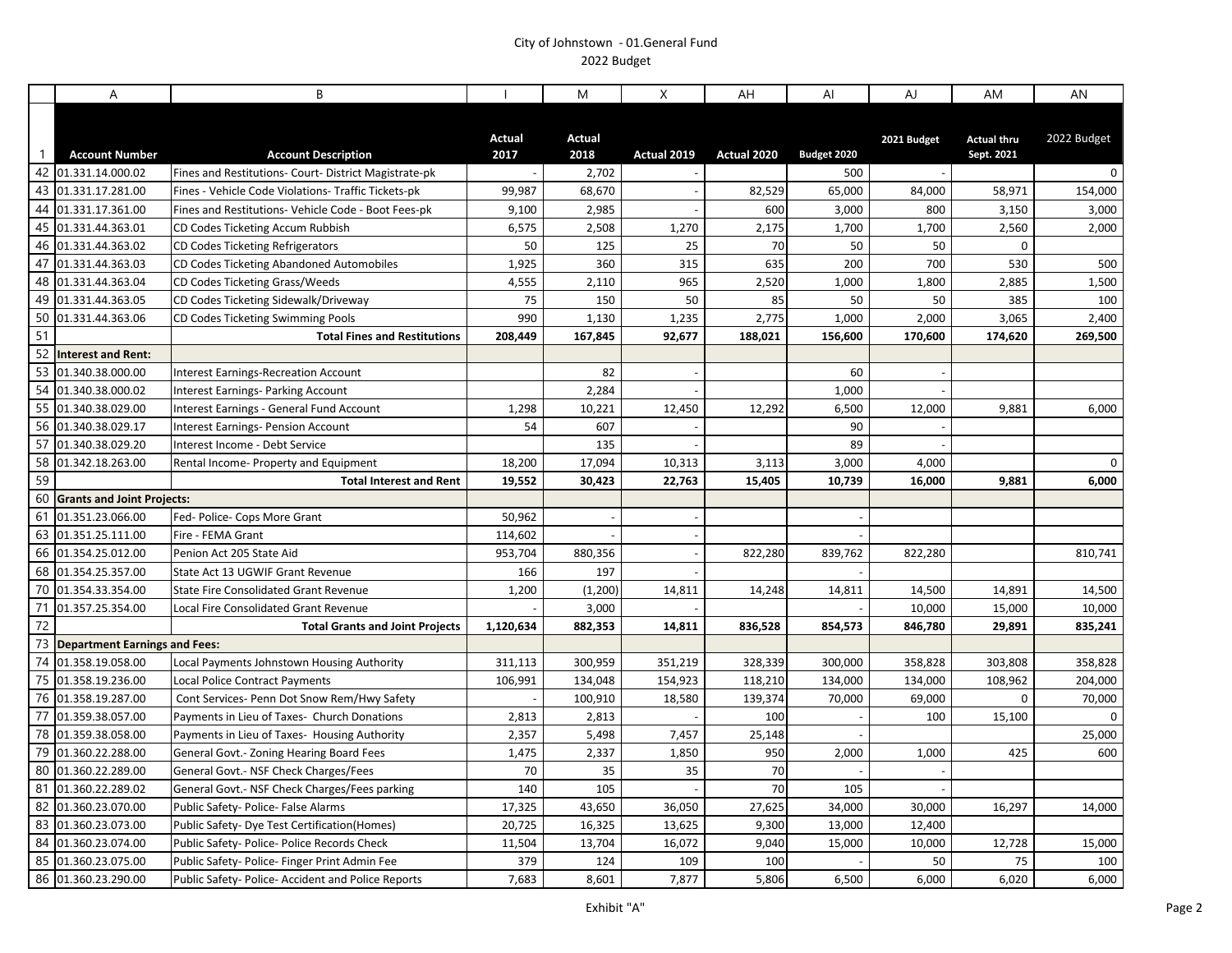|              | $\overline{A}$                          | B                                                                         |                 | M               | X             | AH            | AI              | AJ              | AM                               | AN              |
|--------------|-----------------------------------------|---------------------------------------------------------------------------|-----------------|-----------------|---------------|---------------|-----------------|-----------------|----------------------------------|-----------------|
| $\mathbf{1}$ | <b>Account Number</b>                   | <b>Account Description</b>                                                | Actual<br>2017  | Actual<br>2018  | Actual 2019   | Actual 2020   | Budget 2020     | 2021 Budget     | <b>Actual thru</b><br>Sept. 2021 | 2022 Budget     |
| 87           | 01.360.26.299.00                        | Sanitation- Sewer Tapping Fees                                            | 1,554           |                 |               |               |                 |                 |                                  |                 |
|              | 88 01.360.26.301.00                     | Sanitation- Delinquent Garbage Collection                                 |                 | 7,161           | 3,036         | 2,621         | 2,000           | 2,000           | 2,505                            | 2,000           |
| 89           | 01.360.26.301.78                        | Del Garb Collect- Cred Bureau                                             |                 | 4,262           | 2,490         | 2,927         | 2,000           | 2,700           | 3,526                            | 3,000           |
| 90           | 01.360.28.079.00                        | <b>Culture-Recreation- Gate Tickets Receipts</b>                          | 17,825          | 14,000          |               |               | 16,677          |                 | $\Omega$                         |                 |
| 91           | 01.360.28.081.00                        | Recreation-Turf Management Surcharge/Fees                                 | 4,735           | 11              |               |               |                 |                 |                                  |                 |
| 93           | 92 01.360.28.304.00                     | Culture-Recreation- Golf Contract Revenue                                 | 22,741          | 1,495           |               | 18,000        | 18,000          | 19,500          | 14,451                           | 19,500          |
| 94           | 01.360.31.310.00                        | Dedicated Boot Fee Revenue                                                | 3,430           | 1,100           |               |               |                 |                 |                                  |                 |
|              | 01.360.31.310.01<br>95 01.360.31.310.02 | Dedicated Monthly Parking Revenue                                         | 24,200          | 6,440           |               |               |                 |                 |                                  |                 |
| 96           |                                         | Dedicated Towing Revenue                                                  | 9,600           | 10,550          |               |               |                 |                 |                                  | 12,000          |
| 97           | 01.360.32.293.00<br>01.360.33.022.00    | Public Safety-Other-Real Estate Inquiries                                 | 15,545<br>3,850 | 11,760<br>3,135 | 11,015<br>928 | 11,170<br>926 | 10,000<br>2,000 | 11,000          | 9,530<br>2,266                   |                 |
|              | 98 01.360.33.040.00                     | Public Safety- Fire- Misc. Revenue<br>Public Safety- Fire- Workmen's Comp | 33,676          | 31,033          | 12,449        | 12,157        | 25,000          | 1,000<br>12,000 | 12,176                           | 1,000<br>12,000 |
| 99           | 01.360.33.062.00                        | Fire- OT Worker's Comp 66 2/3 Reimb                                       |                 | 2,873           | 10,781        | 8,114         |                 | 11,000          |                                  |                 |
|              | 100 01.360.33.292.00                    | Fire Insurance Claims                                                     | 160             | 1,243           | 6,010         | 1,477         | 3,000           | 2,000           |                                  |                 |
| 101          |                                         | <b>Total Miscellaneous Department Earnings</b>                            | 619,891         | 724,172         | 654,506       | 721,524       | 653,282         | 682,578         | 507,869                          | 743,028         |
| 102          | <b>Department Earnings Parking</b>      |                                                                           |                 |                 |               |               |                 |                 |                                  |                 |
|              | 103 01.360.34.022.00                    | Highways and Streets Misc Revenue                                         | 42              | 125             |               | 1,636         | 2,000           | 2,000           | 1,328                            | 2,000           |
|              | 104 01.360.34.101.00                    | Streets- Washington Street Garage/Lot                                     | 9,290           | 2,530           |               | 4,575         | 5,500           | 4,700           | 2,920                            | 4,000           |
|              | 105 01.360.34.102.00                    | Highways and Streets- Mainstreet Garage                                   | 113,961         | 73,187          |               | 97,407        | 95,000          | 98,000          | 72,527                           | 100,000         |
|              | 106 01.360.34.103.00                    | Highways and Streets-Lincoln Street Garage                                | 168,181         | 122,583         |               | 112,545       | 115,000         | 113,000         | 75,562                           | 110,000         |
|              | 107 01.360.34.104.00                    | Streets- Monthly Parkers- Var Locations                                   | 16,345          | 61,878          |               | 59,585        | 65,000          | 63,000          | 12,450                           | 48,000          |
|              | 108 01.360.34.109.00                    | ITC-Daily Parking - Streets                                               |                 | 4,203           |               | 1,512         | 5,500           | 2,000           | 2,018                            | 1,200           |
|              | 109 01.360.34.110.00                    | Highways and Streets- Special Events Parking                              | 975             | 12,157          |               | 3,200         | 11,831          | 4,500           | 1,084                            | 300             |
|              | 110 01.360.34.294.00                    | Highways and Streets- Towing- Admin Fees                                  | 23,275          | 21,725          | 34,200        | 33,100        | 30,000          | 35,000          | 23,000                           | 33,000          |
|              | 111 01.360.34.295.00                    | Highways and Streets- Parking Meters                                      | 241,516         | 231,301         |               | 141,516       | 240,000         | 160,000         | 110,599                          | 292,000         |
|              | 112 01.360.34.296.00                    | Highways and Streets- Rental of Retail Space                              | 12,960          | 12,960          |               | 19,244        | 13,000          | 15,000          | 16,936                           | 20,000          |
|              | 113 01.360.34.297.00                    | Streets- Meterbag/Neighborhood Stickers                                   | 6,207           | 8,687           |               | 4,468         | 9,000           | 5,700           | 4,361                            | 5,700           |
|              | 114 01.360.34.298.00                    | Highways and Streets-Loading/Unloading Zones                              | 34,465          | 32,544          |               | 25,268        | 45,000          | 33,500          | 21,980                           | 33,500          |
| 115          |                                         | <b>Total Department Earnings - Parking</b>                                | 627,217         | 583,880         | 34,200        | 504,056       | 636,831         | 536,400         | 344,765                          | 649,700         |
|              |                                         | 116 Department Earnings - Recreation Point Stadium                        |                 |                 |               |               |                 |                 |                                  |                 |
|              | 117 01.360.36.078.19                    | Recreation- Point Stadium- Rental                                         | 39,401          | 47,992          |               | 17,695        | 55,000          | 66,344          | 27,480                           | 66,344          |
|              | 118 01.360.36.079.00                    | Recreation - Point Stadium- Gate Tickets Receipts                         |                 |                 |               | $\mathbf 0$   |                 | 16,000          |                                  |                 |
|              | 119 01.360.36.080.19                    | <b>Recreation-Point Stadium-Concessions</b>                               | 2,363           | 638             |               | 3,190         | 3,000           | 3,400           | 52                               | 3,400           |
|              | 121 01.360.36.082.19                    | Recreation- Point Stadium- Advertising                                    | 5,134           | 800             |               | 15,800        |                 | 5,000           | 15,800                           | 20,000          |
| 122          |                                         | <b>Total Department Earnings - Recreation Point Stadium</b>               | 46,898          | 49,430          |               | 36,685        | 58,000          | 90,744          | 43,332                           | 89,744          |
|              | 123 Department Earnings                 | <b>Recreaton Roxbury</b>                                                  |                 |                 |               |               |                 |                 |                                  |                 |
|              | 124 01.360.37.078.00                    | Recreation-Roxbury-Rental                                                 | 3,405           | 1,175           | 1,163         | 175           | 1,500           | 100             | 3,325                            | 2,500           |
|              | 126 01.360.37.083.00                    | <b>Roxbury Tennis Court Rental</b>                                        | 3,380           | 2,060           | 2,153         | 1,673         | 1,000           |                 | 630                              | 700             |
|              | 127 01.360.37.084.00                    | Recreation-Roxbury-Franchise Fees                                         | 9,240           | 8,484           | 12,079        | 24,285        | 10,000          | 13,000          | 11,065                           | 11,600          |
|              | 128 01.360.37.085.00                    | Recreation-Roxbury-Activity Fees                                          | 13,150          | 11,765          | 7,350         | 11,715        | 10,000          | 12,000          | 9,465                            | 8,100           |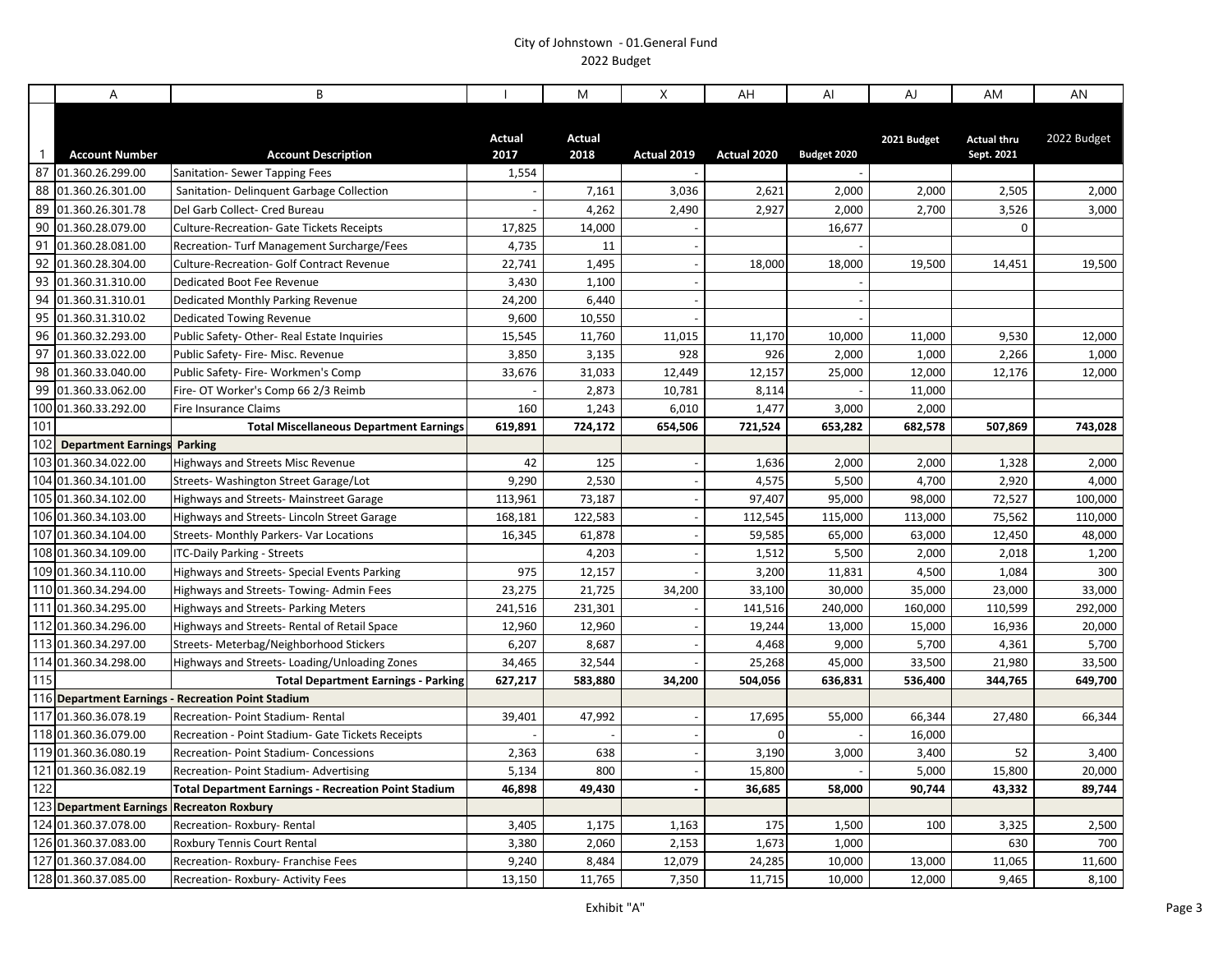|                | A                                                       | B                                                                         |                  | M                     | X           | AH          | Al               | AJ          | AM                               | AN          |
|----------------|---------------------------------------------------------|---------------------------------------------------------------------------|------------------|-----------------------|-------------|-------------|------------------|-------------|----------------------------------|-------------|
| $\overline{1}$ | <b>Account Number</b>                                   | <b>Account Description</b>                                                | Actual<br>2017   | <b>Actual</b><br>2018 | Actual 2019 | Actual 2020 | Budget 2020      | 2021 Budget | <b>Actual thru</b><br>Sept. 2021 | 2022 Budget |
|                | 132 01.360.82.104.00                                    | Over Pre-Payment Month Parkers                                            | 2,025            | 1,560                 |             | 1,365       | 2,000            | 1,500       |                                  |             |
| 133            |                                                         | <b>Total Department Earnings - Recreation Roxbury</b>                     | 31,200           | 25,044                | 22,745      | 39,213      | 24,500           | 26,600      | 24,485                           | 22,900      |
| 134            |                                                         | <b>Total Department Earnings and Fees</b>                                 | 1,325,206        | 1,382,526             | 711,451     | 1,301,478   | 1,372,613        | 1,336,322   | 920.451                          | 1,505,372   |
|                | 135 Contributions and Donations:                        |                                                                           |                  |                       |             |             |                  |             |                                  |             |
|                | 136 01.387.38.028.00                                    | <b>Private Donations</b>                                                  | 1,756            | 250                   | 500         | 140         |                  | 200         |                                  | 0           |
|                | 137 01.387.38.030.00                                    | <b>Fire Dept Donations</b>                                                | 2,900            | 4,810                 | 200         |             | 500              |             |                                  |             |
|                | 138 01.387.38.236.00                                    | <b>Police Dept Donations</b>                                              | 100              | 914                   |             |             |                  |             |                                  |             |
| 139            |                                                         | <b>Total Contributions and Donations</b>                                  | 4,756            | 5,974                 | 700         | 140         | 500              | 200         | 0                                | 0           |
|                | 140 Miscellaneous Revenue:                              |                                                                           |                  |                       |             |             |                  |             |                                  |             |
|                | 141 01.389.38.019.00                                    | Vacant Property Revenue                                                   | 335              | 1,335                 | 243         |             | 500              |             |                                  |             |
|                | 142 01.389.38.020.00                                    | Other Revenue- UCOMP Dividends                                            | 5,161            | 8,809                 | 8,775       | 4,669       | 10,000           |             | 4,556                            |             |
|                | 143 01.389.38.021.00                                    | Other Revenue- Sale of Prop & Supplies                                    | 134,300          | 78,434                | 10,256      | 117,402     | 10,000           | 125,000     | 44,423                           | 0           |
|                | 144 01.389.38.022.00                                    | Other Revenue- Misc. Revenue                                              | 14,581           | 3,476                 | 6,384       | 19,350      | 2,500            | 19,000      | 103,586                          | 19,000      |
|                | 145 01.389.44.097.00                                    | Comm Develop Fund- Cost Allocation                                        |                  | 20,000                | 20,000      |             | 20,000           | 20,000      |                                  |             |
|                | 146 01.389.52.097.00                                    | Operating Revenue- Pension Fund- Cost Allocation                          |                  | 30,000                | 42,750      |             | 12,750           | 12,750      |                                  | 12,750      |
|                | 147 01.389.52.100.00                                    | <b>Grass Cutting Revenue</b>                                              |                  |                       |             |             |                  |             | 135                              |             |
|                | 148 01.389.58.097.00                                    | Sewer Upgrade Fund- Cost Allocation                                       |                  | 490,000               |             |             |                  |             |                                  |             |
|                | 149 01.389.59.023.00                                    | <b>Fund Balance</b>                                                       |                  |                       |             |             | 597,667          |             |                                  |             |
|                | 150 01.389.59.025.00                                    | American Recovery Act Reimbursment                                        |                  |                       |             |             |                  |             | 567,003                          | 123,415     |
| 151            |                                                         | <b>Total Miscellaneous Revenue</b>                                        | 154,377          | 632,054               | 88,408      | 141,421     | 653,417          | 176,750     | 719,703                          | 155,165     |
|                | 152 Fund Transfers:                                     |                                                                           |                  |                       |             |             |                  |             |                                  |             |
|                | 153 01.392.16.000.00                                    | Transfers From- Bureau of Sewage for Pension MMO                          |                  | 79,027                |             | 50,940      | 50,940           | 25,462      |                                  |             |
|                | 155 01.392.47.001.00                                    | Transfers From- Liquid Fuels Fund- Salary Reim                            |                  | 150,000               | 141,240     |             | 69,972           |             |                                  |             |
| 156            |                                                         | <b>Total Fund Transfers</b>                                               |                  | 229,027               | 141,240     | 50,940      | 120,912          | 25,462      | $\mathbf 0$                      | 0           |
|                | 157 Proceeds from Debt:                                 |                                                                           |                  |                       |             |             |                  |             |                                  |             |
| 158            | 01.393.39.215.00                                        | <b>TAN Loan Proceeds</b>                                                  |                  | 1,500,000             |             |             | 500,000          |             | $\mathbf 0$                      |             |
| 159            |                                                         | <b>Total Proceeds from Debt</b>                                           |                  | 1,500,000             |             |             | 500,000          |             | $\mathbf 0$                      | $\mathbf 0$ |
| 160            |                                                         |                                                                           |                  |                       |             |             |                  |             |                                  |             |
|                | 161 Refunds and Reimbursements:<br>162 01.395.23.060.00 |                                                                           |                  |                       |             |             |                  |             |                                  |             |
|                | 163 01.395.32.048.00                                    | Public Safety- Police- Reimbursable OT                                    | 62,940           | 91,025                | 102,176     | 47,256      | 95,000           | 95,000      | 54,619                           | 95,000      |
|                | 164 01.395.33.060.00                                    | Public Safety- Other- Public Works Serv<br>Public Safety- Fire- Reimb OT  | 132,391          | 36,642                | 34,725      | 13,702      | 15,000<br>50,000 | 9,000       | 23,745                           | 25,000      |
|                | 165 01.395.38.032.00                                    |                                                                           | 11,769<br>11,811 | 71,466                | 20,635      |             | 10,000           |             | 2,723<br>$\Omega$                |             |
|                | 166 01.395.38.049.00                                    | Other Revenue- Utility Tax Reimb                                          |                  | 14,083                | 10,256      | 8,588       |                  | 10,000      |                                  | 8,588       |
|                | 167 01.395.38.051.00                                    | <b>Bldgs/Grounds ROT</b><br>Refunds/Reimbursements- Other Revenue- School | 55,288           | 3,962<br>53,382       | 80,962      | 44,802      | 77,445           | 81,500      | 43,014                           | 81,500      |
|                | 168 01.395.38.060.00                                    | <b>DCED Grant for City Manager</b>                                        |                  |                       |             |             |                  |             |                                  | 108,333     |
|                | 169 01.395.38.070.00                                    | <b>COPS Grant</b>                                                         |                  |                       |             |             |                  |             |                                  | 100,000     |
|                | 170 01.395.58.098.50                                    | Sew. Ind. Reimb. - GG Labor                                               |                  |                       | 40,347      | 40,347      | 40,347           |             |                                  |             |
|                | 171 01.395.58.098.51                                    | Sew. Ind. Reimb. - GG Benefits                                            |                  |                       | 16,000      | 16,000      | 16,000           |             |                                  |             |
|                | 172 01.395.58.098.52                                    | Sew. Ind. Reimb. - PW Labor                                               |                  |                       | 150,609     | 150,609     | 150,609          |             |                                  |             |
|                |                                                         |                                                                           |                  |                       |             |             |                  |             |                                  |             |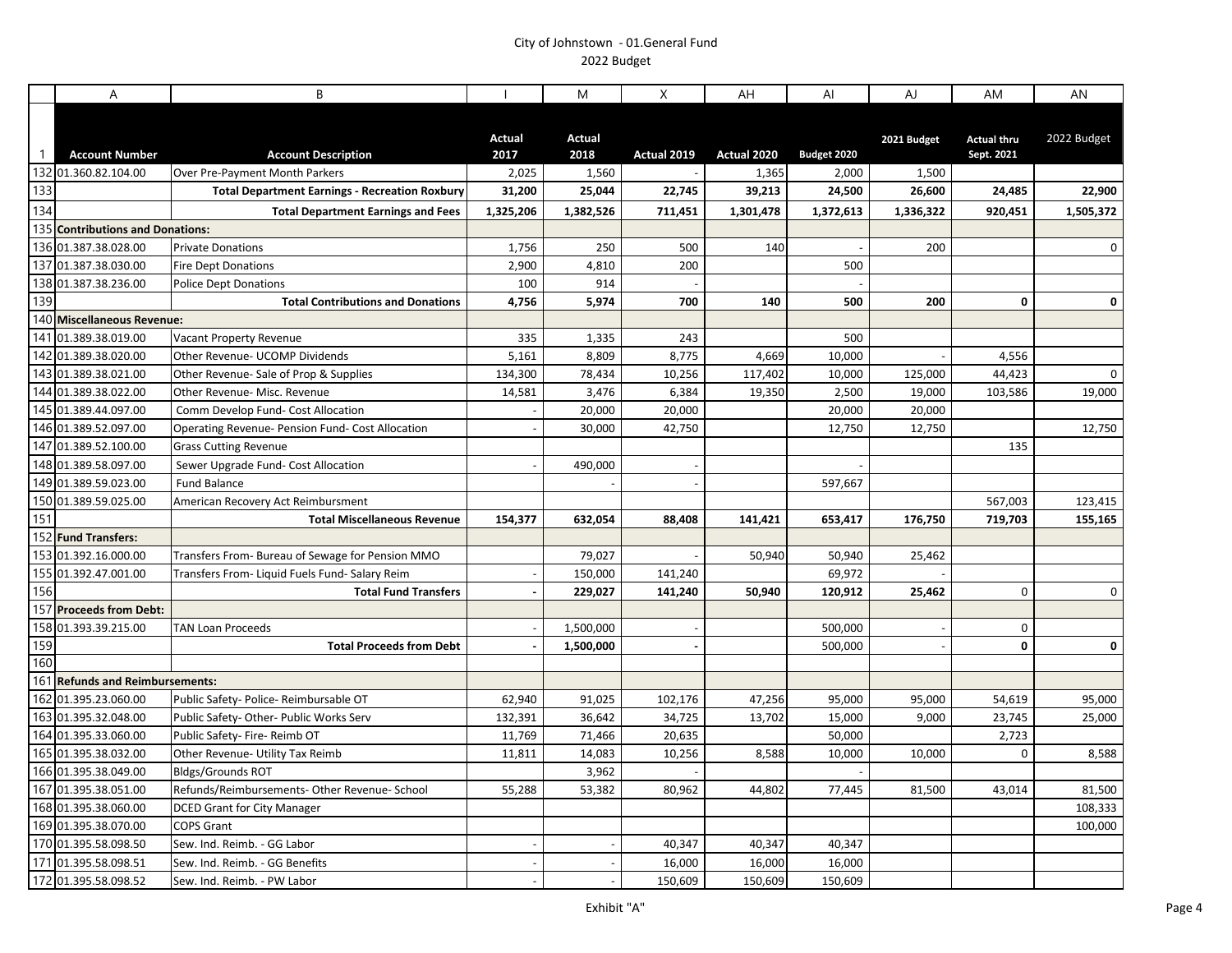| <b>Actual</b><br><b>Actual</b><br>2021 Budget<br><b>Actual thru</b><br>2017<br>2018<br>Actual 2019<br>Actual 2020<br>Budget 2020<br>Sept. 2021<br>$\mathbf{1}$<br><b>Account Number</b><br><b>Account Description</b><br>173 01.395.58.098.53<br>Sew. Ind. Reimb. - PW Benefits<br>55,400<br>50,000<br>55,400<br>174 01.395.58.098.54<br>Sew. Ind. Reimb. - PW Fuel/Maint Costs<br>24,600<br>30,000<br>24,600<br>175 01.395.58.098.56<br>10,403<br>10,403<br>Sew. Ind. Reimb. - CD Labor<br>10,403<br>176 01.395.58.098.57<br>Sew. Ind. Reimb. - CD Benefits<br>2,000<br>2,000<br>2,000<br>177 01.395.58.098.58<br>67,841<br>67,841<br>67,841<br>Sew. Ind. Reimb. - Labor<br>178 01.395.58.098.59<br>22,800<br>22,800<br>22,800<br>Sew. Ind. Reimb. - Benefits<br>179 01.395.58.098.60<br>Sew. Ind. Reimb. - Liab/Aud/Leg<br>100,000<br>100,000<br>100,000<br>180<br><b>Total Refunds and Reimbursements</b><br>274,199<br>270,560<br>738,754<br>604,348<br>737,445<br>195,500<br>124,101<br>181<br><b>TOTAL REVENUE</b><br>17,172,619<br>16,934,736<br>13,786,495<br>16,204,624<br>16,521,799<br>14,835,714<br>12,509,512<br>182<br>183 Expenses<br>184<br>185 Department: Legislative Body<br>186<br><b>Payroll Cost:</b><br>187 01.400.14.000.00<br>16,700<br>Legislative Body Salaries and Wages<br>17,342<br>16,700<br>16,700<br>16,700<br>16,700<br>12,204<br>188 01.400.14.000.01<br>Legilative Body Other Compensation- Longevity<br>189 01.400.14.411.00<br>Leg Body Ret Sal & Wages<br>190<br><b>Total Payroll Cost</b><br>16,700<br>17,342<br>16,700<br>12,204<br>16,700<br>16,700<br>16,700<br>191<br><b>Fringe Benefits:</b><br>192<br>01.400.19.007.00<br>Legislative Body Benefits- FICA<br>1,278<br>1,328<br>1,278<br>1,278<br>1,278<br>919<br>1,183<br>202<br>1,328<br>1,278<br>919<br><b>Total Fringe Benefits</b><br>1,278<br>1,278<br>1,183<br>1,278<br>203<br><b>Operating Expenses:</b><br>204 01.400.21.014.00<br>Legislative Body Office Supplies- Office Expense<br>737<br>296<br>459<br>388<br>500<br>554<br>600<br>205 01.400.23.000.00<br>153<br>131<br>$\mathbf 0$<br>614<br>579<br>500<br>100<br>Legislative Body Postage<br>209 01.400.31.000.00<br>1,794<br>200<br>294<br>500<br>312<br>Legislative Body Other Professional Services<br>500<br>210 01.400.32.012.00<br>140<br>182<br>168<br>278<br>250<br>300<br>212<br>Legislative Body Communication-Telephone<br>212 01.400.34.013.00<br>13,171<br>3,665<br>3,544<br>2,223<br>Adv, Printing, & Binding- Legal Notices/Adv<br>4,334<br>5,294<br>5,000<br>214 01.400.42.000.00<br>60<br>60<br>200<br>200<br>$\mathbf 0$<br>Dues, Subscriptions, and Memberships<br>215<br><b>Total Operating Expenses</b><br>14,662<br>7,245<br>4,705<br>6,385<br>6,950<br>5,244<br>3,302 |     | A | B | M | X | AH | Al | AJ | AM | AN           |
|------------------------------------------------------------------------------------------------------------------------------------------------------------------------------------------------------------------------------------------------------------------------------------------------------------------------------------------------------------------------------------------------------------------------------------------------------------------------------------------------------------------------------------------------------------------------------------------------------------------------------------------------------------------------------------------------------------------------------------------------------------------------------------------------------------------------------------------------------------------------------------------------------------------------------------------------------------------------------------------------------------------------------------------------------------------------------------------------------------------------------------------------------------------------------------------------------------------------------------------------------------------------------------------------------------------------------------------------------------------------------------------------------------------------------------------------------------------------------------------------------------------------------------------------------------------------------------------------------------------------------------------------------------------------------------------------------------------------------------------------------------------------------------------------------------------------------------------------------------------------------------------------------------------------------------------------------------------------------------------------------------------------------------------------------------------------------------------------------------------------------------------------------------------------------------------------------------------------------------------------------------------------------------------------------------------------------------------------------------------------------------------------------------------------------------------------------------------------------------------------------------------------------------------------------------------------------------------------------------------------------------------------------------------------------------------------------------------------------------------------------------|-----|---|---|---|---|----|----|----|----|--------------|
|                                                                                                                                                                                                                                                                                                                                                                                                                                                                                                                                                                                                                                                                                                                                                                                                                                                                                                                                                                                                                                                                                                                                                                                                                                                                                                                                                                                                                                                                                                                                                                                                                                                                                                                                                                                                                                                                                                                                                                                                                                                                                                                                                                                                                                                                                                                                                                                                                                                                                                                                                                                                                                                                                                                                                            |     |   |   |   |   |    |    |    |    | 2022 Budget  |
|                                                                                                                                                                                                                                                                                                                                                                                                                                                                                                                                                                                                                                                                                                                                                                                                                                                                                                                                                                                                                                                                                                                                                                                                                                                                                                                                                                                                                                                                                                                                                                                                                                                                                                                                                                                                                                                                                                                                                                                                                                                                                                                                                                                                                                                                                                                                                                                                                                                                                                                                                                                                                                                                                                                                                            |     |   |   |   |   |    |    |    |    |              |
|                                                                                                                                                                                                                                                                                                                                                                                                                                                                                                                                                                                                                                                                                                                                                                                                                                                                                                                                                                                                                                                                                                                                                                                                                                                                                                                                                                                                                                                                                                                                                                                                                                                                                                                                                                                                                                                                                                                                                                                                                                                                                                                                                                                                                                                                                                                                                                                                                                                                                                                                                                                                                                                                                                                                                            |     |   |   |   |   |    |    |    |    |              |
|                                                                                                                                                                                                                                                                                                                                                                                                                                                                                                                                                                                                                                                                                                                                                                                                                                                                                                                                                                                                                                                                                                                                                                                                                                                                                                                                                                                                                                                                                                                                                                                                                                                                                                                                                                                                                                                                                                                                                                                                                                                                                                                                                                                                                                                                                                                                                                                                                                                                                                                                                                                                                                                                                                                                                            |     |   |   |   |   |    |    |    |    |              |
|                                                                                                                                                                                                                                                                                                                                                                                                                                                                                                                                                                                                                                                                                                                                                                                                                                                                                                                                                                                                                                                                                                                                                                                                                                                                                                                                                                                                                                                                                                                                                                                                                                                                                                                                                                                                                                                                                                                                                                                                                                                                                                                                                                                                                                                                                                                                                                                                                                                                                                                                                                                                                                                                                                                                                            |     |   |   |   |   |    |    |    |    |              |
|                                                                                                                                                                                                                                                                                                                                                                                                                                                                                                                                                                                                                                                                                                                                                                                                                                                                                                                                                                                                                                                                                                                                                                                                                                                                                                                                                                                                                                                                                                                                                                                                                                                                                                                                                                                                                                                                                                                                                                                                                                                                                                                                                                                                                                                                                                                                                                                                                                                                                                                                                                                                                                                                                                                                                            |     |   |   |   |   |    |    |    |    |              |
|                                                                                                                                                                                                                                                                                                                                                                                                                                                                                                                                                                                                                                                                                                                                                                                                                                                                                                                                                                                                                                                                                                                                                                                                                                                                                                                                                                                                                                                                                                                                                                                                                                                                                                                                                                                                                                                                                                                                                                                                                                                                                                                                                                                                                                                                                                                                                                                                                                                                                                                                                                                                                                                                                                                                                            |     |   |   |   |   |    |    |    |    |              |
|                                                                                                                                                                                                                                                                                                                                                                                                                                                                                                                                                                                                                                                                                                                                                                                                                                                                                                                                                                                                                                                                                                                                                                                                                                                                                                                                                                                                                                                                                                                                                                                                                                                                                                                                                                                                                                                                                                                                                                                                                                                                                                                                                                                                                                                                                                                                                                                                                                                                                                                                                                                                                                                                                                                                                            |     |   |   |   |   |    |    |    |    |              |
|                                                                                                                                                                                                                                                                                                                                                                                                                                                                                                                                                                                                                                                                                                                                                                                                                                                                                                                                                                                                                                                                                                                                                                                                                                                                                                                                                                                                                                                                                                                                                                                                                                                                                                                                                                                                                                                                                                                                                                                                                                                                                                                                                                                                                                                                                                                                                                                                                                                                                                                                                                                                                                                                                                                                                            |     |   |   |   |   |    |    |    |    | 418,421      |
|                                                                                                                                                                                                                                                                                                                                                                                                                                                                                                                                                                                                                                                                                                                                                                                                                                                                                                                                                                                                                                                                                                                                                                                                                                                                                                                                                                                                                                                                                                                                                                                                                                                                                                                                                                                                                                                                                                                                                                                                                                                                                                                                                                                                                                                                                                                                                                                                                                                                                                                                                                                                                                                                                                                                                            |     |   |   |   |   |    |    |    |    | 14,584,985   |
|                                                                                                                                                                                                                                                                                                                                                                                                                                                                                                                                                                                                                                                                                                                                                                                                                                                                                                                                                                                                                                                                                                                                                                                                                                                                                                                                                                                                                                                                                                                                                                                                                                                                                                                                                                                                                                                                                                                                                                                                                                                                                                                                                                                                                                                                                                                                                                                                                                                                                                                                                                                                                                                                                                                                                            |     |   |   |   |   |    |    |    |    |              |
|                                                                                                                                                                                                                                                                                                                                                                                                                                                                                                                                                                                                                                                                                                                                                                                                                                                                                                                                                                                                                                                                                                                                                                                                                                                                                                                                                                                                                                                                                                                                                                                                                                                                                                                                                                                                                                                                                                                                                                                                                                                                                                                                                                                                                                                                                                                                                                                                                                                                                                                                                                                                                                                                                                                                                            |     |   |   |   |   |    |    |    |    |              |
|                                                                                                                                                                                                                                                                                                                                                                                                                                                                                                                                                                                                                                                                                                                                                                                                                                                                                                                                                                                                                                                                                                                                                                                                                                                                                                                                                                                                                                                                                                                                                                                                                                                                                                                                                                                                                                                                                                                                                                                                                                                                                                                                                                                                                                                                                                                                                                                                                                                                                                                                                                                                                                                                                                                                                            |     |   |   |   |   |    |    |    |    |              |
|                                                                                                                                                                                                                                                                                                                                                                                                                                                                                                                                                                                                                                                                                                                                                                                                                                                                                                                                                                                                                                                                                                                                                                                                                                                                                                                                                                                                                                                                                                                                                                                                                                                                                                                                                                                                                                                                                                                                                                                                                                                                                                                                                                                                                                                                                                                                                                                                                                                                                                                                                                                                                                                                                                                                                            |     |   |   |   |   |    |    |    |    |              |
|                                                                                                                                                                                                                                                                                                                                                                                                                                                                                                                                                                                                                                                                                                                                                                                                                                                                                                                                                                                                                                                                                                                                                                                                                                                                                                                                                                                                                                                                                                                                                                                                                                                                                                                                                                                                                                                                                                                                                                                                                                                                                                                                                                                                                                                                                                                                                                                                                                                                                                                                                                                                                                                                                                                                                            |     |   |   |   |   |    |    |    |    |              |
|                                                                                                                                                                                                                                                                                                                                                                                                                                                                                                                                                                                                                                                                                                                                                                                                                                                                                                                                                                                                                                                                                                                                                                                                                                                                                                                                                                                                                                                                                                                                                                                                                                                                                                                                                                                                                                                                                                                                                                                                                                                                                                                                                                                                                                                                                                                                                                                                                                                                                                                                                                                                                                                                                                                                                            |     |   |   |   |   |    |    |    |    | 16,700       |
|                                                                                                                                                                                                                                                                                                                                                                                                                                                                                                                                                                                                                                                                                                                                                                                                                                                                                                                                                                                                                                                                                                                                                                                                                                                                                                                                                                                                                                                                                                                                                                                                                                                                                                                                                                                                                                                                                                                                                                                                                                                                                                                                                                                                                                                                                                                                                                                                                                                                                                                                                                                                                                                                                                                                                            |     |   |   |   |   |    |    |    |    |              |
|                                                                                                                                                                                                                                                                                                                                                                                                                                                                                                                                                                                                                                                                                                                                                                                                                                                                                                                                                                                                                                                                                                                                                                                                                                                                                                                                                                                                                                                                                                                                                                                                                                                                                                                                                                                                                                                                                                                                                                                                                                                                                                                                                                                                                                                                                                                                                                                                                                                                                                                                                                                                                                                                                                                                                            |     |   |   |   |   |    |    |    |    |              |
|                                                                                                                                                                                                                                                                                                                                                                                                                                                                                                                                                                                                                                                                                                                                                                                                                                                                                                                                                                                                                                                                                                                                                                                                                                                                                                                                                                                                                                                                                                                                                                                                                                                                                                                                                                                                                                                                                                                                                                                                                                                                                                                                                                                                                                                                                                                                                                                                                                                                                                                                                                                                                                                                                                                                                            |     |   |   |   |   |    |    |    |    | 16,700       |
|                                                                                                                                                                                                                                                                                                                                                                                                                                                                                                                                                                                                                                                                                                                                                                                                                                                                                                                                                                                                                                                                                                                                                                                                                                                                                                                                                                                                                                                                                                                                                                                                                                                                                                                                                                                                                                                                                                                                                                                                                                                                                                                                                                                                                                                                                                                                                                                                                                                                                                                                                                                                                                                                                                                                                            |     |   |   |   |   |    |    |    |    |              |
|                                                                                                                                                                                                                                                                                                                                                                                                                                                                                                                                                                                                                                                                                                                                                                                                                                                                                                                                                                                                                                                                                                                                                                                                                                                                                                                                                                                                                                                                                                                                                                                                                                                                                                                                                                                                                                                                                                                                                                                                                                                                                                                                                                                                                                                                                                                                                                                                                                                                                                                                                                                                                                                                                                                                                            |     |   |   |   |   |    |    |    |    | 1,278        |
|                                                                                                                                                                                                                                                                                                                                                                                                                                                                                                                                                                                                                                                                                                                                                                                                                                                                                                                                                                                                                                                                                                                                                                                                                                                                                                                                                                                                                                                                                                                                                                                                                                                                                                                                                                                                                                                                                                                                                                                                                                                                                                                                                                                                                                                                                                                                                                                                                                                                                                                                                                                                                                                                                                                                                            |     |   |   |   |   |    |    |    |    | 1,278        |
|                                                                                                                                                                                                                                                                                                                                                                                                                                                                                                                                                                                                                                                                                                                                                                                                                                                                                                                                                                                                                                                                                                                                                                                                                                                                                                                                                                                                                                                                                                                                                                                                                                                                                                                                                                                                                                                                                                                                                                                                                                                                                                                                                                                                                                                                                                                                                                                                                                                                                                                                                                                                                                                                                                                                                            |     |   |   |   |   |    |    |    |    |              |
|                                                                                                                                                                                                                                                                                                                                                                                                                                                                                                                                                                                                                                                                                                                                                                                                                                                                                                                                                                                                                                                                                                                                                                                                                                                                                                                                                                                                                                                                                                                                                                                                                                                                                                                                                                                                                                                                                                                                                                                                                                                                                                                                                                                                                                                                                                                                                                                                                                                                                                                                                                                                                                                                                                                                                            |     |   |   |   |   |    |    |    |    | 600          |
|                                                                                                                                                                                                                                                                                                                                                                                                                                                                                                                                                                                                                                                                                                                                                                                                                                                                                                                                                                                                                                                                                                                                                                                                                                                                                                                                                                                                                                                                                                                                                                                                                                                                                                                                                                                                                                                                                                                                                                                                                                                                                                                                                                                                                                                                                                                                                                                                                                                                                                                                                                                                                                                                                                                                                            |     |   |   |   |   |    |    |    |    |              |
|                                                                                                                                                                                                                                                                                                                                                                                                                                                                                                                                                                                                                                                                                                                                                                                                                                                                                                                                                                                                                                                                                                                                                                                                                                                                                                                                                                                                                                                                                                                                                                                                                                                                                                                                                                                                                                                                                                                                                                                                                                                                                                                                                                                                                                                                                                                                                                                                                                                                                                                                                                                                                                                                                                                                                            |     |   |   |   |   |    |    |    |    |              |
|                                                                                                                                                                                                                                                                                                                                                                                                                                                                                                                                                                                                                                                                                                                                                                                                                                                                                                                                                                                                                                                                                                                                                                                                                                                                                                                                                                                                                                                                                                                                                                                                                                                                                                                                                                                                                                                                                                                                                                                                                                                                                                                                                                                                                                                                                                                                                                                                                                                                                                                                                                                                                                                                                                                                                            |     |   |   |   |   |    |    |    |    | 300<br>4,000 |
|                                                                                                                                                                                                                                                                                                                                                                                                                                                                                                                                                                                                                                                                                                                                                                                                                                                                                                                                                                                                                                                                                                                                                                                                                                                                                                                                                                                                                                                                                                                                                                                                                                                                                                                                                                                                                                                                                                                                                                                                                                                                                                                                                                                                                                                                                                                                                                                                                                                                                                                                                                                                                                                                                                                                                            |     |   |   |   |   |    |    |    |    |              |
|                                                                                                                                                                                                                                                                                                                                                                                                                                                                                                                                                                                                                                                                                                                                                                                                                                                                                                                                                                                                                                                                                                                                                                                                                                                                                                                                                                                                                                                                                                                                                                                                                                                                                                                                                                                                                                                                                                                                                                                                                                                                                                                                                                                                                                                                                                                                                                                                                                                                                                                                                                                                                                                                                                                                                            |     |   |   |   |   |    |    |    |    | 4,900        |
|                                                                                                                                                                                                                                                                                                                                                                                                                                                                                                                                                                                                                                                                                                                                                                                                                                                                                                                                                                                                                                                                                                                                                                                                                                                                                                                                                                                                                                                                                                                                                                                                                                                                                                                                                                                                                                                                                                                                                                                                                                                                                                                                                                                                                                                                                                                                                                                                                                                                                                                                                                                                                                                                                                                                                            | 216 |   |   |   |   |    |    |    |    |              |
| 217<br>32,640<br>25,915<br>22,683<br>24,268<br>24,928<br>23,222<br>16,425<br>Department Total: Legislative Body                                                                                                                                                                                                                                                                                                                                                                                                                                                                                                                                                                                                                                                                                                                                                                                                                                                                                                                                                                                                                                                                                                                                                                                                                                                                                                                                                                                                                                                                                                                                                                                                                                                                                                                                                                                                                                                                                                                                                                                                                                                                                                                                                                                                                                                                                                                                                                                                                                                                                                                                                                                                                                            |     |   |   |   |   |    |    |    |    | 22,878       |
| 218 Department: General Government Executive                                                                                                                                                                                                                                                                                                                                                                                                                                                                                                                                                                                                                                                                                                                                                                                                                                                                                                                                                                                                                                                                                                                                                                                                                                                                                                                                                                                                                                                                                                                                                                                                                                                                                                                                                                                                                                                                                                                                                                                                                                                                                                                                                                                                                                                                                                                                                                                                                                                                                                                                                                                                                                                                                                               |     |   |   |   |   |    |    |    |    |              |
| 219<br><b>Payroll Cost:</b>                                                                                                                                                                                                                                                                                                                                                                                                                                                                                                                                                                                                                                                                                                                                                                                                                                                                                                                                                                                                                                                                                                                                                                                                                                                                                                                                                                                                                                                                                                                                                                                                                                                                                                                                                                                                                                                                                                                                                                                                                                                                                                                                                                                                                                                                                                                                                                                                                                                                                                                                                                                                                                                                                                                                |     |   |   |   |   |    |    |    |    |              |
| 220 01.401.14.000.00<br>122,757<br><b>General Government Executive Salaries and Wages</b><br>121,753<br>101,347<br>122512<br>104,199<br>312,448<br>138,478                                                                                                                                                                                                                                                                                                                                                                                                                                                                                                                                                                                                                                                                                                                                                                                                                                                                                                                                                                                                                                                                                                                                                                                                                                                                                                                                                                                                                                                                                                                                                                                                                                                                                                                                                                                                                                                                                                                                                                                                                                                                                                                                                                                                                                                                                                                                                                                                                                                                                                                                                                                                 |     |   |   |   |   |    |    |    |    | 272,000      |
| 221 01.401.15.000.00<br>0<br>(108, 333)<br><b>DCED Grant for City Manager</b><br>0                                                                                                                                                                                                                                                                                                                                                                                                                                                                                                                                                                                                                                                                                                                                                                                                                                                                                                                                                                                                                                                                                                                                                                                                                                                                                                                                                                                                                                                                                                                                                                                                                                                                                                                                                                                                                                                                                                                                                                                                                                                                                                                                                                                                                                                                                                                                                                                                                                                                                                                                                                                                                                                                         |     |   |   |   |   |    |    |    |    |              |
| 222 01.401.18.001.00<br>1600<br>2,000<br>1,600<br>1,200<br>Executive Other Compensation- Longevity<br>1,600<br>1,600<br>1,600                                                                                                                                                                                                                                                                                                                                                                                                                                                                                                                                                                                                                                                                                                                                                                                                                                                                                                                                                                                                                                                                                                                                                                                                                                                                                                                                                                                                                                                                                                                                                                                                                                                                                                                                                                                                                                                                                                                                                                                                                                                                                                                                                                                                                                                                                                                                                                                                                                                                                                                                                                                                                              |     |   |   |   |   |    |    |    |    | 1,600        |
| 223<br>168<br>95<br>$\Omega$<br>01.401.18.027.00<br>339<br>91<br>General Government Executive Overtime                                                                                                                                                                                                                                                                                                                                                                                                                                                                                                                                                                                                                                                                                                                                                                                                                                                                                                                                                                                                                                                                                                                                                                                                                                                                                                                                                                                                                                                                                                                                                                                                                                                                                                                                                                                                                                                                                                                                                                                                                                                                                                                                                                                                                                                                                                                                                                                                                                                                                                                                                                                                                                                     |     |   |   |   |   |    |    |    |    |              |
| 226<br>123,692<br><b>Total Payroll Cost</b><br>103,042<br>124,203<br>106,199<br>205,715<br>123,957<br>140,246                                                                                                                                                                                                                                                                                                                                                                                                                                                                                                                                                                                                                                                                                                                                                                                                                                                                                                                                                                                                                                                                                                                                                                                                                                                                                                                                                                                                                                                                                                                                                                                                                                                                                                                                                                                                                                                                                                                                                                                                                                                                                                                                                                                                                                                                                                                                                                                                                                                                                                                                                                                                                                              |     |   |   |   |   |    |    |    |    | 273,600      |
| 227<br><b>Fringe Benefits:</b>                                                                                                                                                                                                                                                                                                                                                                                                                                                                                                                                                                                                                                                                                                                                                                                                                                                                                                                                                                                                                                                                                                                                                                                                                                                                                                                                                                                                                                                                                                                                                                                                                                                                                                                                                                                                                                                                                                                                                                                                                                                                                                                                                                                                                                                                                                                                                                                                                                                                                                                                                                                                                                                                                                                             |     |   |   |   |   |    |    |    |    |              |
| 228 01.401.19.002.00<br>7,793<br>154<br>(1,500)<br>(1,500)<br>4,500<br>269<br><b>General Government Executive Benefits- Pension</b>                                                                                                                                                                                                                                                                                                                                                                                                                                                                                                                                                                                                                                                                                                                                                                                                                                                                                                                                                                                                                                                                                                                                                                                                                                                                                                                                                                                                                                                                                                                                                                                                                                                                                                                                                                                                                                                                                                                                                                                                                                                                                                                                                                                                                                                                                                                                                                                                                                                                                                                                                                                                                        |     |   |   |   |   |    |    |    |    |              |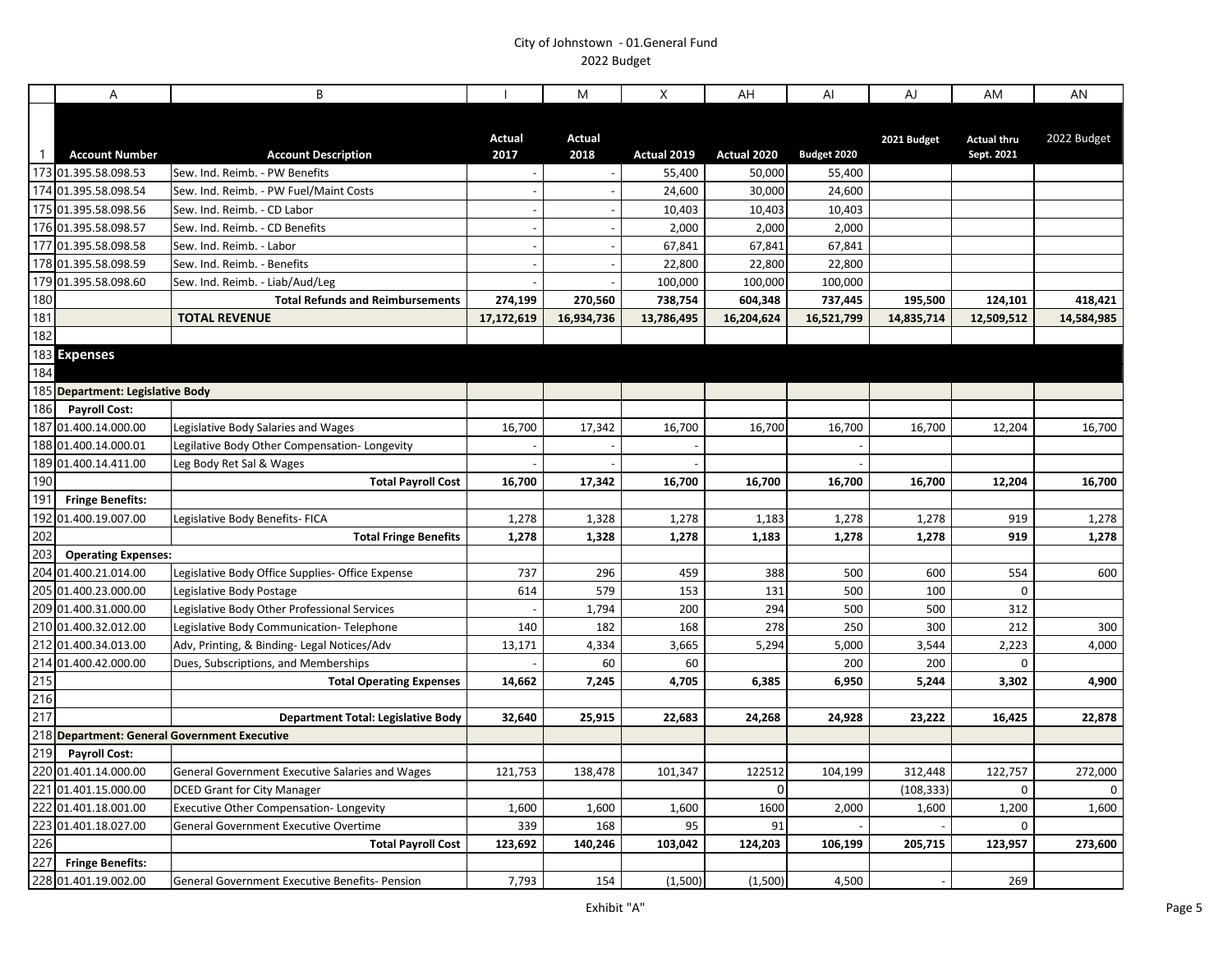|              | A                                        | B                                                     |                | M              | X           | AH          | Al          | AJ          | AM                               | AN          |
|--------------|------------------------------------------|-------------------------------------------------------|----------------|----------------|-------------|-------------|-------------|-------------|----------------------------------|-------------|
| $\mathbf{1}$ | <b>Account Number</b>                    | <b>Account Description</b>                            | Actual<br>2017 | Actual<br>2018 | Actual 2019 | Actual 2020 | Budget 2020 | 2021 Budget | <b>Actual thru</b><br>Sept. 2021 | 2022 Budget |
|              | 229 01.401.19.003.00                     | Government Executive Benefits- Worker's Comp          | 246            | 414            | 552         | 149         | 500         | 180         | 1,903                            | 1,774       |
|              | 230 01.401.19.004.00                     | Government Executive Benefits- Life Insurance         | 898            | 368            | 394         | 172         | 500         | 1,000       | 216                              | 1,000       |
|              | 232 01.401.19.005.00                     | Government Executive Benefits- PA Unemployment        | 1,893          | 2,317          | (909)       | (966)       | 1,000       | 5,000       | 2,701                            | 5,000       |
|              | 233 01.401.19.006.00                     | Government Executive Benefits- Dental Insurance       | 709            | 809            | 957         | 209         | 1,107       | 560         | 359                              | 560         |
|              | 234 01.401.19.007.00                     | <b>General Government Executive Benefits-FICA</b>     | 9,374          | 10,912         | 5,127       | (736)       | 8,124       | 23,902      | 6,959                            | 20,930      |
|              | 235 01.401.19.010.00                     | Gen Govt Exec- Health Reimb                           | 250            | 250            | 347         | 250         | 500         | 250         | 0                                | 250         |
|              | 236 01.401.19.011.00                     | <b>General Government Executive Benefits-Vision</b>   | 70             | 53             | 69          | 37          | 200         | 200         | 106                              | 200         |
|              | 238 01.401.19.008.00                     | General Government Executive Benefits- Co-Pay         | (1,049)        | (1,502)        | (2,083)     | (1, 253)    | (1,740)     | (11, 026)   | (809)                            | (11, 026)   |
|              | 239 01.401.19.009.00                     | Government Executive Benefits- Hospitalization        | 7,182          | 10,016         | 7,656       | 1,761       | 10,872      | 73,506      | 5,431                            | 56,544      |
| 240          |                                          | <b>Total Fringe Benefits</b>                          | 27,366         | 23,791         | 10,610      | (1, 877)    | 25,563      | 93,572      | 17,135                           | 75,232      |
| 241          | <b>Operating Expenses:</b>               |                                                       |                |                |             |             |             |             |                                  |             |
|              | 242 01.401.21.014.00                     | Gover Executive Office Supplies- Office Expense       | 4,787          | 2,898          | 3,702       | 5,654       | 4,000       | 7,000       | 11,168                           | 10,000      |
|              | 243 01.401.23.000.00                     | <b>General Government Executive Postage</b>           | 260            | 277            | 192         | 51          | 500         | 500         |                                  | 500         |
|              | 244 01.401.31.000.00                     | Government Executive Other Professional Services      | 6,180          |                |             |             |             |             |                                  |             |
|              | 245 01.401.32.012.00                     | Government Executive Communication-Telephone          |                | 6,528          | 6,136       | 6990        | 6,500       | 7,344       | 4,707                            | 7,000       |
|              | 246 01.401.33.153.00                     | General Government Executive Travel/Training          | 1,364          | 25             | 1,107       | 577         | 2,500       | 2,000       |                                  | 5,000       |
|              | 247 01.401.33.360.00                     | Govern Executive Transportation- Auto Allowance       | 4,800          | 3,900          | 3,250       | 250         | 5,000       | 3,600       |                                  | 3,600       |
|              | 248 01.401.34.013.00                     | Govt Executive Adv, Printing,- Legal Notices/Adv      | 3,883          | 4,353          | 5,961       | 8,329       | 7,000       | 8,000       | 4,012                            | 8,000       |
|              | 249 01.401.37.016.00                     | Gen Govt Exec- Equip Rep/Maint                        |                |                |             | 2,975       | 1,000       | 2,000       | 1,438                            | 2,800       |
|              | 250 01.401.42.000.00                     | Govt Executive Dues, Subs, and Memberships            | 253            | 1,216          | 1,070       | 955         | 1,500       | 1,500       | 7,088                            | 7,000       |
| 252          |                                          | <b>Total Operating Expenses</b>                       | 21,527         | 19,197         | 21,418      | 25,781      | 28,000      | 31,944      | 28,412                           | 43,900      |
| 253          |                                          |                                                       |                |                |             |             |             |             |                                  |             |
| 254          |                                          | <b>Department Total: General Government Executive</b> | 172,585        | 183,234        | 135,070     | 148,107     | 159,762     | 331,231     | 169,504                          | 392,732     |
|              | 255 Department: Financial Administration |                                                       |                |                |             |             |             |             |                                  |             |
| 256          | <b>Payroll Cost:</b>                     |                                                       |                |                |             |             |             |             |                                  |             |
|              | 257 01.402.14.000.00                     | Financial Admin Salaries and Wages-Salaries           | 168,822        | 149,646        | 109,475     | 141,936     | 120,800     | 175,139     | 124,525                          | 139,887     |
|              | 258 01.402.18.001.00                     | Financial Admin Other Compensation-Longevity          | 1,600          |                |             |             |             |             |                                  |             |
|              | 259 01.402.18.026.00                     | Financial Admin Compensation- Premium Pay             | 2,463          | 7,758          | 267         | 1,567       | 1,000       | 1,000       | 1,050                            | 1,000       |
|              | 260 01.402.18.027.00                     | Financial Admin Other Compensation-Overtime           | 1,581          | 1,123          | 988         | 810         | 2,000       | 2,000       |                                  |             |
| 261          |                                          | <b>Total Payroll Cost</b>                             | 174,466        | 158,527        | 110,730     | 144,313     | 123,800     | 178,139     | 125,575                          | 140,887     |
| 262          | <b>Fringe Benefits:</b>                  |                                                       |                |                |             |             |             |             |                                  |             |
|              | 264 01.402.19.003.00                     | Financial Administration Benefits-Worker's Comp       | 448            | 358            | 302         | 298         | 400         | 295         | 2,245                            | 1,792       |
|              | 265 01.402.19.004.00                     | Financial Administration Benefits-Life Insurance      | 850            | 737            | 802         | 838         | 800         | 862         | 655                              | 862         |
|              | 266 01.402.19.005.00                     | Fin Administration Benefits-PA Unemployment           | 3,454          | 2,685          | 558         | 551         | 2,000       | 500         | 131                              | 500         |
|              | 267 01.402.19.006.00                     | Fin Administration Benefits- Dental Insurance         | 1,894          | 1,869          | 1,134       | 2,780       | 1,200       | 2,489       | 1,318                            | 2,000       |
|              | 268 01.402.19.007.00                     | Financial Administration Benefits- FICA               | 12,728         | 11,490         | 8,530       | 9,382       | 9,500       | 12,843      | 9,091                            | 10,778      |
|              | 269 01.402.19.008.00                     | Financial Administration Benefits-Co-Pay              | (9, 563)       | (7,697)        | (7,614)     | (8,901)     | (9,000)     | (6, 239)    | (5, 405)                         | (4, 723)    |
|              | 270 01.402.19.009.00                     | Financial Administration Benefits- Hospitalization    | 64,067         | 52,294         | 41,121      | 46,413      | 56,218      | 41,594      | 28,142                           | 31,486      |
|              | 271 01.402.19.010.00                     | Financial Admin Health Reimb                          | 1,891          | 1,527          | 567         | 1,091       | 1,000       | 1,000       | $\mathbf 0$                      |             |
|              | 272 01.402.19.011.00                     | Financial Administration Benefits- Vision             | 447            | 374            | 345         | 347         | 500         | 365         | 218                              | 365         |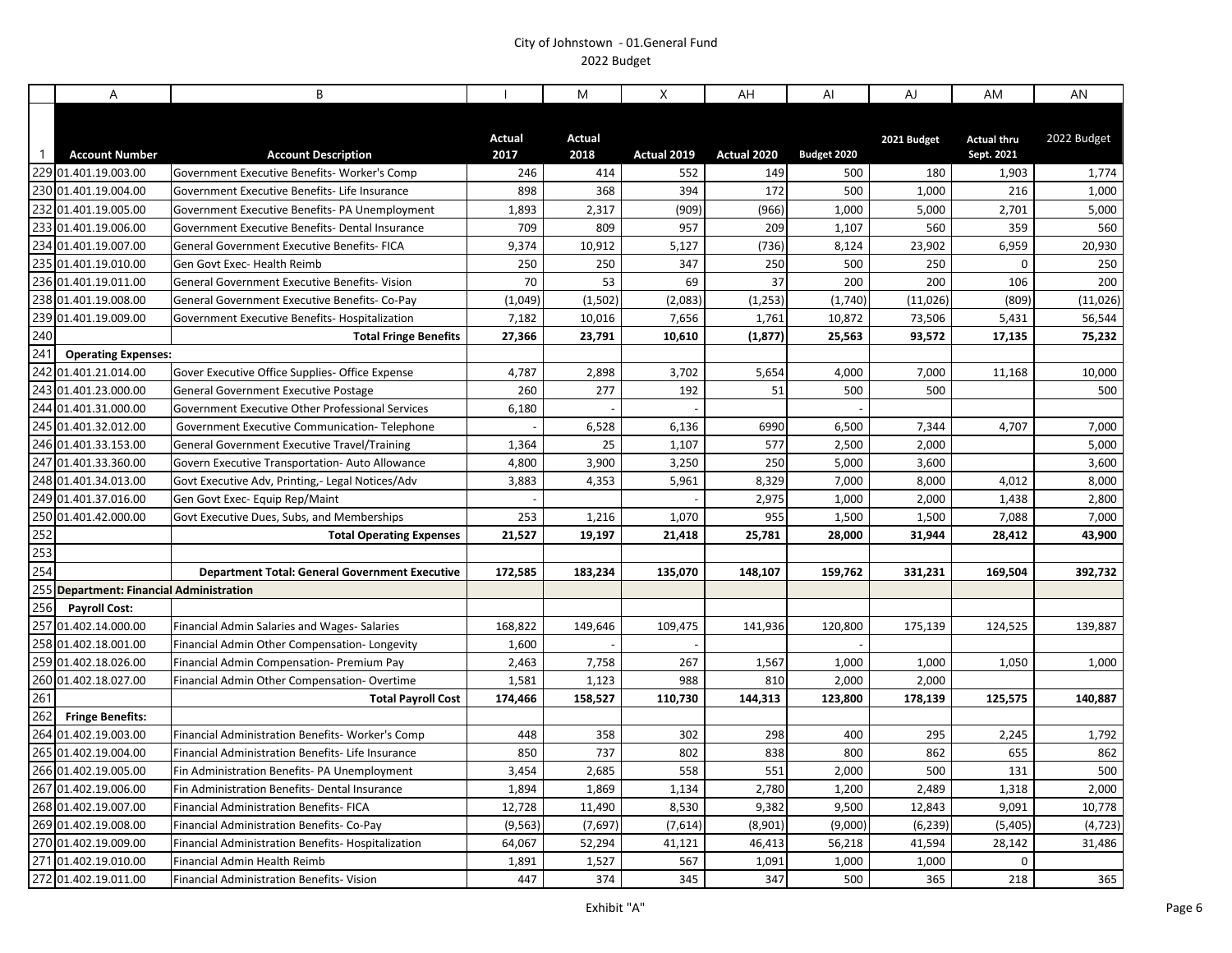|              | A                                        | B                                                    |                | M              | X           | AH          | Al          | AJ          | AM                               | AN          |
|--------------|------------------------------------------|------------------------------------------------------|----------------|----------------|-------------|-------------|-------------|-------------|----------------------------------|-------------|
| $\mathbf{1}$ | <b>Account Number</b>                    | <b>Account Description</b>                           | Actual<br>2017 | Actual<br>2018 | Actual 2019 | Actual 2020 | Budget 2020 | 2021 Budget | <b>Actual thru</b><br>Sept. 2021 | 2022 Budget |
|              | 273 01.402.19.415.00                     | Fin Administration Benefits- Retirees Life Insurance | 323            | 330            | 407         | 343         | 450         | 370         | 252                              | 370         |
|              | 274 01.402.19.417.00                     | Fin Admin Benefits-Retirees Hospitalization          | 69,640         | 50,534         | 51,700      | 50,612      | 56,176      | 54,758      | 25,998                           | 37,688      |
|              | 275 01.402.19.418.00                     | Fin Admin Ret Ben- Health Reim                       | 1,215          | 1,658          | 578         | 1,172       | 1,000       | 1,500       | 129                              | 500         |
|              | 276 01.402.19.419.00                     | Financial Administration Benefits- Retirees Vision   | 314            | 319            | 362         | 226         | 400         | 288         | 159                              | 200         |
| 277          |                                          | <b>Total Fringe Benefits</b>                         | 147,708        | 116,478        | 98,792      | 105,152     | 120,644     | 110,625     | 62,932                           | 81,818      |
| 278          | <b>Operating Expenses:</b>               |                                                      |                |                |             |             |             |             |                                  |             |
|              | 279 01.402.21.014.00                     | Fin Administration Office Supplies- Office Expense   | 4,658          | 1,666          | 4,969       | 5,212       | 5,000       | 5,172       | 4,454                            | 6,000       |
|              | 280 01.402.23.000.00                     | <b>Financial Administration Postage</b>              | (2, 427)       | (381)          | 6,451       | 3,597       | 7,500       | 4,000       | 4,752                            | 5,000       |
|              | 281 01.402.28.028.00                     | Fin Administration Expenses- City Use Supplies       | 4,037          | 443            | 387         | 420         | 1,000       | 1,000       | 171                              | 500         |
|              | 282 01.402.32.012.00                     | Fin Administration Communication-Telephone           | 1,188          | 1,544          | 1,432       | 1,904       | 1,500       | 600         | 721                              | 1,000       |
|              | 283 01.402.33.153.00                     | Financial Administration Travel/Training             | 1,466          | 309            | 930         | 32          | 1,500       | 500         |                                  | 1,000       |
|              | 284 01.402.34.013.00                     | Fin Admin Adv, Printing- Legal Notices/Adv           | 1,850          | 883            | 133         | 969         | 1,000       |             |                                  |             |
|              | 286 01.402.42.000.00                     | Fin Admin Dues, Subscriptions, and Memberships       |                |                | 65          |             | 1,000       |             |                                  |             |
|              | 287 01.402.74.029.00                     | Fin Admin Equip Capital Purchases- Equip Lease       | 3,713          | 4,318          | 4,084       | 4,324       | 4,000       | 4,589       | 4,385                            | 6,600       |
| 288          |                                          | <b>Total Operating Expenses</b>                      | 14,485         | 8,782          | 18,451      | 16,458      | 22,500      | 15,861      | 14,483                           | 20,100      |
| 289          |                                          |                                                      |                |                |             |             |             |             |                                  |             |
| 290          |                                          | <b>Department Total: Financial Administration</b>    | 336,659        | 283,787        | 227,973     | 265,923     | 266,944     | 304,625     | 202,990                          | 242,805     |
|              | 291 Department: Tax Collection           |                                                      |                |                |             |             |             |             |                                  |             |
|              | 292 01.403.43.114.00                     | <b>Tax Collections</b>                               | 651,205        | 128,684        | 115,267     | 105,950     | 132,000     | 120,197     | 85,216                           | 120,000     |
| 293          |                                          | <b>Total Operating Expenses</b>                      | 651,205        | 128,684        | 115,267     | 105,950     | 132,000     | 120,197     | 85,216                           | 120,000     |
| 294          |                                          |                                                      |                |                |             |             |             |             |                                  |             |
| 295          |                                          | <b>Department Total: Tax Collection</b>              | 651,205        | 128,684        | 115,267     | 105,950     | 132,000     | 120,197     | 85,216                           | 120,000     |
|              | 296 Department: Solicitor/Legal Services |                                                      |                |                |             |             |             |             |                                  |             |
| 297          | <b>Operating Expenses:</b>               |                                                      |                |                |             |             |             |             |                                  |             |
|              | 298 01.404.31.020.00                     | Solicitor/Legal Serv - City Solicitor Retainer Fees  | 16,958         | 7,042          | 5,500       | 6,000       | 10,000      | 6,000       | 4,500                            | 6,000       |
|              | 299 01.404.31.022.00                     | Solicitor/Legal Serv - Stenographer Services         | 1,300          | 2,223          | 1,902       | 300         | 4,000       | 4,000       | 1,628                            | 2,000       |
|              | 300 01.404.31.024.00                     | <b>City Ethics Commission</b>                        |                |                |             | $\Omega$    |             | 15,000      | $\mathbf 0$                      |             |
|              | 301 01.404.31.025.00                     | Legal/Labor Counsel                                  | 7,033          | 11,296         | 824         | 74,742      | 40,000      | 40,000      | 39,682                           | 20,000      |
|              | 302 01.404.40.021.00                     | Solicitor/Legal/Court Fees                           | 105,675        | 105,069        | 90,696      | 65,364      | 70,000      | 90,000      | 31,115                           | 50,000      |
| 303          |                                          | <b>Total Operating Expenses</b>                      | 130,966        | 125,630        | 98,922      | 146,406     | 124,000     | 155,000     | 76,925                           | 78,000      |
| 304          |                                          |                                                      |                |                |             |             |             |             |                                  |             |
| 305          |                                          | <b>Department Total: Solicitor/Legal Services</b>    | 130,966        | 125,630        | 98,922      | 146,406     | 124,000     | 155,000     | 76,925                           | 78,000      |
|              | 306 Department: Non-Departmental         |                                                      |                |                |             |             |             |             |                                  |             |
| 329          | <b>Operating Expenses:</b>               |                                                      |                |                |             |             |             |             |                                  |             |
|              | 330 01.405.00.196.00                     | <b>Non-Dept Misc Expenses</b>                        |                | 872            | 1,498       | 1,381       | 5,000       | 5,000       | 4,272                            | 5,000       |
|              | 331 01.405.10.110.00                     | Computer and Phone System Upgrade                    |                |                |             |             |             | 10,000      | 5,658                            | 10,000      |
|              | 332 01.405.28.041.00                     | Other Non-Departmental Expenditures- Civil Service   | 1,761          | 6,024          | 4,846       | 3,811       | 5,000       | 2,427       | 3,629                            | 2,527       |
|              | 333 01.405.28.042.00                     | Other Non-Departmental Expenditures-Labor Negotiator |                |                | 500         |             |             |             | 12,912                           |             |
|              | 334 01.405.31.000.00                     | <b>Other Non-Departmental Professional Services</b>  | 8,024          | 59,036         | 31,242      | 19,405      | 25,000      | 25,000      | 35,172                           | 40,000      |
|              | 335 01.405.31.049.00                     | Prof Serv- Auditing GL Fund                          | 51,880         | 109,288        | 28,000      |             |             |             |                                  |             |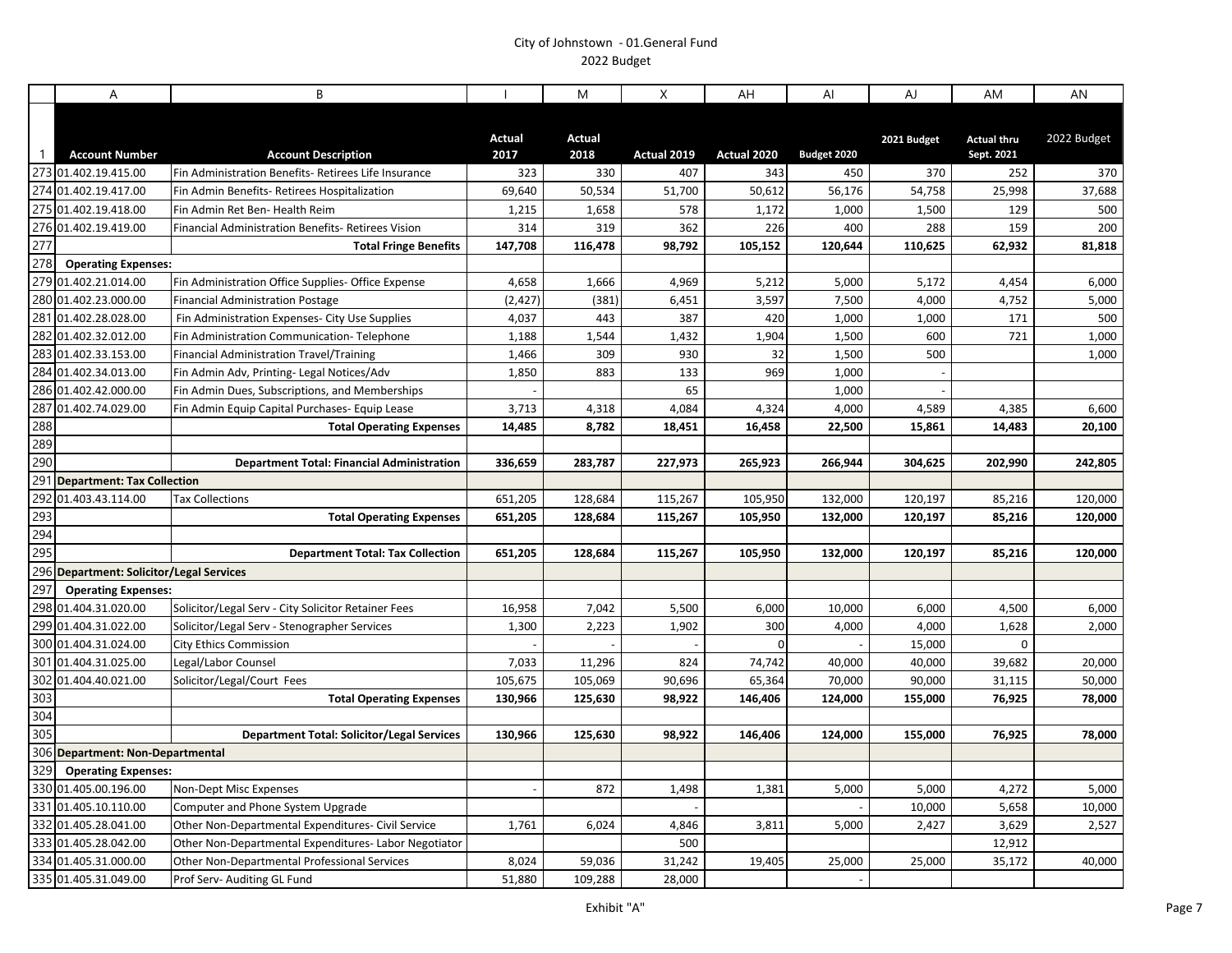|                | A                          | B                                                       |                       | M              | X           | AH             | AI          | AJ          | AM                               | AN          |
|----------------|----------------------------|---------------------------------------------------------|-----------------------|----------------|-------------|----------------|-------------|-------------|----------------------------------|-------------|
| $\overline{1}$ | <b>Account Number</b>      | <b>Account Description</b>                              | <b>Actual</b><br>2017 | Actual<br>2018 | Actual 2019 | Actual 2020    | Budget 2020 | 2021 Budget | <b>Actual thru</b><br>Sept. 2021 | 2022 Budget |
|                | 337 01.405.31.049.02       | <b>Prof Services - Auditing</b>                         | 12,000                | 12,000         |             | 30,000         | 55,000      | 62,500      | 47,500                           | 40,000      |
|                | 338 01.405.31.049.02       | Combine Parking Prof Services- Audit                    | 12,000                | (480)          |             |                |             |             |                                  |             |
| 339            |                            | <b>Total Operating Expenses</b>                         | 85,665                | 186,740        | 66,086      | 54,597         | 90,000      | 104,927     | 109,142                          | 97,527      |
| 340            | <b>Fixed Expenses:</b>     |                                                         |                       |                |             |                |             |             |                                  |             |
|                | 341 01.405.28.039.00       | Other Non-Departmental - Ins Deductible/Accidents       |                       |                |             |                | 1,000       |             |                                  |             |
|                | 343 01.405.37.047.00       | Non-Depart Maint Serv- Annual Comp Maint                | 21,237                | 25,489         | 33,139      | 81,280         | 40,000      | 20,000      | 22,885                           | 50,000      |
| 344            | 01.405.42.040.00           | Non-Depart Dues, Subscrip- Govt Org Dues                | 323                   | 323            |             | 320            | 2,000       | 600         |                                  |             |
|                | 345 01.405.43.038.00       | Non-Departmental Taxes-Real Estate Tax Payments         | 23,814                | 23,725         | 26,333      | 23,893         | 26,500      | 25,000      | 23,980                           | 24,000      |
| 347            |                            | <b>Total Fixed Expenses</b>                             | 45,374                | 49,537         | 59,472      | 105,493        | 69,500      | 45,600      | 46,865                           | 74,000      |
| 348            |                            |                                                         |                       |                |             |                |             |             |                                  |             |
| 349            |                            | <b>Department Total: Non-Departmental</b>               | 131,039               | 236,277        | 125,558     | 160,090        | 159,500     | 150,527     | 156,007                          | 171,527     |
|                | 350 Department: Police     |                                                         |                       |                |             |                |             |             |                                  |             |
| 351            | <b>Payroll Cost:</b>       |                                                         |                       |                |             |                |             |             |                                  |             |
|                | 352 01.410.14.082.00       | Police Salaries and Wages- Sworn                        | 1,720,949             | 1,849,641      | 1,820,320   | 1,845,521      | 1,865,500   | 2,101,728   | 1,367,120                        | 2,092,583   |
|                | 353 01.410.14.083.00       | Police -- Cops Grant                                    |                       |                |             | $\overline{0}$ |             | (100,000)   |                                  | $\Omega$    |
|                | 355 01.410.18.001.00       | Police Other Compensation-Longevity                     | 18,992                | 14,900         | 16,700      | 18,275         | 20,000      | 20,000      | 11,725                           | 20,000      |
|                | 356 01.410.18.026.00       | Police Other Compensation-Premium Pay                   | 117,190               | 68,477         | 58,410      | 61,831         | 60,000      | 50,000      | 70,144                           | 60,000      |
|                | 357 01.410.18.027.00       | Police Other Compensation-Overtime                      | 87,439                | 100,583        | 91,196      | 114,953        | 90,000      | 96,000      | 100,613                          | 96,000      |
|                | 358 01.410.18.062.00       | Police Other Compensation- OT Reimbursable              | 87,248                | 87,009         | 94,821      | 39,636         | 100,000     | 95,000      | 53,252                           | 95,000      |
|                | 359 01.410.18.084.00       | Police Other Compensation- Court Pay                    | 48,344                | 60,407         | 38,895      | 24,370         | 40,000      | 23,312      | 14,951                           | 20,000      |
|                | 360 01.410.18.085.00       | Police Other Compensation- Ed Pay/Sick Leave Incentives | 23,027                | 21,093         | 17,201      | 18,789         | 23,000      | 22,667      | 17,767                           | 23,000      |
| 369            |                            | <b>Total Payroll Cost</b>                               | 2,103,189             | 2,202,110      | 2,137,543   | 2,123,375      | 2,198,500   | 2,308,707   | 1,635,572                        | 2,406,583   |
| 370            | <b>Fringe Benefits:</b>    |                                                         |                       |                |             |                |             |             |                                  |             |
|                | 371 01.410.19.002.00       | Police Benefits- ICMA Pension                           |                       | 11,250         | 10,789      | 9,941          | 12,000      | 7,500       | 130                              | 8,000       |
|                | 372 01.410.19.003.00       | Police Benefits-Worker's Comp                           | 140,344               | 128,735        | 125,108     | 121,448        | 125,000     | 114,121     | 48,924                           | 80,111      |
|                | 373 01.410.19.004.00       | Police Benefits- Life Insurance                         | 8,509                 | 7,706          | 8,877       | 8,684          | 9,000       | 8,457       | 6,018                            | 7,400       |
|                | 374 01.410.19.005.00       | Police Benefits- PA Unemployment                        | 25,717                | 28,284         | 14,446      | 14,086         | 20,000      | 5,000       | 2,589                            | 5,200       |
|                | 375 01.410.19.006.00       | Police Benefits- Dental Insurance                       | 12,476                | 20,161         | 21,792      | 16,683         | 23,000      | 16,000      | 11,585                           | 16,000      |
|                | 376 01.410.19.007.00       | <b>Police Benefits- FICA</b>                            | 27,028                | 33,083         | 30,057      | 29,893         | 33,000      | 33,000      | 22,992                           | 32,000      |
|                | 377 01.410.19.008.00       | Police Benefits- Co-Pay                                 | (71, 131)             | (59, 798)      | (67, 315)   | (85, 180)      | (72, 019)   | (69, 580)   | (47, 336)                        | (65, 837)   |
|                | 378 01.410.19.009.00       | Police Benefits-Hospitalization                         | 465,125               | 397,924        | 437,007     | 518,550        | 450,116     | 463,868     | 273,135                          | 438,914     |
|                | 379 01.410.19.010.00       | Police Benefits- Health Reimbursement                   | 10,148                | 10,576         | 9,447       | 9,859          | 12,000      | 14,000      | (741)                            | 10,000      |
|                | 380 01.410.19.011.00       | Police Benefits- Vision                                 | 3,116                 | 3,699          | 2,750       | 2,908          | 3,000       | 3,000       | 1,771                            | 3,000       |
|                | 381 01.410.19.415.00       | Police Ret Ben-Life Ins                                 | 2,800                 | 2,632          | 3,097       | 2,802          | 3,200       | 3,000       | 1,995                            | 3,000       |
|                | 382 01.410.19.417.00       | Police Benefits-Retirees Hospitalization                | 483,309               | 321,158        | 387,725     | 411,281        | 419,068     | 453,440     | 204,441                          | 335,246     |
|                | 383 01.410.19.418.00       | Police Ret Ben-Health Reimb                             | 4,011                 | 5,295          | 6,631       | 5,802          | 8,500       | 8,500       | 2,257                            | 5,000       |
| 384            | 01.410.19.419.00           | Police Benefits-Retirees Vision                         | 1,600                 | 1,775          | 2,175       | 1,897          | 2,500       | 2,000       | 1,177                            | 2,000       |
| 385            |                            | <b>Total Fringe Benefits</b>                            | 1,113,052             | 912,480        | 992,586     | 1,068,654      | 1,048,365   | 1,062,306   | 528,938                          | 880,034     |
| 386            | <b>Operating Expenses:</b> |                                                         |                       |                |             |                |             |             |                                  |             |
|                | 387 01.410.21.014.00       | Police Office Supplies- Office Expense                  | 6,720                 | 2,258          | 2,290       | 3,323          | 3,000       | 3,000       | 1,858                            | 3,000       |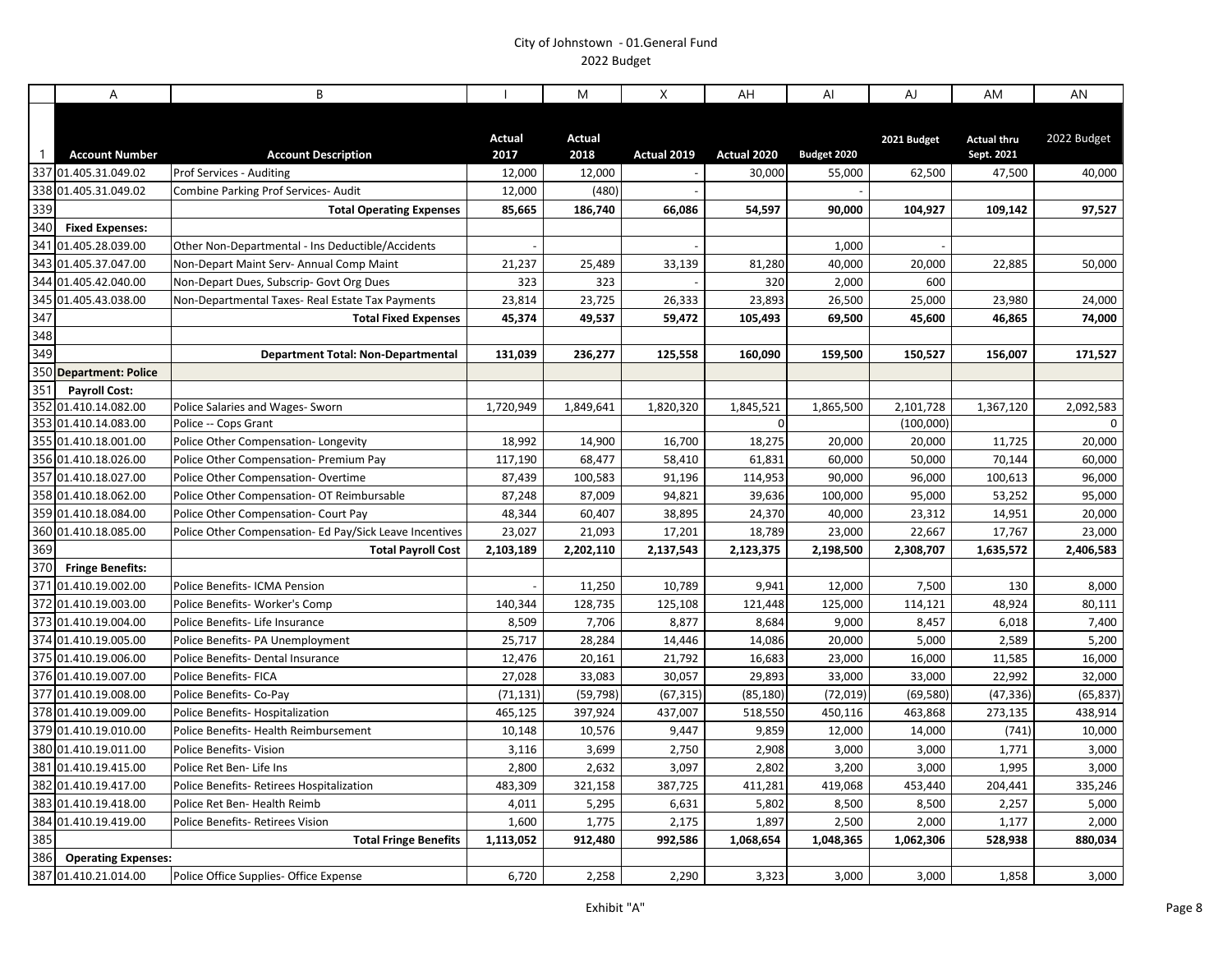|                 | A                            | B                                                 |                | M              | X           | AH          | Al          | AJ          | AM                               | AN          |
|-----------------|------------------------------|---------------------------------------------------|----------------|----------------|-------------|-------------|-------------|-------------|----------------------------------|-------------|
| $\overline{1}$  | <b>Account Number</b>        | <b>Account Description</b>                        | Actual<br>2017 | Actual<br>2018 | Actual 2019 | Actual 2020 | Budget 2020 | 2021 Budget | <b>Actual thru</b><br>Sept. 2021 | 2022 Budget |
|                 | 388 01.410.23.000.00         | Police Postage                                    | 439            | 983            | 726         | 911         | 1,000       | 1,200       | 76                               | 1,000       |
|                 | 389 01.410.25.070.00         | Police Repairs & Maintenance Supplies- Gas & Oil  | 44,473         | 51,234         | 33,105      | 9,755       | 45,000      | 25,000      | 18,164                           | 25,000      |
|                 | 390 01.410.25.074.00         | Police Maintenance Supplies- Materials & Supplies | 3,586          | 3,424          | 3,087       | 5,876       | 4,000       | 10,000      | 10,963                           | 10,000      |
| 391             | XX.XXX.XX.XXX.XX             | Police - Technololgy Upgrades & Maintenance       |                |                |             |             |             | 10,000      | 13,332                           | 30,000      |
|                 | 392 01.410.28.065.00         | Other Police Expenses- Clothing Allowance         | 30,221         | 37,522         | 33,737      | 30,435      | 35,000      | 45,000      | 44,800                           | 35,000      |
|                 | 393 01.410.28.067.00         | Other Police Expenses- Physical Costs             | 2,677          | 4,169          | 2,106       | 3,628       | 5,000       | 4,000       | 5,046                            | 5,000       |
|                 | 394 01.410.28.086.00         | <b>Other Police Expenses- Canine Expenses</b>     | 11,648         | 9,320          | 10,332      | 11,356      | 12,000      | 12,000      | 9,588                            | 15,000      |
|                 | 395 01.410.28.088.00         | Other Police Expenses- Forfeiture Money Dist Atty | 100            | 5,969          |             |             |             |             | 2,995                            | 6,000       |
|                 | 396 01.410.29.475.00         | <b>Police Consolidated Grant Expenses</b>         |                |                |             |             |             |             |                                  |             |
|                 | 397 01.410.32.012.00         | <b>Police Communications- Phone</b>               | 5,430          | 11,504         | 17,244      | 19,033      | 15,000      | 14,000      | 13,993                           | 18,000      |
|                 | 398 01.410.33.153.00         | <b>Police Transportation- Travel</b>              | 3,797          | 1,795          | 3,965       | 887         | 3,500       | 1,400       | 1,073                            | 1,000       |
|                 | 399 01.410.34.013.00         | Police Advertising, Printing-Legal Notices/Adv    | 3,859          | 653            |             |             |             |             |                                  |             |
|                 | 400 01.410.37.016.00         | Police Repairs & Maintenance Services- Equipment  | 12,735         | 17,575         | 14,086      | 16,583      | 15,000      | 12,000      | 15,525                           | 15,000      |
|                 | 402 01.410.37.072.00         | Police Repairs & Maintenance Services- Vehicle    | 33,443         | 19,011         | 29,853      | 20,195      | 30,000      | 17,000      | 17,379                           | 24,000      |
|                 | 403 01.410.40.087.00         | Police Court Costs- Crime Investigation           | 1,349          | 1,121          | 735         | 1,580       | 1,000       | 3,000       | 954                              | 2,000       |
| 404             | 01.410.42.000.00             | Police Dues, Subscriptions, and Memberships       | 819            | 446            | 77          | 340         | 1,000       | 600         | 600                              | 500         |
|                 | 405 01.410.46.066.00         | Police Meetings, Conf & Continuing Ed-Training    | 9,955          | 5,918          | 13,843      | 4,519       | 9,500       | 15,000      | 8,210                            | 13,000      |
|                 | 406 01.410.74.029.00         | Police Equip Cap Purchases- Equip Lease           | 8,846          | 8,687          | 4,276       | 10,470      | 5,000       | 13,000      | 8,907                            | 16,000      |
| $\frac{1}{407}$ |                              | <b>Total Operating Expenses</b>                   | 180,097        | 181,589        | 169,462     | 138,891     | 185,000     | 186,200     | 173,465                          | 219,500     |
| 408             |                              |                                                   |                |                |             |             |             |             |                                  |             |
| 409             |                              | <b>Department Total: Police</b>                   | 3,396,338      | 3,296,179      | 3,299,591   | 3,330,920   | 3,431,865   | 3,557,213   | 2,337,974                        | 3,506,117   |
|                 | 410 Department: Police Other |                                                   |                |                |             |             |             |             |                                  |             |
| 411             | <b>Payroll Cost:</b>         |                                                   |                |                |             |             |             |             |                                  |             |
|                 | 412 01.411.14.083.00         | Other Police Salaries and Wages- Clerical         | 92,772         | 96,067         | 97,213      | 94,040      | 100,000     | 101,345     | 63,690                           | 96,918      |
|                 | 413 01.411.18.001.00         | Other Police Other Compensation-Longevity         | 4,800          | 4,933          | 5,333       | 4,733       | 6,000       | 5,600       | 933                              | 2,000       |
|                 | 414 01.411.18.026.00         | Other Police Other Compensation- Premium Pay      | 391            | 339            | 378         | 244         | 500         | 300         | 297                              | 600         |
|                 | 415 01.411.18.027.00         | Other Police Other Compensation-Overtime          | 6,590          | 2,889          | 2,629       | 1,876       | 3,000       | 2,400       | 3,106                            | 3,000       |
|                 | 416 01.411.18.062.00         | Other Police Other - OT Reimbursable              |                |                |             |             |             |             |                                  |             |
| 417<br>418      |                              | <b>Total Payroll Cost</b>                         | 104,553        | 104,228        | 105,553     | 100,893     | 109,500     | 109,645     | 68,027                           | 102,518     |
|                 | <b>Fringe Benefits:</b>      |                                                   |                |                |             |             |             |             |                                  |             |
|                 | 419 01.411.19.003.00         | Other Police Benefits- Worker's Comp              | 199            | 200            | 210         | 182         | 300         | 211         | 1,247                            | 1,254       |
|                 | 420 01.411.19.004.00         | Other Police Benefits- Life Insurance             | 859            | 782            | 755         | 626         | 800         | 758         | 533                              | 700         |
| $\sqrt{421}$    | 01.411.19.005.00             | Other Police Benefits- PA Unemployment            | 2,179          | 1,790          | 1,245       | 1,361       | 2,000       | 500         | 131                              | 300         |
|                 | 422 01.411.19.006.00         | Other Police Benefits-Dental Insurance            | 1,020          | 1,066          | 1,643       | 1,280       | 2,000       | 1,742       | 900                              | 1,200       |
|                 | 423 01.411.19.007.00         | <b>Other Police Benefits- FICA</b>                | 6,896          | 7,972          | 8,324       | 7,924       | 8,400       | 9,700       | 5,099                            | 7,843       |
|                 | 424 01.411.19.008.00         | Other Police Benefits- Co-Pay                     | (2, 582)       | (2, 475)       | (2,787)     | (3, 338)    | (4, 372)    | (4, 257)    | (1, 912)                         | (3,964)     |
|                 | 425 01.411.19.009.00         | Other Police Benefits- Hospitalization            | 24,771         | 23,175         | 25,665      | 23,414      | 27,327      | 25,382      | 13,072                           | 26,428      |
|                 | 426 01.411.19.010.00         | Other Police Health Reimb                         | 474            | 250            | 448         | 1,238       | 500         | 2,122       | $\mathbf 0$                      |             |
| 427             | 01.411.19.011.00             | <b>Other Police Benefits- Vision</b>              | 85             | 84             | 90          | 93          | 200         | 103         | 71                               | 100         |
|                 | 428 01.411.19.415.00         | Other Police Ret Ben- Life Ins                    | 23             | 21             | 25          | 51          | 100         | 52          | 57                               | 65          |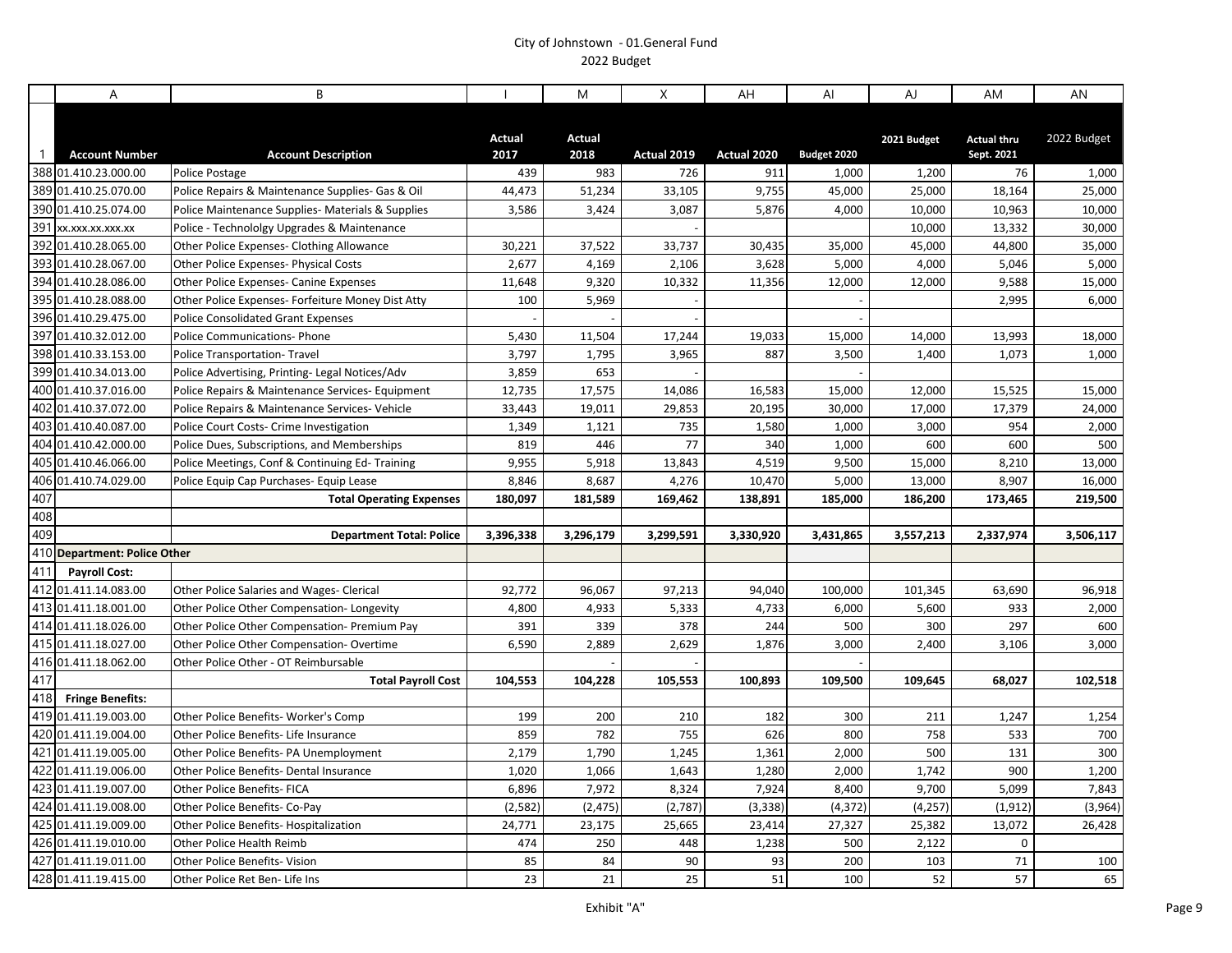|                | A                          | B                                               |            | M         | X           | AH          | AI          | AJ          | AM                 | AN          |
|----------------|----------------------------|-------------------------------------------------|------------|-----------|-------------|-------------|-------------|-------------|--------------------|-------------|
|                |                            |                                                 |            |           |             |             |             |             |                    |             |
|                |                            |                                                 | Actual     | Actual    |             |             |             | 2021 Budget | <b>Actual thru</b> | 2022 Budget |
| $\overline{1}$ | <b>Account Number</b>      | <b>Account Description</b>                      | 2017       | 2018      | Actual 2019 | Actual 2020 | Budget 2020 |             | Sept. 2021         |             |
|                | 429 01.411.19.417.00       | Other Police Benefits- Retirees Hospitalization | 8,858      | 5,760     | 7,326       | 12,160      | 7,823       | 11,697      | 16,397             | 17,366      |
|                | 430 01.411.19.418.00       | Other Pol Ret-Health Reimb                      | 212        | 250       | 326         | 250         | 500         | 429         | $\mathbf 0$        |             |
| 431            | 01.411.19.419.00           | Other Police Benefits- Retirees Vision          | 34         |           |             | $\mathbf 0$ | 50          | 50          | 26                 | 50          |
| 432            |                            | <b>Total Fringe Benefits</b>                    | 43,028     | 38,875    | 43,270      | 45,241      | 45,628      | 48,489      | 35,620             | 51,341      |
| 433            | <b>Operating Expenses:</b> |                                                 |            |           |             |             |             |             |                    |             |
|                | 434 01.411.28.090.00       | Additional Other Police Expenses-Animal Control | 6,665      | 8,736     | 10,230      | 11,667      | 10,000      | 11,429      | 1,667              | 4,000       |
| 435            | 01.411.32.012.00           | <b>Other Police Phone</b>                       | 699        | 908       | 843         | 690         | 1,000       | 907         | 159                | 500         |
|                | 436 01.411.32.091.00       | Other Police Communications- Telecommunications | 7,334      | 7,806     | 6,031       | 4,147       | 7,000       | 5,501       | 737                | 1,000       |
| 437            |                            | <b>Total Operating Expenses</b>                 | 14,698     | 17,450    | 17,104      | 16,504      | 18,000      | 17,837      | 2,563              | 5,500       |
| 438            |                            | <b>Department Total: Other Police</b>           | 162,279    | 160,553   | 165,927     | 162,638     | 173,128     | 175,971     | 106,210            | 159,359     |
|                | 439 Department: Fire       |                                                 |            |           |             |             |             |             |                    |             |
| 440            | <b>Payroll Cost:</b>       |                                                 |            |           |             |             |             |             |                    |             |
| 441            | 01.412.14.000.00           | <b>Fire Salaries and Wages</b>                  | 1,569,329  | 1,633,850 | 1,427,532   | 1,515,876   | 1,550,920   | 1,567,758   | 1,192,425          | 1,797,606   |
|                | 443 01.412.16.000.00       | Part Time Salaries and Wages                    |            |           | 26,198      | 55,857      | 76,500      | 60,000      | 45,382             | 63,000      |
|                | 444 01.412.18.001.00       | Fire Other Compensation- Longevity              | 44,340     | 40,796    | 33,066      | 34,641      | 40,000      | 36,800      | 26,383             | 36,800      |
| 445            | 01.412.18.026.00           | Fire Other Compensation- Premium Pay            | 64,833     | 64,097    | 63,606      | 64254       | 16,000      | 57,028      | 14,117             | 60,000      |
|                | 446 01.412.18.027.00       | Fire Other Compensation-Overtime                | 205,143    | 401,674   | 264,086     | 177,383     | 130,000     | 125,000     | 171,909            | 150,000     |
|                | 447 01.412.18.062.00       | Fire Other Compensation- Overtime Reimbursable  | 60,106     | 206,677   | 21,140      | 4,012       | 5,000       | 5,000       | 26,310             | 2,000       |
|                | 448 01.412.18.063.00       | Fire - OT Caused by Wk Comp Claim               | 349        |           |             |             |             |             |                    |             |
| 449            |                            | <b>Total Payroll Cost</b>                       | 1,944,100  | 2,347,094 | 1,835,628   | 1,852,023   | 1,818,420   | 1,851,586   | 1,476,526          | 2,109,406   |
| 450            | <b>Fringe Benefits:</b>    |                                                 |            |           |             |             |             |             |                    |             |
|                | 451 01.412.19.003.00       | Fire Benefits- Workers Comp                     | 183,650    | 183,712   | 142,407     | 122,151     | 150,000     | 110,912     | 60,669             | 102,351     |
|                | 452 01.412.19.004.00       | Fire Benefits- Life Insurance                   | 7,536      | 6,722     | 7,085       | 7,648       | 7,000       | 7,381       | 6,523              | 8,000       |
|                | 453 01.412.19.005.00       | Fire Benefits- PA Unemployment                  | 20,382     | 23,063    | 12,155      | 11,028      | 20,000      | 5,000       | 1,307              | 3,000       |
|                | 454 01.412.19.006.00       | Fire Benefits- Dental Insurance                 | 11,195     | 16,951    | 16,382      | 10,984      | 16,000      | 9,251       | 8,798              | 9,000       |
|                | 455 01.412.19.007.00       | Fire Benefits- FICA                             | 25,264     | 32,022    | 27,672      | 30,568      | 30,000      | 27,167      | 24,452             | 33,000      |
|                | 456 01.412.19.008.00       | Fire Benefits- Co-Pay                           | (129, 942) | (68, 912) | (68, 943)   | (74, 102)   | (76, 147)   | (62, 533)   | (43, 011)          | (59, 890)   |
|                | 457 01.412.19.009.00       | Fire Benefits- Hospitalization                  | 524,396    | 460,147   | 446,933     | 463,108     | 475,921     | 416,886     | 262,586            | 399,267     |
|                | 458 01.412.19.010.00       | Fire Benefits- Health Reimb                     | 13,904     | 13,100    | 10,375      | 8,098       | 17,000      | 9,500       | 303                | 1,000       |
|                | 459 01.412.19.011.00       | Fire Benefits- Vision                           | 2,734      | 2,378     | 2,259       | 3,879       | 3,000       | 4,324       | 2,447              | 3,000       |
|                | 461 01.412.19.415.00       | Fire Benefits- Retirees Life Insurance          | 2,358      | 2,226     | 2,813       | 2,689       | 3,000       | 2,693       | 1,752              | 2,500       |
|                | 462 01.412.19.417.00       | Fire Benefits-Retirees Hospitalization          | 515,524    | 367,473   | 534,669     | 566,567     | 578,239     | 605,805     | 268,505            | 438,020     |
| 463            | 01.412.19.418.00           | Fire Ret Ben- Health Reimb                      | 1,892      | 3,476     | 6,227       | 4,897       | 8,000       | 5,463       | 516                | 1,000       |
|                | 464 01.412.19.419.00       | Fire Benefits- Retirees Vision                  | 1,735      | 1,886     | 2,254       | 1,908       | 2,500       | 1,908       | 1,135              | 1,500       |
| 465            |                            | <b>Total Fringe Benefits</b>                    | 1,180,628  | 1,044,244 | 1,142,288   | 1,159,423   | 1,234,513   | 1,143,757   | 595,983            | 941,748     |
| 466            | <b>Operating Expenses:</b> |                                                 |            |           |             |             |             |             |                    |             |
| 467            | 01.412.21.014.00           | Fire Office Supplies- Office Expense            | 573        |           | 1,365       | 1,554       | 2,000       | 2,000       | 58                 | 1,000       |
|                | 468 01.412.23.000.00       | <b>Fire Postage</b>                             | 21         | 131       | 27          | 63          | 200         | 200         | 102                | 200         |
|                | 469 01.412.25.070.00       | Fire Repairs & Maintenance Supplies- Gas & Oil  | 16,610     | 20,088    | 18,767      | 27,207      | 17,000      | 20,000      | 15,676             | 22,000      |
|                | 470 01.412.25.074.00       | Fire Maintenance Supplies- Materials & Supplies | 4,638      | 3,858     | 517         | 5,723       | 6,000       | 6,275       | 2,641              | 5,000       |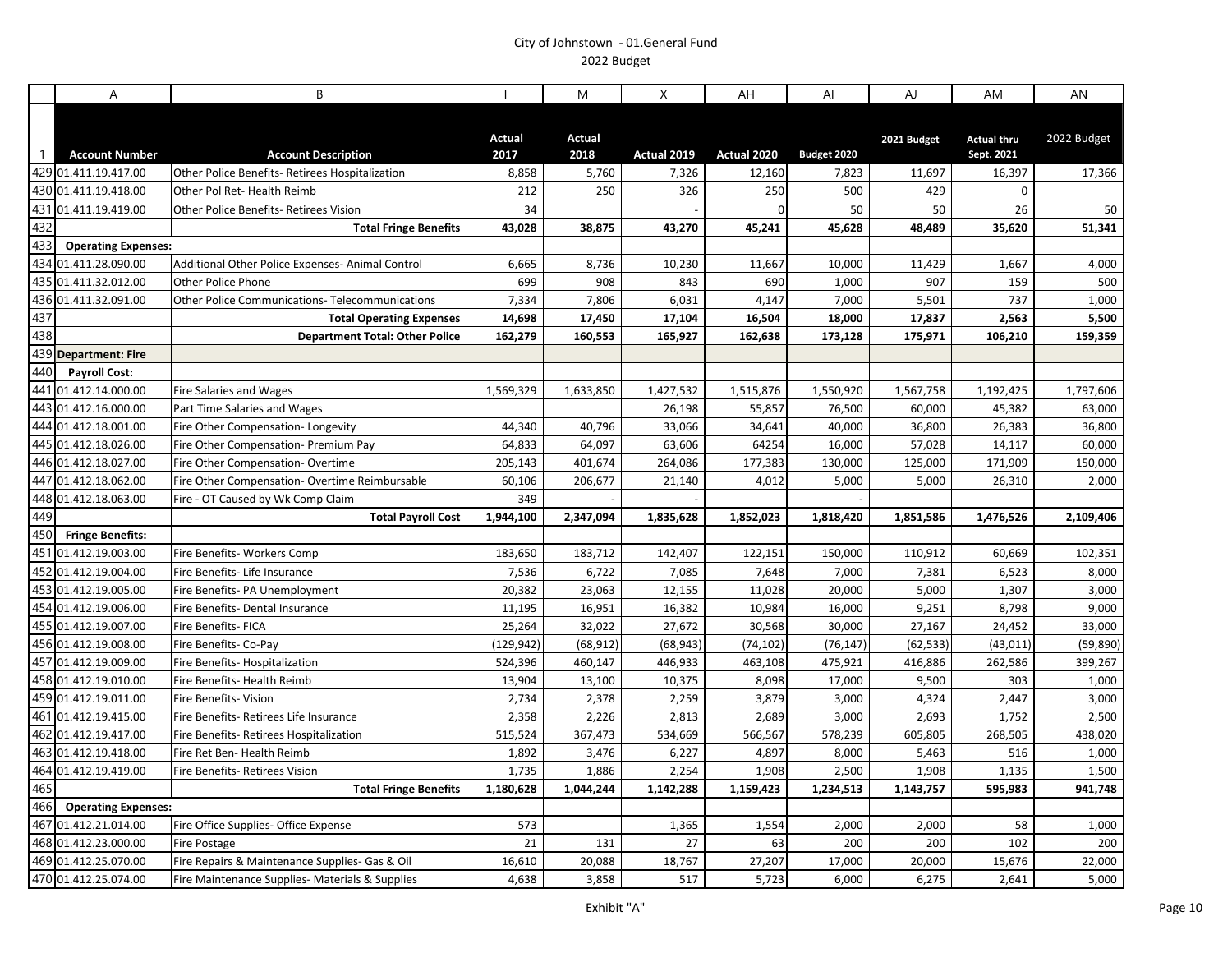|              | A                                               | B                                              |                  | M              | X           | AH             | Al               | AJ          | AM                               | AN          |
|--------------|-------------------------------------------------|------------------------------------------------|------------------|----------------|-------------|----------------|------------------|-------------|----------------------------------|-------------|
| $\mathbf{1}$ | <b>Account Number</b>                           | <b>Account Description</b>                     | Actual<br>2017   | Actual<br>2018 | Actual 2019 | Actual 2020    | Budget 2020      | 2021 Budget | <b>Actual thru</b><br>Sept. 2021 | 2022 Budget |
|              | 471 01.412.28.065.00                            | Other Fire Expenses- Clothing Allowance        | 18,236           | 23,528         | 27,824      | 23,793         | 24,000           | 31,551      | 23,894                           | 25,000      |
|              | 472 01.412.28.067.00                            | Other Fire Expenses- Physical Costs            |                  | 2,840          | 4,662       |                | 5,000            |             | 2,506                            | 5,000       |
|              | 473 01.412.28.071.00                            | Other Fire Expenses- EMT Supplies              | 284              |                |             |                |                  | 5,000       |                                  |             |
|              | 475 01.412.28.075.00                            | Fire Exp-FEMA Grant                            |                  | 5              |             |                |                  |             |                                  |             |
|              | 479 01.412.29.475.00                            | <b>State Fire Consolidated Grant Expenses</b>  |                  | (4, 643)       | 7,159       | 14,408         | 10,000           | 14,500      | 20,308                           | 14,500      |
|              | 480 01.412.29.475.01                            | Local Fire Consolidate Grant Expenses          |                  | 8,490          | 7,652       |                | 15,000           | 10,000      | 3,582                            | 10,000      |
|              | 481 01.412.32.012.00                            | <b>Fire Communications- Phone</b>              | 5,934            | 7,082          | 5,913       | 7840           | 7,000            | 2,303       | 3,922                            | 5,000       |
|              | 482 01.412.34.013.00                            | Fire Advertising, Printing- Legal Notices/Adv  |                  | 793            |             |                | 2,000            | 2,000       | $\mathsf 0$                      | 1,000       |
|              | 483 01.412.36.077.00                            | Fire Public Utility Services- Water            | 1,309            | 2,150          | 1,833       | 1,669          | 2,500            | 1,801       | 1,050                            | 1,500       |
|              | 484 01.412.36.078.00                            | Fire Public Utility Services- Sewage           | 1,754            | 1,991          | 1,657       | 1,577          | 2,500            | 1,465       | 1,403                            | 2,000       |
|              | 485 01.412.36.079.00                            | Fire Public Utility Services- Natural Gas      | 2,792            | 4,086          | 4,529       | 3,469          | 6,000            | 3,841       | 3,418                            | 6,500       |
|              | 486 01.412.36.080.00                            | Fire Public Utility Services- Electric         | 5,518            | 5,511          | 5,380       | 5,673          | 6,000            | 5,888       | 3,475                            | 5,000       |
|              | 487 01.412.37.016.00                            | Fire Repairs & Maintenance Services- Equipment | 6,873            | 5,577          | 15,022      | 13,693         | 15,000           | 18,000      | 12,152                           | 20,000      |
|              | 488 01.412.37.072.00                            | Fire Repairs & Maintenance Services- Vehicle   | 11,449           | 9,812          | 22,882      | 24,636         | 27,000           | 32,000      | 17,057                           | 25,000      |
|              | 489 01.412.37.073.00                            | Fire Maintenance Services-Other Property       | 1,035            | 2,170          | 101         | 1,444          | 2,000            | 1,897       | 1,603                            | 2,200       |
|              | 490 01.412.42.000.00                            | Fire Dues, Subscriptions, and Memberships      | 20               | 20             | 20          | 20             | 100              | 100         | 20                               | 40          |
|              | 491 01.412.46.066.00                            | Fire Meetings, Conf & Continuing Ed-Training   | 150              | 1,138          | 50          | 1,724          | 3,000            | 3,000       |                                  | 3,000       |
|              | 492 01.412.74.029.00                            | Fire Equipment Cap Purchases- Equip Lease      | 2,283            | 3,032          | 3,214       | 2,182          | 4,000            | 2,402       | 1,476                            | 2,000       |
|              | 493 01.412.74.076.00                            | Fire Equip Cap Purchases- Fire Hydrants        | 56,665           | 63,983         | 64,075      | 85,813         | 66,500           | 85,404      | 56,941                           | 85,404      |
| 494          |                                                 | <b>Total Operating Expenses</b>                | 136,144          | 161,642        | 192,649     | 222,488        | 222,800          | 249,627     | 171,283                          | 241,344     |
| 495          |                                                 |                                                |                  |                |             |                |                  |             |                                  |             |
| 496          |                                                 | <b>Department Total: Fire</b>                  | 3,260,872        | 3,552,980      | 3,170,565   | 3,233,934      | 3,275,733        | 3,244,970   | 2,243,792                        | 3,292,498   |
|              | 497 Department: Public Works-                   |                                                |                  |                |             |                |                  |             |                                  |             |
| 498          | <b>Payroll Cost:</b>                            |                                                |                  |                |             |                |                  |             |                                  |             |
|              | 499 01.430.14.000.00                            | Public Works- Salaries & Wages                 | 594,213          | 599,921        | 464,647     | 564,765        | 541,000          | 687,619     | 570,883                          | 799,077     |
|              | 500 01.430.14.005.00                            | Public Works - Severance Pay                   |                  |                | 13,012      | 46             |                  |             |                                  |             |
|              | 501 01.430.18.001.00<br>502 01.430.18.026.00    | Public Works-Longevity                         | 15,333           | 10,950         | 11,125      | 8,817          | 12,000           | 8,844       | 6,850                            | 10,000      |
|              |                                                 | Public Works- Premium Pay                      | 9,099            | 1,992          | 3,636       | 4,371          | 5,000            | 6,439       | 9,886                            | 16,000      |
|              | 503 01.430.18.027.00<br>504 01.430.18.062.00    | Public Works-Overtime                          | 24,169           | 26,396         | 32,824      | 22,539         | 35,000           | 24,000      | 19,575                           | 30,000      |
| 505          |                                                 | Public Works- OT Reimbursable                  | 9,410<br>652,224 | 2,794          | 6,708       | 444<br>600,982 | 8,900<br>601,900 | 726,902     | 8,147                            |             |
|              |                                                 | <b>Total Payroll Cost</b>                      |                  | 642,053        | 531,952     |                |                  |             | 615,341                          | 855,077     |
| 506          | <b>Fringe Benefits:</b><br>507 01.432.19.003.00 |                                                |                  |                |             |                |                  |             |                                  |             |
|              |                                                 | Public Works-Worker's Comp                     | 53,637           | 50,317         | 46,534      | 60,804         | 45,000           | 50,000      | 19,781                           | 37,382      |
|              | 508 01.432.19.004.00                            | Public Works- Life Insurance                   | 3,897            | 4,260          | 3,249       | 3,654          | 4,000            | 3,681       | 3,377                            | 4,000       |
|              | 509 01.432.19.005.00                            | Public Works- PA Unemployment                  | 10,456           | 9,046          | 5,430       | 4,991          | 7,000            | 5,000       | 3,431                            | 6,800       |
|              | 510 01.432.19.006.00                            | Public Works- Dental Insurance                 | 5,268            | 8,062          | 8,361       | 9              | 10,000           | 3,000       | 7,435                            | 10,000      |
|              | 511 01.432.19.007.00<br>512 01.432.19.008.00    | Public Works- FICA                             | 44,161           | 46,831         | 43,416      | 48,405         | 46,045           | 54,950      | 46,006                           | 65,413      |
|              | 513 01.432.19.009.00                            | Public Works- Co-Pay                           | (32, 212)        | (32, 985)      | (37, 303)   | (48, 572)      | (34,096)         | (37, 641)   | (30, 211)                        | (43, 076)   |
|              |                                                 | Public Works- Hospitalization                  | 224,307          | 215,619        | 205,397     | 259,139        | 213,101          | 250,940     | 189,251                          | 287,170     |
|              | 514 01.432.19.010.00                            | Pub Wks- Health Reimb                          | 5,113            | 5,611          | 5,587       | 8,059          | 8,000            | 8,589       | 134                              | 1,000       |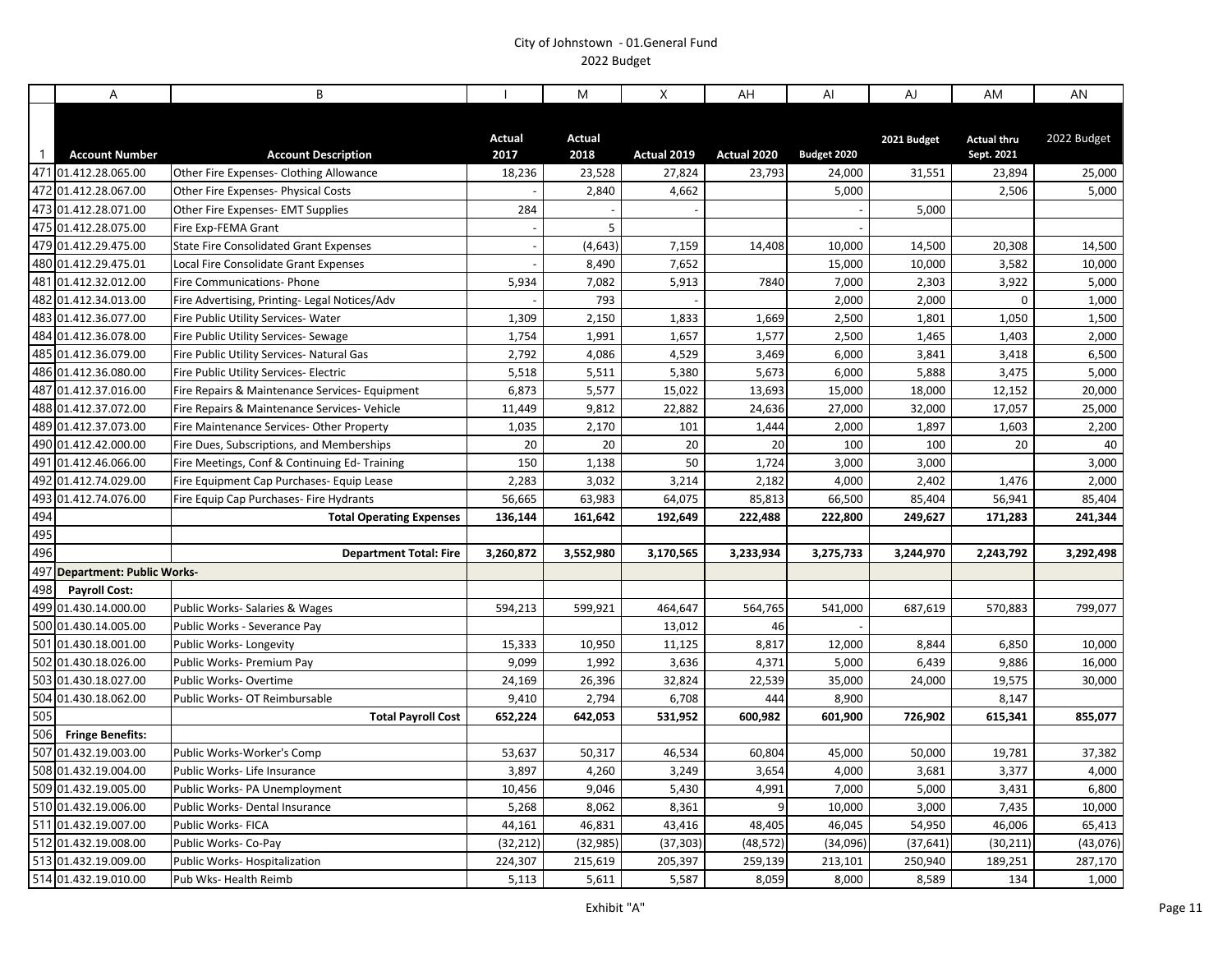|              | A                          | B                                                     |                       | M                     | X           | AH          | AI          | AJ          | AM                               | AN          |
|--------------|----------------------------|-------------------------------------------------------|-----------------------|-----------------------|-------------|-------------|-------------|-------------|----------------------------------|-------------|
| $\mathbf{1}$ | <b>Account Number</b>      | <b>Account Description</b>                            | <b>Actual</b><br>2017 | <b>Actual</b><br>2018 | Actual 2019 | Actual 2020 | Budget 2020 | 2021 Budget | <b>Actual thru</b><br>Sept. 2021 | 2022 Budget |
|              | 515 01.432.19.011.00       | Pub Wks- Vision                                       | 1,161                 | 1,196                 | 1,318       | 1,401       | 1,500       | 1,336       | 862                              | 1,200       |
|              | 516 01.432.19.012.00       | Public Works- Office Ret Ben - Life Ins               | 968                   | 914                   |             |             | 1,000       |             | 445                              | 500         |
|              | 517 01.432.19.012.01       | PW - Ret Health Insurance                             | 287,918               | 204,098               | 181,150     | 201,050     | 196,246     | 218,322     | 112,696                          | 174,198     |
|              | 518 01.432.19.013.00       | PW Ret Health Reimb                                   | 1,230                 | 2,592                 | 3,768       | 2,842       | 5,500       | 3,261       | 55                               | 1,000       |
|              | 519 01.432.19.014.00       | Public Works Office Benefits - Retirees Vision        | 1,278                 | 1,303                 | 1,330       | 1,129       | 1,500       | 1,135       | 673                              | 1,000       |
| 520          |                            | <b>Total Fringe Benefits</b>                          | 607,182               | 516,864               | 468,237     | 542,911     | 504,796     | 562,573     | 353,934                          | 546,588     |
| 521          | <b>Operating Expenses:</b> |                                                       |                       |                       |             |             |             |             |                                  |             |
|              | 522 01.434.21.014.00       | Public Works- Office Supplies-                        | 7,442                 | 2,072                 | 617         | 1,122       | 1,000       | 1,284       | 502                              | 1,000       |
|              | 523 01.434.25.015.00       | Pub Wks-Repairs & Maint Supplies-                     |                       | 3,559                 | 1,870       | 3,170       | 3,000       | 3,440       | 3,807                            | 3,500       |
|              | 524 01.434.25.070.00       | Public Works- Supplies- Gas & Oil                     | 43,555                | 65,111                | 51,468      | 64,442      | 60,000      | 50,000      | 25,952                           | 40,000      |
|              | 525 01.434.26.105.00       | Public Works- Tools and Equipment                     | 3,861                 | 7,349                 | 3,101       | 10,615      | 10,000      | 12,531      | 7,929                            | 11,000      |
|              | 526 01.434.28.092.00       | <b>Other Public Works- Safety Clothing</b>            | 10,881                | 9,054                 | 9,300       | 12,479      | 8,000       | 12,611      | 6,860                            | 10,000      |
|              | 527 01.434.31.000.00       | Other Public Works- Professional Services             | 9,289                 | 21,724                | 10,273      | 18,681      | 15,000      | 15,000      | 11,175                           | 12,200      |
|              | 528 01.434.32.012.00       | Public Works- Phone                                   | 6,214                 | 6,504                 | 7,580       | 8,118       | 8,000       | 3,768       | 4,136                            | 5,200       |
|              | 529 01.434.34.013.00       | Public Works- Legal Notices/Adv                       | 550                   | 796                   | 381         |             | 750         |             | $\Omega$                         |             |
|              | 530 01.434.36.106.00       | Public Works-Utility Services-Street Lights           | 10,593                | 12,645                | 12,511      | 9,519       | 13,000      | 10,366      | 5,958                            | $\mathsf 0$ |
|              | 531 01.434.36.107.00       | <b>Public Works-Utility Services- Traffic Signals</b> | 33,180                | 38,506                | 40,194      | 38,027      | 47,000      | 45,297      | 27,668                           | 0           |
|              | 532 01.434.37.019.00       | Pub Wks- Repairs & Maint Services- Bridges/Water      | 15,422                | 20,141                | 17,847      | 18,201      | 20,000      | 19,673      | 5,240                            | 8,000       |
|              | 533 01.434.37.025.00       | Pub. Wks - Computer Maintanance                       | 15,485                | 23,996                | 14,926      | 20,000      | 20,000      |             | $\Omega$                         |             |
|              | 534 01.434.37.072.00       | <b>Public Works Vehicle Repairs and Buildings</b>     | 34,144                | 56,601                | 121,219     | 104,974     | 100,000     | 116,416     | 103,552                          | 120,000     |
|              | 535 01.434.37.073.00       | Public Works-Repairs & Maint-Other Property           | 22,247                | 13,963                | 40,853      | 52,851      | 40,000      | 58,177      | 48,542                           | 50,000      |
|              | 536 01.434.37.095.00       | Public Works-Street Sign Repair                       |                       |                       |             |             |             |             |                                  | 10,000      |
|              | 537 01.434.37.103.00       | Public Works-Repairs & Maint - Storm Sewers           | 5,834                 | 8,318                 | 6,966       | 8,917       | 7,000       |             |                                  |             |
|              | 538 01.434.37.113.00       | <b>Public Works - Utilities</b>                       | 10,598                | 11,306                | 12,044      |             |             |             |                                  |             |
|              | 539 01.434.37.123.00       | Public Works - Nat Gas                                | 25,270                | 32,578                | 29,858      | 28,746      | 37,000      | 31,687      | 24,624                           | 35,000      |
|              | 540 01.434.37.133.00       | Public Works - Electric Expenses                      | 53,114                | 52,094                | 44,853      | 55,910      | 57,000      | 55,885      | 38,590                           | 50,000      |
|              | 541 01.434.37.143.00       | Public Works - Equipment Maintnance                   | 68,398                | 63,577                | 28,416      | 20,098      | 20,000      | 30,000      | 8,755                            | 20,000      |
|              | 542 01.434.38.016.00       | Other Public Works-Rentals- Equipment                 | 550                   |                       |             |             |             |             |                                  |             |
|              | 543 01.434.46.066.00       | Pub Wks- Meetings, Conf. & Continuing Ed-Training     |                       | 100                   | 396         |             | 1,000       | 1,000       |                                  |             |
|              | 544 01.434.46.070.00       | Pub Wks. -Dues, Subscriptions, and Memberships        |                       |                       |             |             | 500         | 500         | 35                               | 100         |
| 545          |                            | <b>Total Operating Expenses</b>                       | 376,627               | 449,994               | 454,673     | 475,870     | 468,250     | 467,635     | 323,326                          | 376,000     |
| 546          |                            |                                                       |                       |                       |             |             |             |             |                                  |             |
| 547          |                            | <b>Department Total: Public Works-</b>                | 1,636,033             | 1,608,911             | 1,454,862   | 1,619,763   | 1,574,946   | 1,757,110   | 1,292,601                        | 1,777,665   |
|              | 548 Department: Parking    |                                                       |                       |                       |             |             |             |             |                                  |             |
| 549          | <b>Payroll Cost:</b>       |                                                       |                       |                       |             |             |             |             |                                  |             |
|              | 550 01.443.14.000.00       | Salaries and Wages                                    | 142,434               | 112,009               | 97,428      | 95,954      | 95,000      | 95,558      | 71,175                           | 97,845      |
|              | 551 01.443.18.001.00       | Other Compensation-Longevity                          | 3,200                 | 2,809                 | 2,658       | 3,133       | 3,000       | 2,977       | 1,950                            | 3,000       |
|              | 552 01.443.18.026.00       | Other Compensation- Premium Pay                       |                       | (43)                  | 864         | 1,350       | 500         | 1,449       | 3,193                            | 4,400       |
|              | 553 01.443.18.027.00       | Other Compensation-Overtime                           | 1,397                 | 1,020                 | 482         | 260         | 1,000       | 168         | 100                              | 200         |
|              | 554 01.443.18.062.00       | Other Compensation-Reimbursable OT                    | (553)                 | 665                   |             |             | 1,000       |             | $\mathbf 0$                      |             |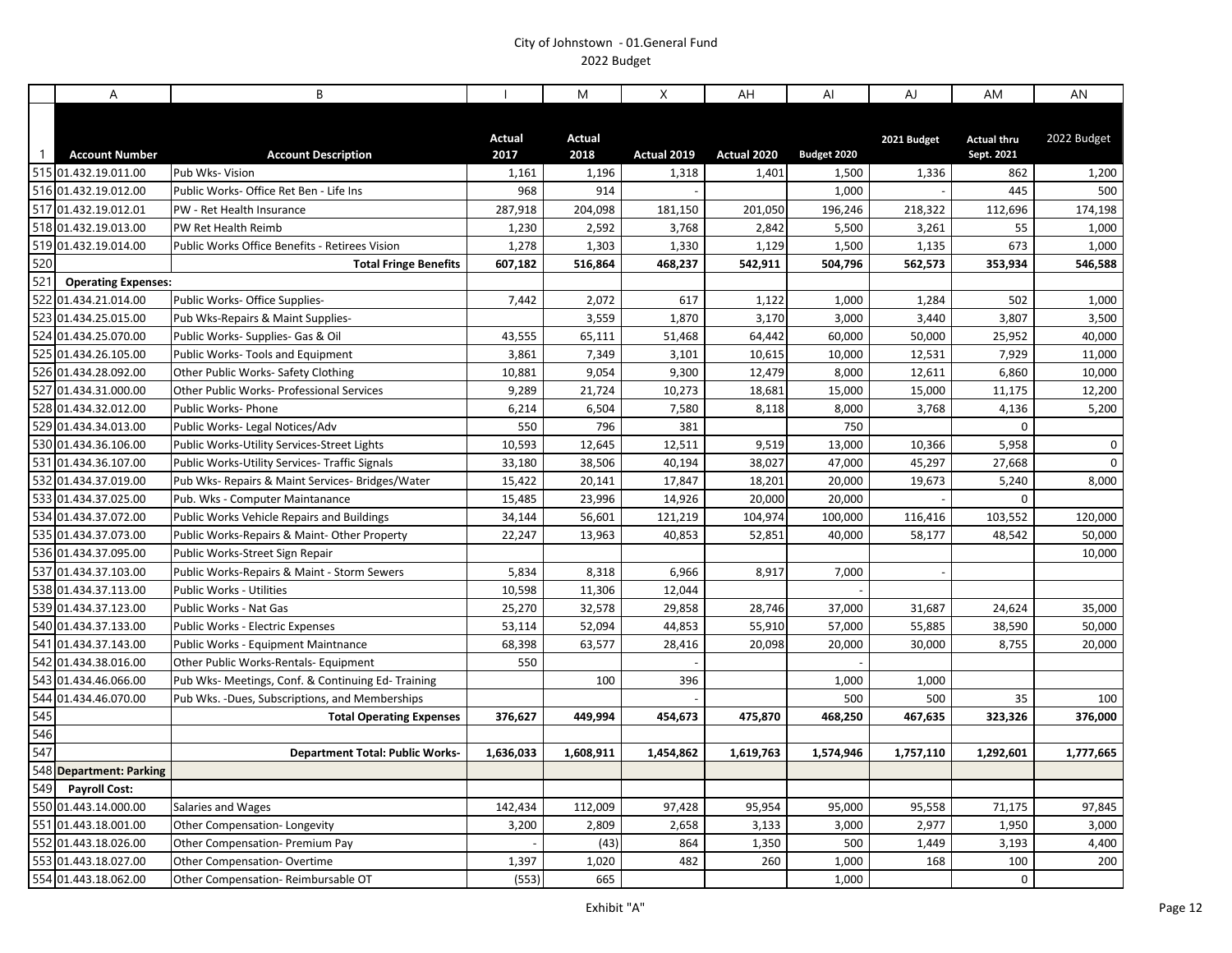|                | A                                   | B                                                   |                       | M                     | X              | AH          | Al          | AJ          | AM                               | AN          |
|----------------|-------------------------------------|-----------------------------------------------------|-----------------------|-----------------------|----------------|-------------|-------------|-------------|----------------------------------|-------------|
| $\overline{1}$ | <b>Account Number</b>               | <b>Account Description</b>                          | <b>Actual</b><br>2017 | <b>Actual</b><br>2018 | Actual 2019    | Actual 2020 | Budget 2020 | 2021 Budget | <b>Actual thru</b><br>Sept. 2021 | 2022 Budget |
| 555            |                                     | <b>Total Payroll Cost</b>                           | 146,478               | 116,460               | 101,433        | 100,697     | 100,500     | 100,152     | 76,418                           | 105,445     |
| 556            | <b>Fringe Benefits:</b>             |                                                     |                       |                       |                |             |             |             |                                  |             |
|                | 557 01.443.19.003.00                | On Street Parking- Benefits- Worker's Comp          | 12,459                | 8,371                 | 7,799          | 7,358       | 8,000       | 6,957       | 3,025                            | 4,969       |
|                | 558 01.443.19.004.00                | On Street Parking- Benefits- Life Insurance         | 1,251                 | 955                   | 777            | 716         | 1,000       | 697         | 525                              | 700         |
|                | 559 01.443.19.005.00                | On Street Parking- Benefits- PA Unemployment        | 3,689                 | 2,127                 | 1,403          | 1,046       | 2,000       | 500         | 174                              | 500         |
|                | 560 01.443.19.006.00                | On Street Parking- Benefits- Dental Insurance       | 1,470                 | 1,979                 | 812            | 682         | 1,000       | 621         | 224                              | 400         |
|                | 561 01.443.19.007.00                | On Street Parking- Benefits- FICA                   | 9,842                 | 8,798                 | 7,584          | 7,122       | 7,688       | 6,997       | 5,456                            | 8,067       |
|                | 562 01.443.19.008.00                | On Street Parking- Benefits- Co-Pay                 | (5,976)               | (3,005)               | (3,965)        | (4, 165)    | (4, 484)    | (3, 525)    | (2,490)                          | (2,952)     |
|                | 563 01.443.19.009.00                | On Street Parking- Benefits- Hospitalization        | 40,661                | 20,033                | 26,036         | 26,031      | 28,025      | 23,498      | 12,291                           | 19,677      |
|                | 564 01.443.19.010.00                | Benefits-Healthcare Reimbursement                   | 1,549                 | 860                   | 790            |             | 1,500       |             |                                  |             |
|                | 565 01.443.19.011.00                | On Street Parking- Benefits- Vision                 | 387                   | 280                   | 325            | 317         | 500         | 311         | 188                              | 300         |
|                | 566 01.443.19.415.00                | On Street Parking- Benefits- Retiree Life Insurance | 92                    | 84                    | 102            | 140         | 100         | 127         | 77                               | 104         |
|                | 567 01.443.19.417.00                | On Street Parking-Benefits-Retiree Hospitalization  | 18,463                | 11,129                | 10,027         |             | 13,559      |             |                                  |             |
|                | 568 01.443.19.419.00                | On Street Parking- Benefits- Retiree Vision         | 103                   | 63                    | 57             | 17          | 100         | 23          | 12                               | 20          |
| 569            |                                     | <b>Total Fringe Benefits</b>                        | 83,990                | 51,674                | 51,746         | 39,264      | 58,988      | 36,206      | 19,481                           | 31,785      |
| 570            | <b>Operating Expenses:</b>          |                                                     |                       |                       |                |             |             |             |                                  |             |
|                | 571 01.443.21.014.00                | On Street Parking Office Supplies- Office Expense   | 264                   | 87                    | 338            | 437         | 1,000       | 708         | 37                               | 500         |
|                | 572 01.443.22.141.00                | Comp Supplies- Parking Comp Software                | 3,033                 | 1,691                 | 3,606          | 3,000       | 3,000       |             |                                  |             |
|                | 573 01.443.23.000.00                | On Street Parking- Postage                          | 1,436                 | 2,393                 | 426            | 99          | 3,000       | 170         |                                  | 200         |
|                | 574 01.443.25.070.00                | Repairs and Maintenance Supplies- Gas & Oil         | 897                   | 2,338                 | 320            | 687         | 2,000       | 1,500       | 455                              | 1,000       |
|                | 575 01.443.25.074.00                | Repairs and Maint Supplies- Mat & Supplies          | 344                   | 153                   | 794            | 1,134       | 2,000       | 593         | 792                              | 500         |
|                | 576 01.443.28.065.00                | Parking Expenses- Clothing Allowance                | 1,205                 | 422                   | 198            | 415         | 1,000       | 403         | 147                              | 400         |
|                | 577 01.443.28.139.00                | Other On Street Parking Expenses- Parking Tickets   | 2,210                 | 1,222                 | 2,275          | 2,178       | 3,000       | 3,000       | 1,440                            | 3,000       |
|                | 578 01.443.28.140.00                | Other On Street Parking Expenses- Parking Meters    | 2,080                 | 1,497                 | 1,362          | 2,218       | 2,500       | 2,957       | 2,002                            | 4,000       |
|                | 580 01.443.32.012.00                | On Street Parking Communications- Phone             | 233                   | 272                   | 253            | 237         | 1,000       | 252         | 186                              | 250         |
|                | 581 01.443.34.013.00                | Adv, Printing, & Binding- Legal Notices/Adv         |                       |                       | 370            | 469         | 500         | 169         |                                  | 170         |
|                | 582 01.443.37.072.00                | Repairs and Maintenance Services- Vehicle           | 227                   | 343                   | $\overline{7}$ |             |             |             |                                  |             |
|                | 583 01.443.37.073.00                | Repairs and Maint Services- Other Property          | 82                    | 77                    | 221            | 1,975       | 2,000       | 2,633       | 77                               | 2,000       |
|                | 584 01.443.74.029.00                | Machinery and Equip Cap Purch- Equip Lease          | 368                   |                       |                |             |             |             |                                  |             |
| 585            |                                     | <b>Total Operating Expenses</b>                     | 12,379                | 10,495                | 10,169         | 12,849      | 21,000      | 12,385      | 5,137                            | 12,020      |
| 586            |                                     | <b>Department Total: On Street Parking</b>          | 242,847               | 178,629               | 163,349        | 152,810     | 180,488     | 148,743     | 101,036                          | 149,250     |
|                | 587 Department: Combine Parking     |                                                     |                       |                       |                |             |             |             |                                  |             |
| 588            | <b>Operating Expenses:</b>          |                                                     |                       |                       |                |             |             |             |                                  |             |
|                | 589 01.444.26.105.00                | Combine Pk Tools & Equipment                        | 2,893                 | 1,678                 |                |             | 1,000       |             |                                  | $\mathbf 0$ |
|                | 590 01.444.36.146.00                | Combine Parking Public Utility Services- Utilities  | (871)                 |                       | (440)          |             |             |             |                                  |             |
| 591            |                                     | <b>Total Operating Expenses</b>                     | 2,022                 | 1,678                 | (440)          |             | 1.000       |             |                                  | $\mathbf 0$ |
| 592            |                                     |                                                     |                       |                       |                |             |             |             |                                  |             |
| 593            |                                     | <b>Department Total: Combine Parking</b>            | 2,022                 | 1,678                 | (440)          |             | 1,000       |             |                                  | $\Omega$    |
|                | 594 Department: Main Street Parking |                                                     |                       |                       |                |             |             |             |                                  |             |
|                | 595 01.445.32.012.00                | Main Street Parking Communications- Phone           | 1,058                 | 987                   | 1,102          | 1,545       | 1,200       | 1,681       | 779                              | 1,200       |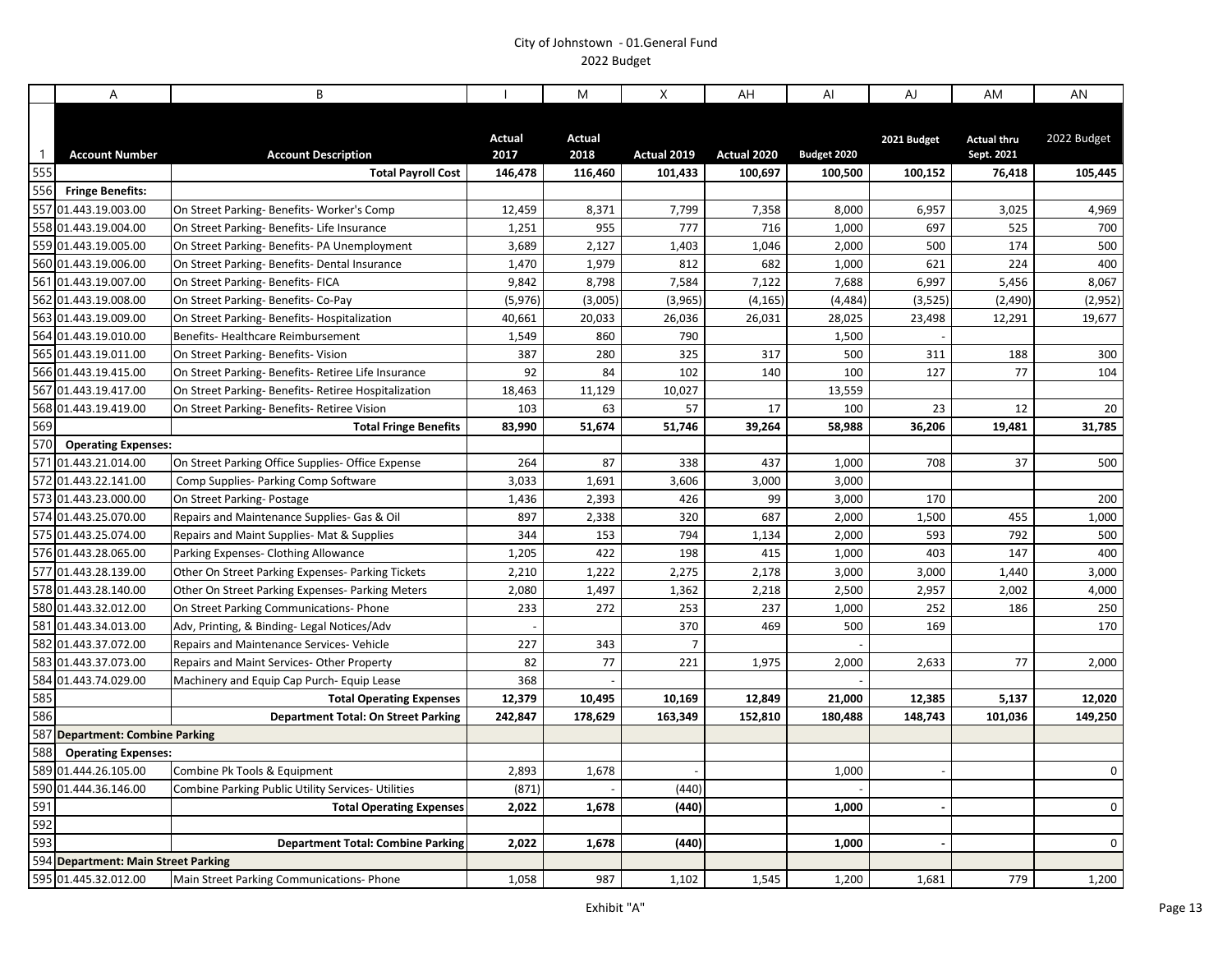|                | A                                      | B                                                            |                | M              | X           | AH          | Al                       | AJ          | AM                               | AN          |
|----------------|----------------------------------------|--------------------------------------------------------------|----------------|----------------|-------------|-------------|--------------------------|-------------|----------------------------------|-------------|
| $\overline{1}$ | <b>Account Number</b>                  | <b>Account Description</b>                                   | Actual<br>2017 | Actual<br>2018 | Actual 2019 | Actual 2020 | Budget 2020              | 2021 Budget | <b>Actual thru</b><br>Sept. 2021 | 2022 Budget |
|                | 596 01.445.36.080.00                   | Main Street Parking Public Utility Services- Electric        | 13,195         | 8,741          | 7,576       | 11,895      | 10,000                   | 12,088      | 9,946                            | 14,000      |
|                | 597 01.445.37.016.00                   | Repairs and Maintenance Services- Equipment                  | 4,394          | 3,768          | 4,086       | 4,429       | 5,000                    | 4,449       | 441                              | 2,000       |
|                | 598 01.445.37.110.00                   | Repairs and Maintenance Services- Building                   | 261,203        | 2,000          | 2,012       |             | 10,000                   | 30,000      |                                  | 10,000      |
| 599            |                                        | <b>Department Total: Main Street Parking</b>                 | 279,850        | 15,496         | 14,776      | 17,869      | 26,200                   | 48,218      | 11,166                           | 27,200      |
|                | 600 Department: Lincoln Street Parking |                                                              |                |                |             |             |                          |             |                                  |             |
| 601            | <b>Operating Expenses:</b>             |                                                              |                |                |             |             |                          |             |                                  |             |
|                | 602 01.447.32.012.00                   | Lincoln Street Parking Communications- Phone                 | 4,186          | 4,590          | 4,823       | 4,330       | 5,000                    | 1,044       | 2,575                            | 3,200       |
|                | 603 01.447.36.080.00                   | Parking Public Utility Services- Electric                    | 7,807          | 7,148          | 7,571       | 7,300       | 9,000                    | 7,804       | 3,697                            | 5,000       |
|                | 604 01.447.37.016.00                   | Parking Equipment Repairs and Maintenance                    | 10,112         | 13,190         | 13,446      | 26,068      | 15,000                   | 15,000      | 10,271                           | 15,000      |
|                | 605 01.447.37.110.00                   | Parking Building Repairs and Maintenance                     | 80             |                |             | 4,994       | 5,000                    | 6,659       | 2,314                            | 7,000       |
| 606            |                                        | <b>Department Total: Lincoln Street Parking</b>              | 22,185         | 24,928         | 25,840      | 42,692      | 34,000                   | 30,507      | 18,857                           | 30,200      |
|                | 607 Department: Intermodal Parking     |                                                              |                |                |             |             |                          |             |                                  |             |
| 608            | <b>Operating Expenses:</b>             |                                                              |                |                |             |             |                          |             |                                  |             |
|                | 609 01.449.28.074.00                   | Intermodal Admin Expenses- Materials & Supplies              | 525            |                |             |             |                          |             |                                  |             |
|                | 610 01.449.31.000.00                   | Intermodal Admin Professional Services                       | 10,558         | 12,486         | 15,000      |             | 15,000                   |             |                                  |             |
|                | 611 01.449.32.012.00                   | Intermodal Admin Communications- Phone                       | 497            | 475            | 491         | 528         | 700                      | 545         | 349                              | 545         |
|                | 612 01.449.36.077.00                   | Intermodal Admin Public Utility Services- Water              | 291            | 308            | 339         | 374         | 400                      | 391         | 252                              | 350         |
|                | 613 01.449.36.078.00                   | Intermodal Admin Public Utility Services-Sewage              | 706            | 776            | 773         | 753         | 800                      | 737         | 603                              | 804         |
|                | 614 01.449.36.080.00                   | Intermodal Admin Public Utility Services- Electric           | 13,383         | 13,330         | 12,592      | 11,997      | 16,000                   | 13,540      | 5,720                            | 8,400       |
|                | 615 01.449.37.109.00                   | Intermodal Admin Maint Serv- Bldgs/Related Equip             | 502            | 5,282          | 8,993       | 9,849       | 10,000                   | 9,905       | 8,075                            | 12,000      |
| 616            |                                        | Department Total: Other General Govt Admin                   | 26,462         | 32,657         | 38,188      | 23,501      | 42,900                   | 25,118      | 14,999                           | 22,099      |
| 617            |                                        | <b>Department Total: PARKING</b>                             | 573,366        | 253,388        | 241,713     | 236,872     | 284,588                  | 252,586     | 146,058                          | 228,749     |
|                | 618 Department: Culture-Recreation     |                                                              |                |                |             |             |                          |             |                                  |             |
| 619            | <b>Operating Expenses:</b>             |                                                              |                |                |             |             |                          |             |                                  |             |
|                | 620 01.450.25.074.00                   | Culture- Recreation Maint Supplies- Mat & Supplies           | 2,656          | 4,060          | 2,999       | 1,067       | 4,000                    | 1,497       | 3,973                            | 4,000       |
|                | 621 01.450.28.113.00                   | Recreation Expenses- Recreation Tournament Expenses          |                | 4,000          | 811         | 2,000       | 2,000                    | 3,000       |                                  | 3,000       |
|                | 622 01.450.31.000.00                   | Sargent Stadium Other Professional Services                  | 858            | 432            | 1,492       | 1,593       | 2,000                    | 2,124       | 951                              | 1,000       |
|                | 623 01.450.32.012.00                   | Culture- Recreation Communication- Phone                     | 5,402          | 5,390          | 4,801       | 4,324       | 6,000                    | 1,368       | 2,385                            | 3,200       |
|                | 624 01.450.36.077.00                   | Culture- Recreation Public Utility Services- Water           | 4,187          | 4,536          | 5,532       | 4,395       | 7,000                    | 4,296       | 3,825                            | 5,000       |
|                | 625 01.450.36.078.00                   | Culture- Recreation Public Utility Services- Sewage          | 1,421          | 729            | 1,984       | 1,092       | 3,000                    | 1,189       | 671                              | 900         |
|                | 626 01.450.36.080.00                   | Culture- Recreation Public Utility Services- Electric        | 35,257         | 36,273         | 37,963      | 51,390      | 43,000                   | 57,984      | 30,961                           | 44,000      |
|                | 627 01.450.37.073.00                   | Recreation Maintenance Services-Other Property               | 9,281          | 12,387         | 6,986       | 1,243       | 12,000                   |             |                                  | 5,000       |
|                | 628 01.450.38.016.00                   | <b>Culture- Recreation Rentals- Equipment</b>                | 1,139          | 2,144          | 977         |             | 2,000                    |             |                                  |             |
| 631            |                                        | <b>Total Operating Expenses</b>                              | 60,201         | 69,951         | 63,545      | 67,104      | 81,000                   | 71,458      | 42,767                           | 66,100      |
|                |                                        | 632 Department: Culture- Recreation Admin- Director's Office |                |                |             |             |                          |             |                                  |             |
| 633            | <b>Operating Expenses:</b>             |                                                              |                |                |             |             |                          |             |                                  |             |
|                | 634 01.451.21.010.00                   | Recreation & Community Events Coordinator                    |                |                |             |             |                          | 25,000      | 8,330                            | 21,216      |
|                | 636 01.451.23.000.00                   | Administration-Director's Office-Postage                     | 35             | 25             |             |             | $\sim$                   |             |                                  |             |
|                | 640 01.451.35.033.00                   | Other Culture- Rec Admin- Director's Office Ins Exps- Liabi  | 2,981          | 3,000          |             |             | $\sim$                   |             |                                  |             |
|                | 641 01.451.42.000.00                   | Culture- Rec Admin- Dir Office Dues, Subs, and Membersh      | 2,321          | 2,500          |             |             | $\overline{\phantom{a}}$ |             |                                  |             |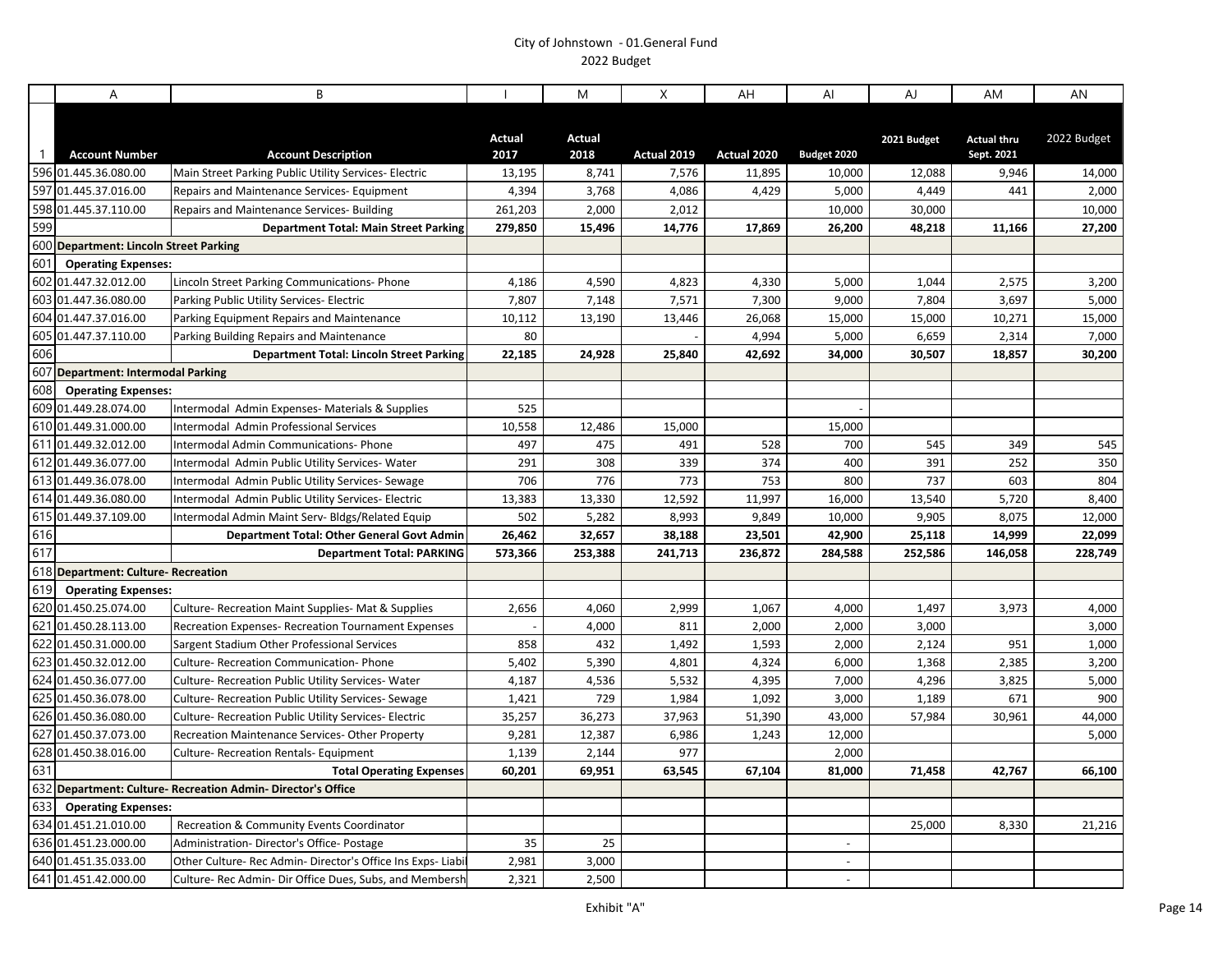|              | A                                              | B                                                            |                       | M              | X           | AH          | AI             | AJ          | AM                               | AN          |
|--------------|------------------------------------------------|--------------------------------------------------------------|-----------------------|----------------|-------------|-------------|----------------|-------------|----------------------------------|-------------|
| $\mathbf{1}$ | <b>Account Number</b>                          | <b>Account Description</b>                                   | <b>Actual</b><br>2017 | Actual<br>2018 | Actual 2019 | Actual 2020 | Budget 2020    | 2021 Budget | <b>Actual thru</b><br>Sept. 2021 | 2022 Budget |
| 642          |                                                | <b>Total Operating Expenses</b>                              | 5,337                 | 5,525          |             |             |                | 25,000      | 8,330                            | 21,216      |
| 643          |                                                |                                                              |                       |                |             |             |                |             |                                  |             |
| 644          |                                                | <b>Department Total: Culture- Recreation Admin- Director</b> | 5,337                 | 5,525          |             |             | $\blacksquare$ | 25,000      | 8,330                            | 21,216      |
| 645          |                                                |                                                              |                       |                |             |             |                |             |                                  |             |
|              |                                                | 646 Department: Other Participant Recreation-Other Parks     |                       |                |             |             |                |             |                                  |             |
| 647          | <b>Payroll Cost:</b>                           |                                                              |                       |                |             |             |                |             |                                  |             |
|              | 648 01.455.14.000.00                           | Recreation-Other Parks Salaries & Wages                      | 38,976                | 32,706         | 40,736      | 41,324      | 42,000         | 52,672      | 30,742                           | 28,526      |
|              | 649 01.455.14.116.00                           | Other Parks Sal & Wages- Rec Officials                       | 29,805                | 24,224         | 24,912      | 20,674      | 30,000         | 20,000      | 23,491                           | 10,000      |
|              | 651 01.455.18.027.00                           | Other Parks Other Compensation- OT                           | 1,237                 | 2,315          | 2,924       | 1,103       | 5,000          | 1,323       | 1,482                            | 2,000       |
| 652          |                                                | <b>Total Payroll Cost</b>                                    | 70,018                | 59,245         | 68,572      | 63,101      | 77,000         | 73,995      | 55,716                           | 40,526      |
| 653          | <b>Fringe Benefits:</b>                        |                                                              |                       |                |             |             |                |             |                                  |             |
|              | 654 01.455.19.003.00                           | Other Parks Ben-Worker's Comp                                | 3,366                 | 2,885          | 3,634       | 3,266       | 4,000          | 3,097       | 931                              | 2,129       |
|              | 655 01.455.19.004.00                           | Other Parks Ben- Life Insurance                              | 248                   | 193            | 239         | 239         | 250            | 232         | 50                               | 100         |
|              | 656 01.455.19.005.00                           | Other Parks Ben- Unemploy                                    | 625                   | 513            | 360         | 342         | 800            |             |                                  |             |
|              | 657 01.455.19.006.00                           | Other Parks Ben- Dental Ins                                  | 240                   | 563            | 555         | 472         | 650            | 412         | 368                              | 520         |
|              | 658 01.455.19.007.00                           | Other Parks Benefits- FICA                                   | 2,413                 | 2,507          | 3,180       | 3,042       | 5,890          | 4,131       | 598                              | 3,958       |
|              | 659 01.455.19.008.00                           | Other Parks Ben- Co-pays                                     | (2, 354)              | (2, 179)       | (2,860)     | (3, 259)    | (3, 338)       | (2,783)     | (1, 867)                         | $\mathbf 0$ |
|              | 660 01.455.19.009.00                           | Other Parks Ben-Hospitalization                              | 17,822                | 14,525         | 19,067      | 20,366      | 20,860         | 18,554      |                                  |             |
|              | 661 01.455.19.010.00                           | Other Parks Health Reimb                                     | (1,067)               | 678            | 296         | 25          | 1,000          | 43          |                                  |             |
|              | 662 01.455.19.011.00                           | <b>Other Parks Ben- Vision</b>                               | 105                   | 84             | 105         | 105         | 100            | 110         | 66                               | 100         |
| 664          |                                                | <b>Total Fringe Benefits</b>                                 | 21,398                | 19,769         | 24,576      | 24,598      | 30,212         | 23,796      | 146                              | 6,807       |
| 665          | <b>Operating Expenses:</b>                     |                                                              |                       |                |             |             |                |             |                                  |             |
|              | 667 01.455.28.118.00                           | Other Exps- Rec Activities                                   | 91                    |                |             |             |                |             |                                  |             |
|              | 668 01.455.28.119.00                           | Other Exps-Trophies/Awards                                   | 573                   | 573            | 566         | 566         | 900            | 1,000       | 565                              | 1,000       |
|              | 669 01.455.37.117.00                           | Repairs & Maint Serv- Playground                             | 21                    | 125            | 954         | 558         | 1,000          | 1,000       | (699)                            | 1,000       |
| 670          |                                                | <b>Total Operating Expenses</b>                              | 686                   | 698            | 1,520       | 1,124       | 1,900          | 2,000       | (134)                            | 2,000       |
| 671          |                                                |                                                              |                       |                |             |             |                |             |                                  |             |
| 672          |                                                | Dept. Total: Other Part Recreation-Other Parks               | 92,102                | 79,712         | 94,668      | 88,823      | 109,112        | 99,791      | 55,728                           | 49,333      |
| 673          |                                                |                                                              |                       |                |             |             |                |             |                                  |             |
|              | 674 Department: Culture- Recreation- Libraries |                                                              |                       |                |             |             |                |             |                                  |             |
| 675          | <b>Operating Expenses:</b>                     |                                                              |                       |                |             |             |                |             |                                  |             |
|              | 676 01.456.24.130.00                           | Libraries Gen Oper Supplies- Library Subsidy                 | 37,571                | 32,378         | 33,002      | 33,173      | 35,000         | 35,000      | 0                                | 35,000      |
| 677          |                                                | <b>Total Operating Expenses</b>                              | 37,571                | 32,378         | 33,002      | 33,173      | 35,000         | 35,000      | 0                                | 35,000      |
| 678          |                                                |                                                              |                       |                |             |             |                |             |                                  |             |
| 679          |                                                | <b>Department Total: Recreation-Libraries</b>                | 37,571                | 32,378         | 33,002      | 33,173      | 35,000         | 35,000      | 0                                | 35,000      |
| 680          |                                                |                                                              |                       |                |             |             |                |             |                                  |             |
|              |                                                | 681 Department: Culture- Recreation Sargent Stadium          |                       |                |             |             |                |             |                                  |             |
| 682          | <b>Payroll Cost:</b>                           |                                                              |                       |                |             |             |                |             |                                  |             |
|              | 683 01.457.14.000.00                           | Recreation Sargent Stadium Salaries and Wages                | 62,428                | 48,172         | 80,881      | 39,012      | 43,900         | 44,741      | 25,118                           | 34,944      |
|              | 684 01.457.18.001.00                           | Recreation Sargent Stadium Other Comp- Longevity             | 1,600                 |                | 3,200       | 533         |                |             | (132)                            | $\mathbf 0$ |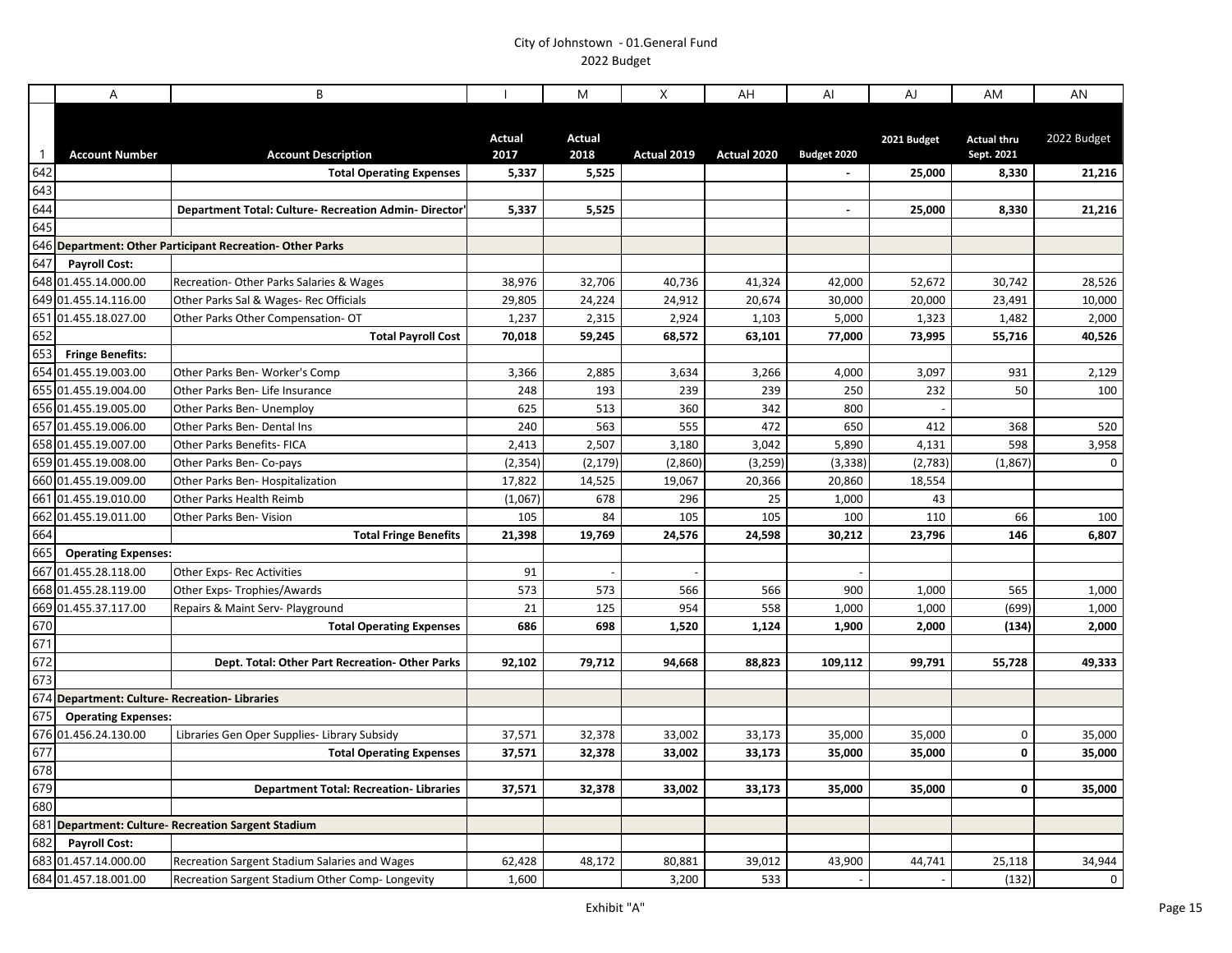|              | A                                            | B                                                   |                   | M                     | X            | AH          | Al             | AJ          | AM                               | AN          |
|--------------|----------------------------------------------|-----------------------------------------------------|-------------------|-----------------------|--------------|-------------|----------------|-------------|----------------------------------|-------------|
| $\mathbf{1}$ | <b>Account Number</b>                        | <b>Account Description</b>                          | Actual<br>2017    | <b>Actual</b><br>2018 | Actual 2019  | Actual 2020 | Budget 2020    | 2021 Budget | <b>Actual thru</b><br>Sept. 2021 | 2022 Budget |
|              | 685 01.457.18.026.00                         | Rec Sargent Stadium Other Comp- Premium Pay         | 522               | 113                   | 131          | 35          | 200            | 41          | 5                                | 10          |
|              | 686 01.457.18.027.00                         | Recreation Sargent Stadium Other Comp-Overtime      | 10,292            | 3,304                 | 6,882        | 956         | 2,000          | 2,000       | 3,780                            | 4,000       |
|              | 687 01.457.18.062.00                         | Rec Sargent Stadium Other Comp- OT Reimb            | 1,991             | 739                   |              |             |                |             |                                  |             |
| 688          |                                              | <b>Total Payroll Cost</b>                           | 76,833            | 52,328                | 91,094       | 40,536      | 46,100         | 46,782      | 28,771                           | 38,954      |
| 689          | <b>Fringe Benefits:</b>                      |                                                     |                   |                       |              |             |                |             |                                  |             |
|              | 690 01.457.19.003.00                         | Recreation Sargent Stadium Benefits-Worker's Comp   | 8,020             | 4,260                 | 7,869        | 3,004       |                | 3,000       | 519                              | 1,420       |
|              | 691 01.457.19.004.00                         | Recreation Sargent Stadium Benefits- Life Insurance | 496               | 170                   | 780          | 1,011       |                | 1,324       | 128                              | 300         |
|              | 692 01.457.19.005.00                         | Rec Sargent Stadium Benefits- Unemp Comp            | 1,236             | 1,715                 | 598          | 401         | 500            |             |                                  |             |
|              | 693 01.457.19.006.00                         | Rec Sargent Stadium Benefits- Dental Insurance      | 839               | 1,606                 | 346          | 64          | 300            | 48          | 20                               | 34          |
|              | 694 01.457.19.007.00                         | <b>Recreation Sargent Stadium Benefits-FICA</b>     | 6,663             | 3,980                 | 6,948        | 3,082       | 3,530          | 3,582       | 2,142                            | 2,980       |
|              | 695 01.457.19.008.00<br>696 01.457.19.009.00 | Recreation Sargent Stadium Benefits- Co-Pay         | (3,503)<br>19,531 | (247)                 | (4,005)      | (372)       | (167)<br>1,043 |             |                                  |             |
|              | 697 01.457.19.010.00                         | Recreation Sargent Stadium Benefits-Hospitalization | 573               | 1,647                 | 21,086<br>63 | 2,178       |                | 500         |                                  |             |
|              |                                              | Rec Sargent Stad Health Reimb                       | 101               | 853<br>22             | 209          |             | 50             | 55          | 32                               |             |
| 699          | 698 01.457.19.011.00                         | <b>Recreation Sargent Stadium Vision</b>            | 33,956            | 14,006                | 33,894       | 43<br>9,411 | 5,256          | 8,509       | 2,841                            | 40<br>4,774 |
| 700          | <b>Operating Expenses:</b>                   | <b>Total Fringe Benefits</b>                        |                   |                       |              |             |                |             |                                  |             |
|              | 701 01.457.37.157.00                         | Recreation Sargent Stadium Maint Serv- Light Maint  | 7,427             | 2,725                 |              |             | 4,000          | 4,000       | 688                              | 2,000       |
|              | 702 01.457.37.157.05                         | Recreation - Sargent Stadium Refurbish              |                   |                       |              | 15,466      | 25,000         | 25,000      |                                  |             |
| 703          |                                              | <b>Total Operating Expenses</b>                     | 7,427             | 2,725                 |              | 15,466      | 29,000         | 29,000      | 688                              | 2,000       |
| 704          |                                              | <b>Department Total: Recreation Sargent Stadium</b> | 118,216           | 69,059                | 124,988      | 65,413      | 80,356         | 84,291      | 32,300                           | 45,728      |
|              | 705 Department: Culture-Recreation-ROXY      |                                                     |                   |                       |              |             |                |             |                                  |             |
| 706          | <b>Payroll Cost:</b>                         |                                                     |                   |                       |              |             |                |             |                                  |             |
|              | 707 01.458.14.000.00                         | ROXY Salaries & Wages                               | 77,442            | 75,150                | 82,653       | 51,799      | 70,000         | 87,991      | 28,843                           | 43,389      |
|              | 708 01.458.18.001.00                         | <b>ROXY Other Compensation- Longevity</b>           | 3,200             | 3,200                 | 3,200        | 1,867       | 3,500          | 1,956       | 933                              | 1,400       |
|              | 709 01.458.18.026.00                         | ROXY Other Compensation- Premium Pay                |                   | 16                    | 131          | 71          | 150            | 95          |                                  |             |
|              | 710 01.458.18.027.00                         | ROXY Other Compensation Overtime                    | 4,928             | 2,441                 | 6,882        | 587         | 7,000          | 1,000       | 457                              |             |
| 711          |                                              | <b>Total Payroll Cost</b>                           | 85,570            | 80,807                | 92,866       | 54,324      | 80,650         | 91,042      | 30,234                           | 44,789      |
| 712          | <b>Fringe Benefits:</b>                      |                                                     |                   |                       |              |             |                |             |                                  |             |
|              | 713 01.458.19.003.00                         | <b>ROXY Benefits Worker's Comp</b>                  | 7,162             | 6,674                 | 7,869        | 4,073       | 8,500          | 4,133       | 1,067                            | 2,129       |
|              | 714 01.458.19.004.00                         | ROXY Benefits Life Insurance                        | 501               | 449                   | 780          | 285         | 1,000          | 293         | 56                               | 112         |
|              | 715 01.458.19.005.00                         | <b>ROXY Benefits Unemployment Comp</b>              | 1,245             | 1,179                 | 598          | 684         | 1,000          |             |                                  |             |
|              | 716 01.458.19.006.00                         | <b>ROXY Benefits Dental Insurance</b>               | 572               | 771                   | 346          | 124         | 700            | 128         | 35                               | 50          |
|              | 717 01.458.19.007.00                         | <b>ROXY Benefits FICA</b>                           | 6,302             | 6,018                 | 6,948        | 3,869       | 7,000          | 6,965       | 2,170                            | 3,426       |
|              | 718 01.458.19.008.00                         | ROXY Benefits- Co-Pay                               | (3, 198)          | (3, 102)              | (4,005)      | (3,746)     | (3,671)        | (3,200)     | (1,431)                          | $\mathbf 0$ |
|              | 719 01.458.19.009.00                         | ROXY Benefits Hospitalization                       | 21,309            | 20,675                | 19,518       | 23,415      | 22,946         | 21,332      |                                  |             |
|              | 720 01.458.19.010.00                         | Rec-ROXY Health Reimb                               | 750               | 675                   | 63           | 228         | 100            | 304         |                                  |             |
|              | 721 01.458.19.011.00                         | <b>ROXY Benefits Vision</b>                         | 207               | 197                   | 209          | 125         | 250            | 128         | 78                               | 100         |
| 722          |                                              | <b>Total Fringe Benefits</b>                        | 34,850            | 33,536                | 32,326       | 29,057      | 37,825         | 30,083      | 1,974                            | 5,817       |
| 723          | <b>Operating Expenses:</b>                   |                                                     |                   |                       |              |             |                |             |                                  |             |
|              | 724 01.458.25.070.00                         | ROXY Repairs & Maint Supplies- Gas & Oil            | 1,413             | 1,675                 | 517          |             | 2,000          |             |                                  |             |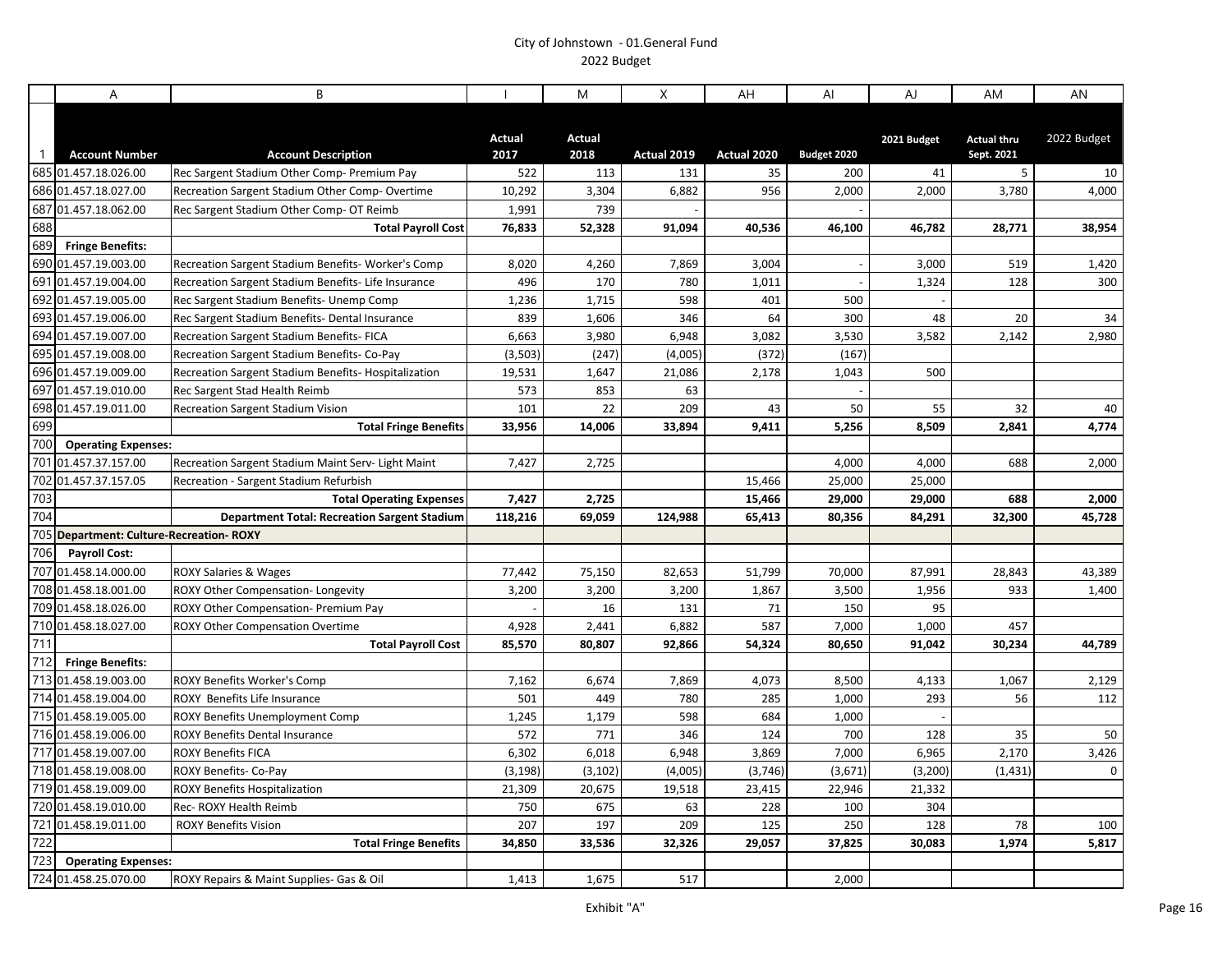|                | A                                        | B                                                                           |                | M              | X           | AH           | Al             | AJ          | AM                               | AN          |
|----------------|------------------------------------------|-----------------------------------------------------------------------------|----------------|----------------|-------------|--------------|----------------|-------------|----------------------------------|-------------|
| $\overline{1}$ | <b>Account Number</b>                    | <b>Account Description</b>                                                  | Actual<br>2017 | Actual<br>2018 | Actual 2019 | Actual 2020  | Budget 2020    | 2021 Budget | <b>Actual thru</b><br>Sept. 2021 | 2022 Budget |
|                | 725 01.458.25.074.00                     | ROXY Repairs & Maint Supplies- Mat & Supp                                   | 9,124          | 9,708          | 8,853       | 9,620        | 12,000         | 12,000      | 6,363                            | 10,000      |
|                | 726 01.458.32.012.00                     | <b>ROXY Communications</b>                                                  | 1,846          | 605            | 570         | 337          | 600            | 449         | 348                              |             |
|                | 727 01.458.36.077.00                     | ROXY Public Utility Services-Water                                          | 1,855          | 2,903          | 1,349       | 1,129        | 1,000          | 1,056       | 669                              | 700         |
|                | 728 01.458.36.078.00                     | ROXY Public Utility Services- Sewage                                        | 1,868          | 2,811          | 795         | 1,090        | 600            | 1,096       | 792                              | 1,000       |
|                | 729 01.458.36.080.00                     | <b>ROXY Public Utility Services- Electric</b>                               | 11,371         | 12,255         | 12,900      | 14,513       | 15,600         | 14,733      | 7,643                            | 10,000      |
|                | 730 01.458.37.073.00                     | ROXY Repairs & Maint Services-Other Prop                                    | 4,286          | 996            | 3,634       | 3,509        | 5,000          | 4,679       | 1,520                            |             |
| 731            |                                          | <b>Total Operating Expenses</b>                                             | 31,763         | 30,953         | 28,618      | 30,198       | 36,800         | 34,013      | 17,335                           | 21,700      |
| 732            |                                          | <b>Department Total: Culture-Recreation-ROXY</b>                            | 152,183        | 145,296        | 153,810     | 113,579      | 155,275        | 155,138     | 49,543                           | 72,306      |
|                | 733 Department: Community Development    |                                                                             |                |                |             |              |                |             |                                  |             |
| 734            | <b>Payroll Cost:</b>                     |                                                                             |                |                |             |              |                |             |                                  |             |
| 735            | 01.460.14.000.00                         | Salaries & Wages                                                            | 49,241         | 62,226         | 47,520      | 120,201      | 120,000        | 215,343     | 153,543                          | 155,214     |
| 738            |                                          | <b>Total Payroll Cost</b>                                                   | 49,241         | 62,226         | 47,520      | 120,201      | 120,000        | 215,343     | 153,543                          | 155,214     |
| 739            | <b>Fringe Benefits:</b>                  |                                                                             |                |                |             |              |                |             |                                  |             |
|                | 740 01.460.19.003.00                     | Benefits-Worker's Comp                                                      | 198            | 238            | 173         | 487          | 150            | 444         | 2,981                            | 3,096       |
|                | 741 01.406.19.003.01                     | <b>ICMA Pension</b>                                                         |                |                |             |              |                | 3,500       | 2,383                            | 3,500       |
|                | 742 01.460.19.004.00                     | Benefits-Life Insurance                                                     | 176            | 327            | 175         | 511          | 200            | 700         | 1,281                            | 1,500       |
|                | 743 01.460.19.005.00                     | Benefits- PA Unemployment                                                   | 1,327          | 878            | 1,000       | 1,002        | 1,000          | 500         | 131                              | 500         |
|                | 744 01.460.19.006.00                     | Benefits-Dental Insurance                                                   | 140            | 277            | 258         | 665          | 300            | 459         | 1,525                            | 800         |
|                | 745 01.460.19.007.00                     | <b>Benefits-FICA</b>                                                        | 1,746          | 3,882          | 3,558       | 8,313        | 9,200          | 15,836      | 15,355                           | 11,874      |
|                | 746 01.460.19.008.00                     | Benefits-CoPay                                                              | (1,046)        | (1,094)        | (1, 135)    | (6, 520)     | (501)          | (9,666)     | (8, 494)                         | (12, 942)   |
| 747            | 01.460.19.009.00                         | <b>Benefits-Hospitalization</b>                                             | 6,480          | 7,230          | 5,231       | 39,869       | 3,129          | 128,582     | 71,312                           | 86,279      |
|                | 748 01.460.19.010.00                     | Benefits- Health Reimbursement                                              |                |                | (53)        | (782)        |                | (19, 287)   |                                  |             |
|                | 749 01.460.19.011.00                     | <b>Benefits-Vision</b>                                                      | 97             | 86             | 267         | 303          | 400            | 400         | 230                              | 300         |
|                | 750 01.460.19.415.00                     | Benefits-Retiree Life                                                       | 115            | 106            | 127         | 153          | 150            | 152         | 102                              | 150         |
| 751            |                                          | <b>Total Fringe Benefits</b>                                                | 9,233          | 11,930         | 9,601       | 44,001       | 14,028         | 121,620     | 86,806                           | 95,057      |
| 752            | <b>Operating Expenses:</b>               |                                                                             |                |                |             |              |                |             |                                  |             |
| 753            | 01.460.00.289.00<br>754 01.460.21.014.00 | <b>CD Demolition Expenses</b>                                               | 46,988         |                | 2,500       |              |                |             |                                  |             |
|                | 755 01.460.23.000.00                     | Office Supplies- Office Expense                                             | 978<br>1,227   | 608<br>2,342   | 876<br>597  | 1,029<br>649 | 1,000<br>2,000 | 314<br>621  | 465<br>23                        | 800<br>100  |
|                | 756 01.460.25.070.00                     | <b>Community Development Postage</b><br>Repairs & Maint Supplies- Gas & Oil | 1,142          | 1,362          | 831         | 369          | 1,000          | 245         | 228                              | 400         |
|                | 757 01.460.31.000.00                     | <b>Professional Services</b>                                                | 25,489         | 60,790         | 87,726      | 18,800       | 20,000         | 20,000      | 6,511                            | 10,000      |
|                | 758 01.460.31.472.00                     | CD Bldg Codes Appeals Brd Exps                                              | 100            |                |             |              | 200            |             |                                  |             |
|                | 759 01.460.32.012.00                     | <b>Communications-Phone</b>                                                 | 3,175          | 3,765          | 3,996       | 5,928        | 4,000          | 2,496       | 3,565                            | 4,600       |
|                | 760 01.460.33.153.00                     | <b>CD Travel Expense</b>                                                    |                | 1,592          |             | 50           | 2,500          | 67          | 6,389                            | 2,000       |
|                | 761 01.460.34.013.00                     | Adv, Printing, & Binding- Legal Notices/Adv                                 | 203            |                | 580         | 1,941        | 1,000          | 1,000       | 2,113                            | 3,300       |
|                | 762 01.460.37.072.00                     | Repairs & Maintenance Services- Vehicle                                     | 102            | 1,304          | 1,052       | 1,778        | 1,000          | 1,000       | 1,226                            | 1,000       |
| 763            | 01.460.74.029.00                         | Machinery and Equip Capital Purch- Equip Lease                              | 1,113          | 4,634          | 3,989       | 4,211        | 5,000          | 5,000       | 4,782                            | 7,400       |
| 764            |                                          | <b>Total Operating Expenses</b>                                             | 80,517         | 76,397         | 102,147     | 34,755       | 37,700         | 30,743      | 25,300                           | 29,600      |
| 765            |                                          |                                                                             |                |                |             |              |                |             |                                  |             |
| 766            |                                          | <b>Department Total: Community Development</b>                              | 138,991        | 150,553        | 159,268     | 198,957      | 171,728        | 367,706     | 265,649                          | 279,871     |
|                |                                          |                                                                             |                |                |             |              |                |             |                                  |             |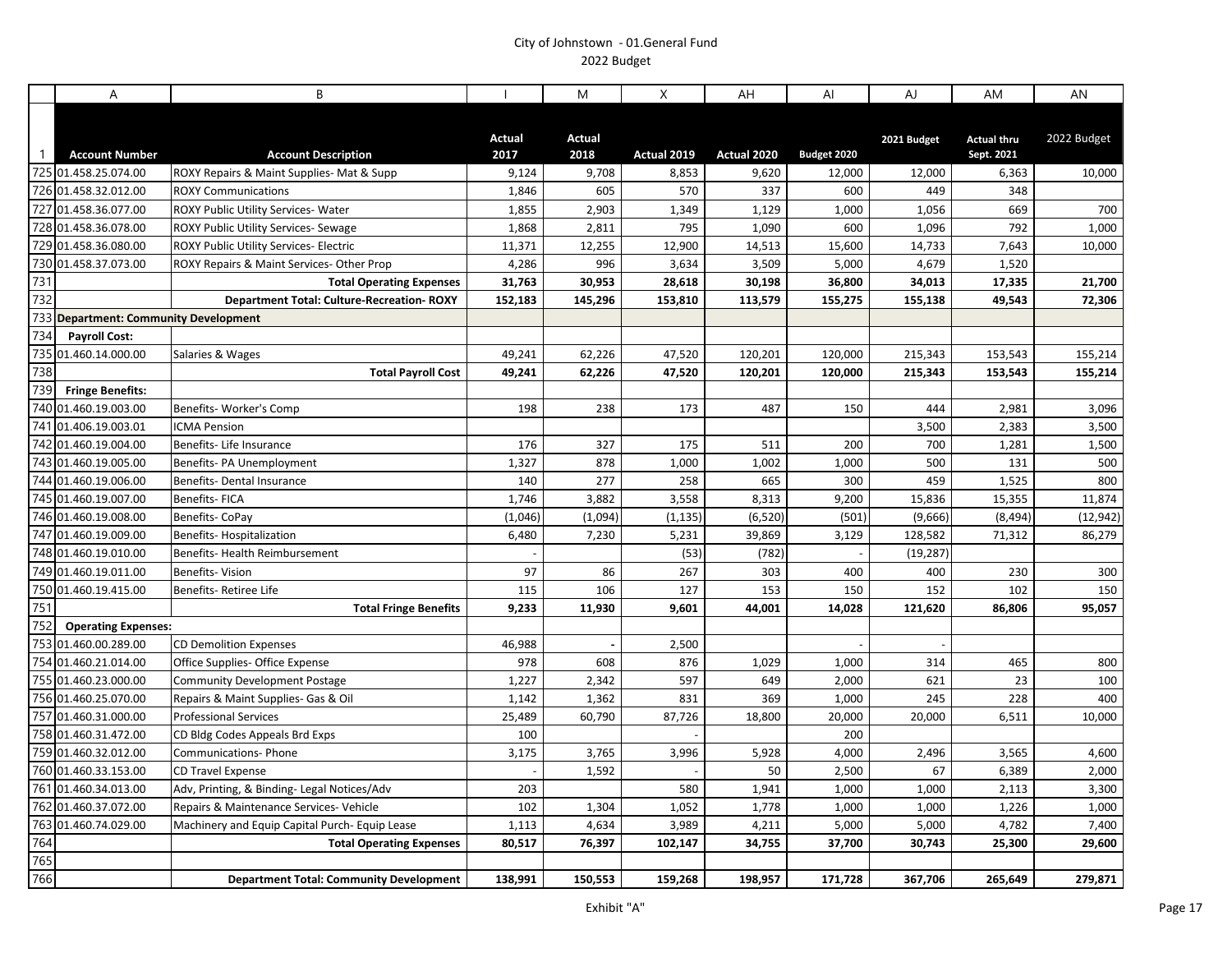|                   | A                                                                         | B                                        |                | M                     | X           | AH          | AI          | AJ          | AM                               | AN           |
|-------------------|---------------------------------------------------------------------------|------------------------------------------|----------------|-----------------------|-------------|-------------|-------------|-------------|----------------------------------|--------------|
| $\mathbf{1}$      | <b>Account Number</b>                                                     | <b>Account Description</b>               | Actual<br>2017 | <b>Actual</b><br>2018 | Actual 2019 | Actual 2020 | Budget 2020 | 2021 Budget | <b>Actual thru</b><br>Sept. 2021 | 2022 Budget  |
|                   | 767<br>768 Department: Codes                                              |                                          |                |                       |             |             |             |             |                                  |              |
|                   |                                                                           |                                          |                |                       |             |             |             |             |                                  |              |
|                   | 769 Payroll Cost:                                                         |                                          |                |                       |             |             |             |             |                                  |              |
|                   | 770 01.465.00.010.00<br>771                                               | Salary and Wages                         |                |                       |             |             |             |             |                                  | 211,800      |
|                   |                                                                           |                                          |                |                       |             |             |             |             |                                  |              |
| 772               | <b>Fringe Benefits:</b>                                                   |                                          |                |                       |             |             |             |             |                                  |              |
| 773               | 01.465.10.010.00                                                          | Benefits- Worker's Comp                  |                |                       |             |             |             |             |                                  | 500          |
|                   | 774 01.465.10.020.00                                                      | Benefits- Life Insurance                 |                |                       |             |             |             |             |                                  | 500          |
|                   | 775 01.465.10.030.00                                                      | Benefits- PA Unemployment                |                |                       |             |             |             |             |                                  | 500          |
|                   | 776 01.465.10.040.00                                                      | Benefits- Dental Insurance               |                |                       |             |             |             |             |                                  | 500          |
|                   | 777 01.465.10.050.00                                                      | Benefits-FICA                            |                |                       |             |             |             |             |                                  | 16,203       |
|                   | 778 01.465.10.060.00                                                      | Benefits-CoPay                           |                |                       |             |             |             |             |                                  | (2, 323)     |
|                   | 779 01.465.10.070.00                                                      | Benefits-Hospitalization                 |                |                       |             |             |             |             |                                  | 15,492       |
|                   |                                                                           | Benefits-Vision                          |                |                       |             |             |             |             |                                  | 200          |
|                   | 780 01.465.10.090.00<br>781<br>782                                        | <b>Total Fringe Benefits</b>             |                |                       |             |             |             |             |                                  | 31,572       |
|                   |                                                                           |                                          |                |                       |             |             |             |             |                                  |              |
|                   | 783 Operating Exper<br>784 01.465.20.010.00<br><b>Operating Expenses:</b> |                                          |                |                       |             |             |             |             |                                  |              |
|                   |                                                                           | Office Supplies- Office Expense          |                |                       |             |             |             |             |                                  | 1,000        |
|                   | 785 01.465.20.020.00                                                      | <b>Community Development Postage</b>     |                |                       |             |             |             |             |                                  | 500          |
|                   | 786 01.465.20.030.00                                                      | Repairs & Maint Supplies- Gas & Oil      |                |                       |             |             |             |             |                                  | 500          |
|                   | 787 01.465.20.040.00                                                      | <b>Communications-Phone</b>              |                |                       |             |             |             |             |                                  | 500          |
|                   | 788 01.465.20.050.00                                                      | Repairs & Maintenance Services- Vehicle  |                |                       |             |             |             |             |                                  | 500          |
|                   | 789 01.465.20.060.00                                                      | Equipment Purchases & Maintenance        |                |                       |             |             |             |             |                                  | 10,000       |
|                   |                                                                           | Supplies                                 |                |                       |             |             |             |             |                                  | 2,000        |
|                   | 790 01.465.20.070.00<br>790 01.465.20.070.00<br>791<br>792                |                                          |                |                       |             |             |             |             |                                  |              |
|                   |                                                                           | <b>Total Operating Expenses</b>          |                |                       |             |             |             |             |                                  | 15,000       |
|                   |                                                                           | <b>Department Total: Codes</b>           |                |                       |             |             |             |             |                                  | 258,372      |
| $\frac{794}{795}$ |                                                                           |                                          |                |                       |             |             |             |             |                                  |              |
|                   |                                                                           |                                          |                |                       |             |             |             |             |                                  |              |
|                   | 796 Department: Debt Service Expenses                                     |                                          |                |                       |             |             |             |             |                                  |              |
|                   | 797 Bank Service Charges/Fees                                             |                                          |                |                       |             |             |             |             |                                  |              |
|                   | 798 01.470.39.225.00                                                      | Service Charges/Fees-Administrative Fees | 1,500          | 700                   |             |             | 700         |             | 0                                |              |
|                   |                                                                           | <b>Total Debt Svc Charges/Fees</b>       | 1,500          | 700                   |             |             | 700         |             | 0                                |              |
| 799<br>800<br>801 |                                                                           |                                          |                |                       |             |             |             |             |                                  |              |
|                   | <b>Debt Principal Payments</b>                                            |                                          |                |                       |             |             |             |             |                                  |              |
|                   | 802 01.471.02.237.00                                                      | <b>TAN Principal Payments</b>            |                | 1,500,000             |             |             | 500,000     |             |                                  |              |
|                   | 803 01.471.02.238.13                                                      | \$6 Million Bond Principal Payments 2013 | 55,000         | 55,000                |             |             |             |             |                                  |              |
|                   | 804 01.471.02.241.00                                                      | KS State Bank Lease(Fire Trucks)         | 134,953        | 134,953               |             | 149,399     | 150,000     | 154,552     | 154,551                          | $\mathsf{O}$ |
|                   | 805 01.471.02.242.00<br>806 01.471.02.244.00                              | 2016 Unfunded Debt Loan Prinicipal       | 561,697        | 577,270               |             | 608,251     | 608,500     | 608,500     | 310,660                          | 624,677      |
|                   |                                                                           | Police Car Lease Payments                |                |                       |             | 35,056      | 52,600      |             |                                  |              |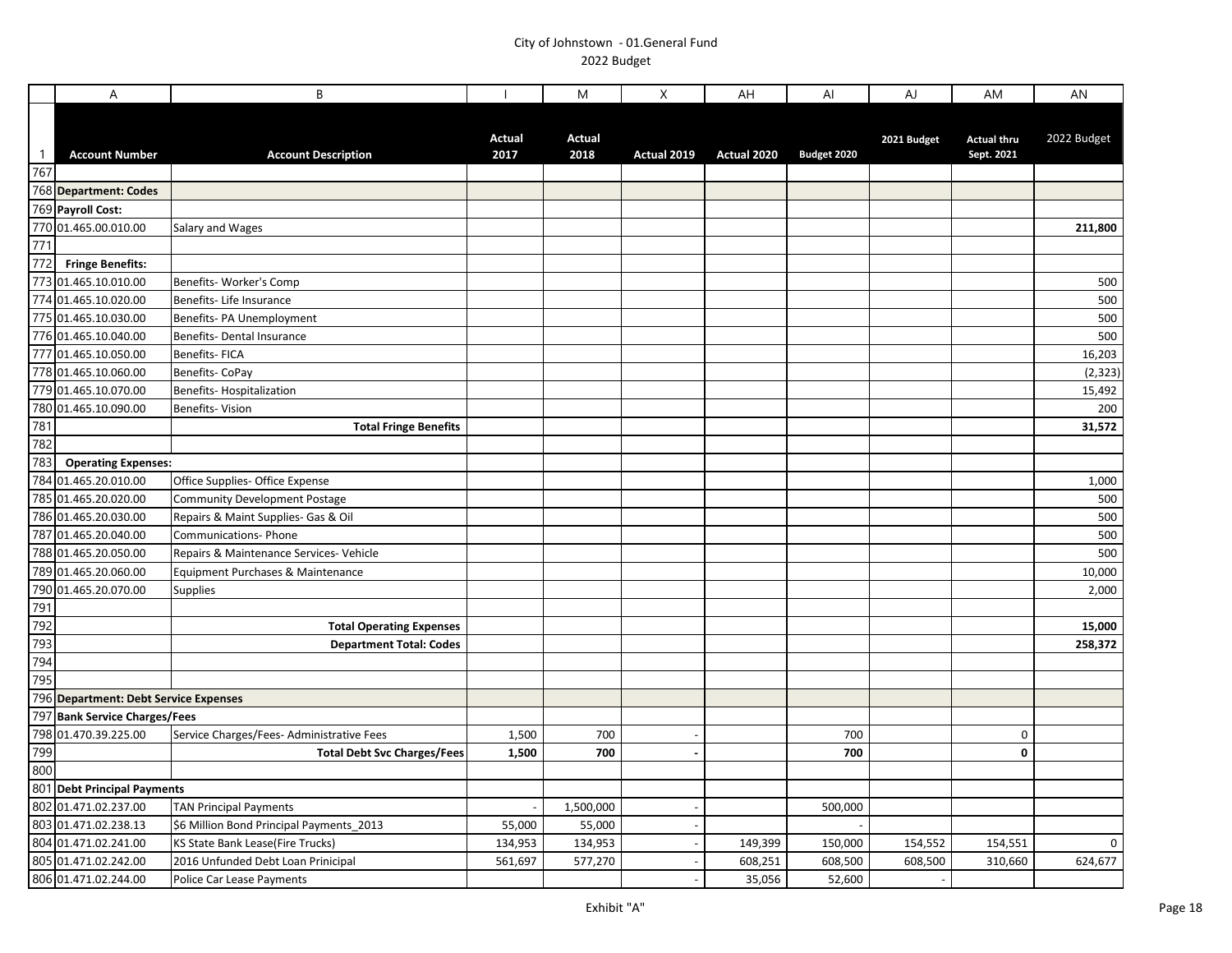|              | $\overline{A}$                   | B                                                     |               | M             | X              | AH          | AI          | AJ          | AM                 | AN          |
|--------------|----------------------------------|-------------------------------------------------------|---------------|---------------|----------------|-------------|-------------|-------------|--------------------|-------------|
|              |                                  |                                                       |               |               |                |             |             |             |                    |             |
|              |                                  |                                                       | <b>Actual</b> | <b>Actual</b> |                |             |             | 2021 Budget | <b>Actual thru</b> | 2022 Budget |
| $\mathbf{1}$ | <b>Account Number</b>            | <b>Account Description</b>                            | 2017          | 2018          | Actual 2019    | Actual 2020 | Budget 2020 |             | Sept. 2021         |             |
|              | 807 01.471.02.250.00             | GO Bonds 2019                                         |               |               |                |             | 40,000      |             |                    |             |
|              | 808 01.471.02.270.20             | Go Bonds 2020                                         |               |               |                |             |             | 55,000      | 55,000             | 55,000      |
| 809          |                                  | <b>Total Debt Principal Payments</b>                  | 751,650       | 2,267,223     |                | 792,706     | 1,351,100   | 818,052     | 520,211            | 679,677     |
| 810          |                                  |                                                       |               |               |                |             |             |             |                    |             |
|              | 811 Debt Interest Payments       |                                                       |               |               |                |             |             |             |                    |             |
|              | 812 01.472.02.236.00             | Debt Interest Payments- TAN Interest Payments         |               | 9,169         |                |             | 5,000       |             |                    |             |
|              | 813 01.472.02.239.13             | \$6 Million Bond Interest Payments 2013               | 221,593       | 220,493       |                |             |             |             |                    |             |
|              | 814 01.472.02.241.00             | KS State Bank Lease(Fire Trucks)                      | 40,260        | 40,260        |                | 25,813      | 25,815      | 20,661      | 20,661             | 0           |
|              | 815 01.472.02.242.00             | 2016 Unfunded Debt Loan Interest                      | 155,303       | 139,730       | $\blacksquare$ | 108,749     | 108,560     | 108,560     | 47,840             | 92,323      |
|              | 816 01.472.02.250.00             | <b>GO Bonds 2019</b>                                  |               |               |                | 96,459      | 166,525     | 151,323     | 500                | 0           |
|              | 817 01.472.02.250.20             | Go Bonds 2020                                         |               |               |                |             |             |             | 150,338            | 148,688     |
| 818          |                                  | <b>Total Debt Interest Payments</b>                   | 417,155       | 409,652       |                | 231,021     | 305,900     | 280,544     | 219,339            | 241,011     |
| 819          |                                  |                                                       |               |               |                |             |             |             |                    |             |
| 820          |                                  | <b>Department Total: Debt Svc</b>                     | 1,170,305     | 2,677,575     |                | 1,023,727   | 1,657,700   | 1,098,596   | 739,550            | 920,688     |
| 821          |                                  |                                                       |               |               |                |             |             |             |                    |             |
| 82           |                                  | <b>Department: Sewer Reimbursement Expenses</b>       |               |               |                |             |             |             |                    |             |
| 823          |                                  |                                                       |               |               |                |             |             |             |                    |             |
|              | 824 01.475.01.925.50             | GG Labor                                              |               |               | 40,347         | 40,347      | 40,347      | $\mathbf 0$ |                    |             |
|              | 825 01.475.01.925.51             | <b>GG Benefits</b>                                    |               |               | 16,000         | 16,000      | 16,000      | 0           |                    |             |
|              | 826 01.475.01.925.52             | PW Labor                                              |               |               | 150,609        | 150,609     | 150,609     | $\mathbf 0$ |                    |             |
|              | 827 01.475.01.925.53             | <b>PW Benefits</b>                                    |               |               | 55,400         | 55,400      | 55,400      | $\pmb{0}$   |                    |             |
|              | 828 01.475.01.925.54             | PW Fuel/Maintenance Costs                             |               |               | 24,600         | 24,600      | 24,600      | $\pmb{0}$   |                    |             |
|              | 829 01.475.01.925.56             | CD Labor                                              |               |               | 10,403         | 10,403      | 10,403      | $\pmb{0}$   |                    |             |
|              | 830 01.475.01.925.57             | <b>CD Benefits</b>                                    |               |               | 2,000          | 2,000       | 2,000       | $\mathbf 0$ |                    |             |
|              | 831 01.475.01.925.58             | Labor                                                 |               |               | 67,841         | 67,841      | 67,841      | $\pmb{0}$   |                    |             |
|              | 832 01.475.01.925.59             | <b>Benefits</b>                                       |               |               | 22,800         | 22,800      | 22,800      | 0           |                    |             |
|              | 833 01.475.01.925.60             | Liability/Audit/Legal                                 |               |               | 100,000        | 100,000     | 100,000     | $\pmb{0}$   |                    |             |
| 834          |                                  | <b>Department Total: Sewer Reimbursement Expenses</b> |               |               | 490.000        | 490,000     | 490.000     | $\mathbf 0$ | $\mathbf 0$        | 0           |
|              |                                  | 835 Department: Employer Paid Non-Distributed         |               |               |                |             |             |             |                    |             |
| 836          | <b>Fringe Benefits:</b>          |                                                       |               |               |                |             |             |             |                    |             |
| 837          | 01.481.19.003.00                 | ER Paid Non-Distrib- Wk Comp                          | 1,918         | 1,687         | 518            | 1,509       | 1.000       |             |                    |             |
|              | 838 01.481.19.143.00             | ER Paid Non-Distrib- EE Bond                          | 7,700         | 2,848         | 1,141          | 1,141       | 2,000       | 1,956       | 2,110              | 2,500       |
| 839          |                                  | <b>Total Fringe Benefits</b>                          | 9,618         | 4,535         | 1,659          | 2,650       | 3,000       | 1,956       | 2,110              | 2,500       |
| 840          | <b>Fixed Expenses</b>            |                                                       |               |               |                |             |             |             |                    |             |
|              | 841 01.481.35.033.00             | Employer Paid Insurance Exps.- Liability Ins          | 329,341       | 326,152       | 290,145        | 222,063     | 344,000     | 314,151     | 262,223            | 266,210     |
|              | 842 01.481.35.123.00             | Employer Paid Insurance Expenses- Flood Ins           | 31,889        | 37,902        | 44,189         | 59,004      | 47,000      | 59,004      | 71,635             | 80,000      |
| 843          |                                  | <b>Total Fixed Expenses</b>                           | 361,230       | 364,054       | 334,334        | 281,067     | 391,000     | 373,155     | 333,858            | 346,210     |
| 844          |                                  | Department Total: Employer Paid Non-Distributed       | 370,848       | 368,589       | 335,993        | 283,717     | 394,000     | 375,111     | 335,968            | 348,710     |
|              | 845 Department: Pension Expenses |                                                       |               |               |                |             |             |             |                    |             |
|              | 846 Pension Contributions        |                                                       |               |               |                |             |             |             |                    |             |